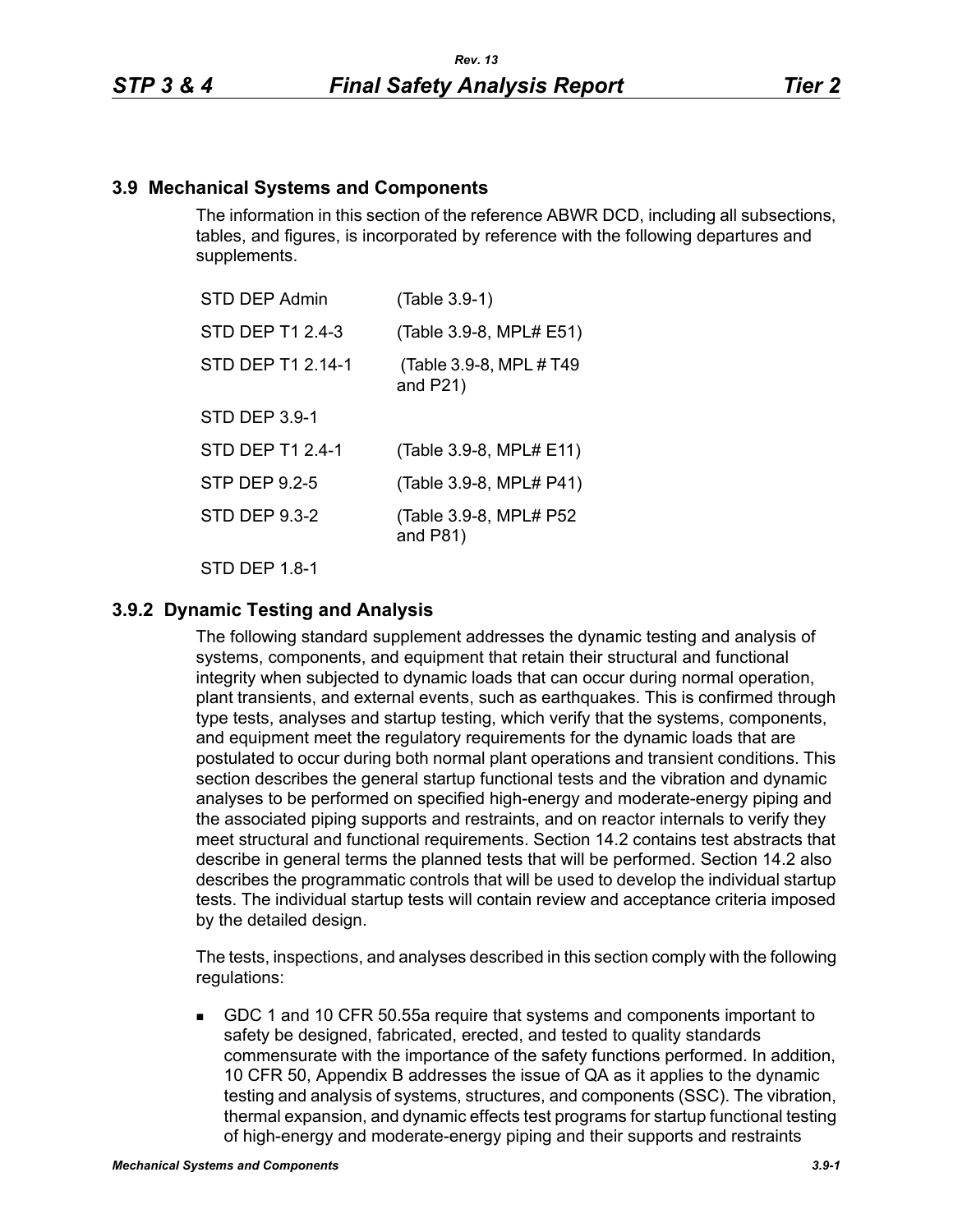described in this section comply with this approved QA program. Dynamic analyses methods are described in this section for Seismic Category I systems, components, equipment, and their supports (including supports for conduit and cable trays and ventilation ducts).

- GDC 2 requires that systems and components important to safety be designed to withstand the effects of expected natural phenomena, combined with effects of normal and accident conditions, without losing the ability to perform their safety functions. In addition, 10 CFR 50, Appendix S requires systems and components important to safety withstand certain vibratory ground motions associated with design basis earthquakes. This section describes vibration testing programs for safety-related systems and components and presents dynamic analysis methods for Seismic Category I systems, components, equipment, and their supports. These tests, analyses, and comparisons are in accordance with sound engineering practices and demonstrate that these systems and components are designed to withstand natural phenomena in combination with normal and accident conditions.
- GDC 4 requires that the nuclear power plant systems and components important to safety be designed to accommodate the effects of and be compatible with the environmental conditions of normal operation, maintenance, testing, and postulated accidents, including loss-of-coolant accidents (LOCAs). The test programs described herein and in Section 14.2 verify the ability of components and systems to withstand the temperatures, pressures, vibrations, and thermal expansions associated with normal plant operation and maintenance as well as the transient conditions arising from anticipated operational events, such as valve and pump actuations. Testing and analysis to confirm that the safety-related systems and components will withstand anticipated loads are described in this section, Section 3.6.2, Section 3.9.3.2, and in Appendix 3C.
- GDC 14 requires that the reactor coolant pressure boundary (RCPB) be designed, fabricated, erected, and tested to have an extremely low probability of abnormal leakage, rapidly propagating failure, or gross rupture. Dynamic testing of RCPB components is performed to demonstrate that they will withstand the applicable design-basis seismic and dynamic loads, in combination with other environmental and natural phenomena loads, without leakage, rapidly propagating failure, or gross rupture.
- GDC 15 requires that the reactor coolant system be designed with sufficient margin to ensure that the design conditions of the RCPB are not exceeded during any condition of normal operation, including anticipated operational occurrences. The RCPB is designed to resist seismic, LOCA, and other appropriate environmental loads individually and in combination. Dynamic analyses are described to confirm the structural design adequacy of the RCPB. Vibration, thermal expansion, and dynamic effects testing are also described to verify the design.
- The requirements of GDCs 1, 2, 4, 14, and 15 are also satisfied through vibration, thermal expansion, and dynamic effects testing conducted during startup functional testing for high and moderate-energy piping and their supports and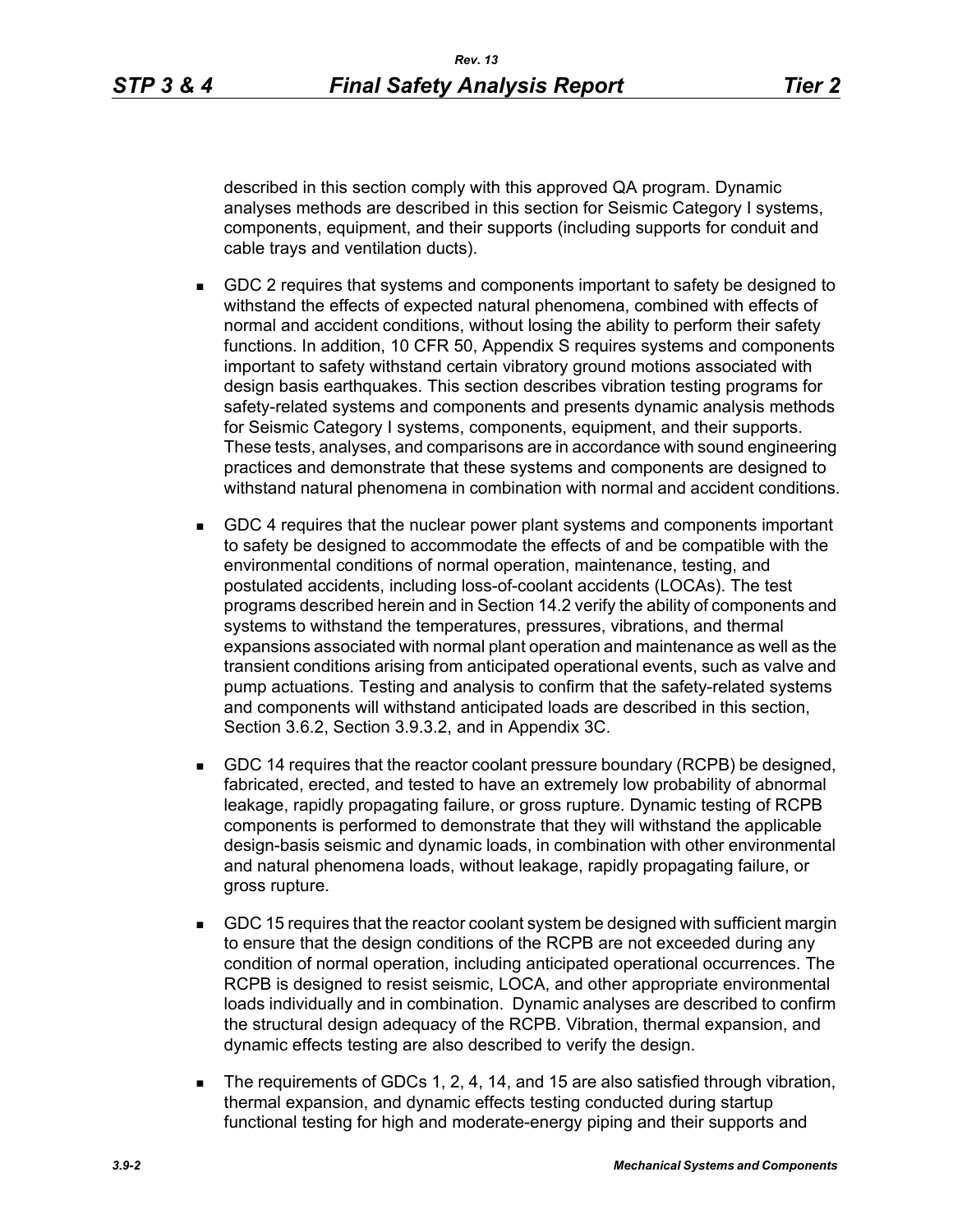restraints. The purposes of these tests are to confirm that the piping, components, restraints, and supports have been designed to withstand the dynamic loadings and operational transient conditions encountered during service and to confirm that no unacceptable restraint of normal thermal motion occurs.

## **3.9.2.1.1 Vibration and Dynamic Effects Testing**

STD DEP 1.8-1

*More specific vibration testing requirements are defined in ANSI/ASME OM3* S/G-2007, Standards and Guides for Operation and Maintenance of Nuclear Power Plants, Part 3, *"Requirements for Preoperational and Initial Startup Vibration Testing of Nuclear Power Plant Piping Systems".*

### **3.9.2.1.1.1 Measurement Techniques**

STD DEP 1.8-1

*Application of these measurement techniques is detailed in the appropriate testing specification consistent with the guidelines contained in ANSI/ASME OM3* S/G-2007, Standards and Guides for Operation and Maintenance of Nuclear Power Plants, Part 3.

### **3.9.2.1.1.2 Monitoring Requirements**

 $STD$  DFP 1.8-1

*Steady-state conditions and transient events to be monitored will be detailed in the appropriate testing specifications consistent with OM3* ASME OM S/G-2007, Standards and Guides for Operation and Maintenance of Nuclear Power Plants. Part 3 *guidelines.*

### **3.9.2.1.2 Thermal Expansion Testing**

STD DEP 1.8-1

*More specific requirements are defined in ANSHASME OM7 S/G-2007, Standards and* Guides for Operation and Maintenance of Nuclear Power Plants, Part 7*,"Requirements for Thermal Expansion Testing of Nuclear Power Plant Piping Systems."*

### **3.9.2.1.3 Thermal Stratification in Feedwater Piping**

STD DEP 1.8-1

*This test will be performed in accordance with the general requirements of Regulatory*  Guide 1.68 and the more specific requirements in ANSI/ASME OM7 S/G-2007, Standards and Guides for Operation and Maintenance of Nuclear Power Plants, Part 7.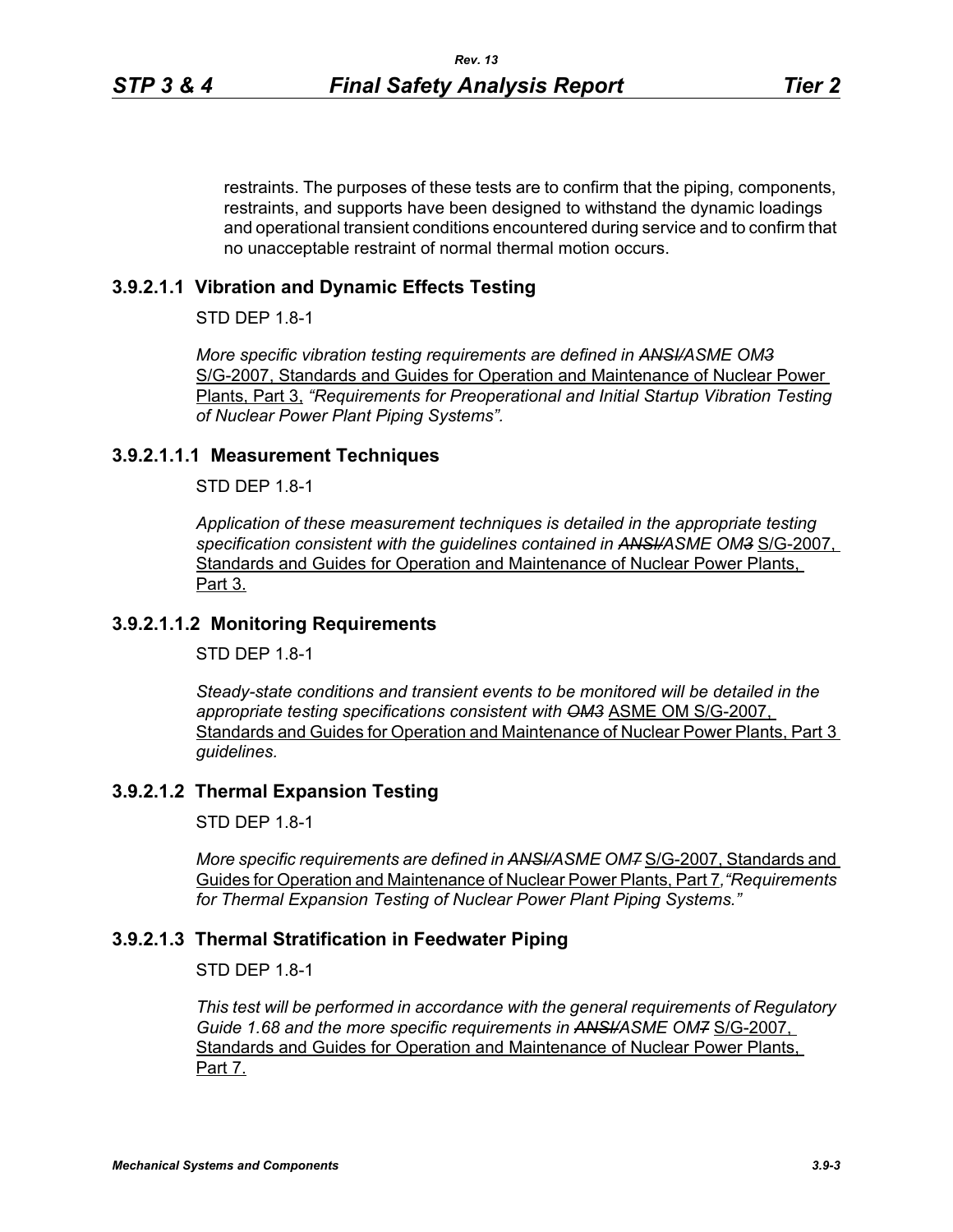# **3.9.2.2.2.7 RCIC Pump and Turbine Assembly**

STD DFP T1 2 4-3

*The RCIC pump construction is a horizontal, multistage type and is supported on a pedestal. The RCIC pump assembly is qualified analytically by static analysis for seismic and other RBV loadings, as well as the design operating loads of pressure, temperature, and external piping loads. The results of this analysis confirm that the stresses are less than the allowable (Subsection 3.9.3.2.2).*

*The RCIC turbine*-pump *is qualified for seismic and other RBV loads via a combination of static analysis and dynamic testing (Subsection 3.9.3.2.1.5* and 3.9.3.2.2*). The turbine*-pump *assembly consists of rigid masses (wherein static analysis is utilized) interconnected with control levers and electronic control systems, necessitating final qualification via dynamic testing. Static loading analyses are employed to verify the structural integrity of the turbine*-pump *assembly and the adequacy of bolting under operating, seismic, and other RBV loading conditions. The complete turbine*-pump *assembly is qualified via dynamic testing in accordance with IEEE-344. The qualification test program includes a demonstration of startup capability, as well as operability during dynamic loading conditions. Operability under normal load conditions is assured by comparison to the operability of similar turbines in operating plants.*

## **3.9.2.3 Dynamic Response of Reactor Internals Under Operational Flow Transients and Steady-State Conditions**

The following standard supplement addresses Regulatory Guide (R.G.) 1.206, Rev. 0:

The plan to evaluate the response of the reactor internals due to operational flow transients and steady state conditions for the ABWR prototype, STP 3, is included in the STP 3 ABWR Prototype Reactor Internals Flow-Induced Vibration Assessment Program (Reference 3.9-13). For STP 4, STP 3 will be the valid prototype reactor, and STP 4 will be classified as "Non-Prototype, Category I." The plan for evaluation of STP 4 is included in the STP 4 Reactor Internals Flow-Induced Vibration Assessment Program (Reference 3.9-14).

# **3.9.2.4 Preoperational Flow-Induced Vibration Testing of Reactor Internals**

The following standard supplement addresses Regulatory Guide (R.G.) 1.206, Rev. 0:

As discussed in Subsection 3.9.2.3, STP 3 reactor internals are classified as Prototype, and the STP 4 reactor internals are classified as non-prototype, Category I. In accordance with the requirement of Regulatory Guide 1.206 Section C.I.3.9.2.4 for prototype, Section 3.9.2.3 identifies the assessment program for STP 3 that addresses the flow modes, vibration monitoring and sensor types and locations, procedures and methods to be used to process and interpret the measured data, planned visual inspections, and planned comparisons of test results with analytical predictions. The approach for qualification of the STP 3 reactor internals, including the steam dryer, is as described in Reference 3.9-13.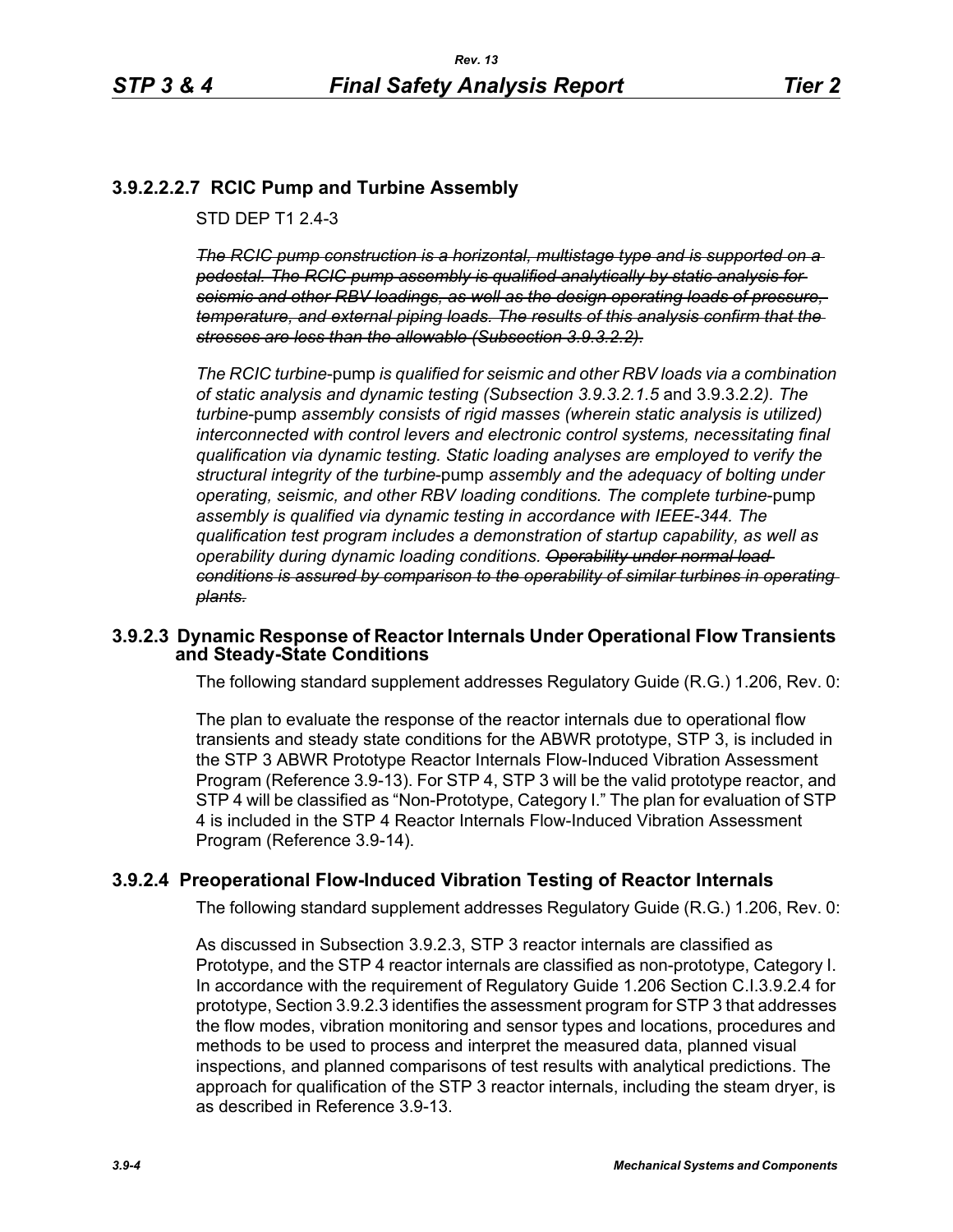For STP 4 reactor internals components, an inspection program will be implemented in lieu of a vibration measurement program as discussed in paragraph C.3.1.3 of Regulatory Guide 1.20. Subsection 3.9.2.3 identifies the assessment program for the STP 4 non-prototype. In addition, the vibration assessment program for STP Unit 4 will include a measurement program for the steam dryer.

No later than the first refueling outage of STP 3 and STP 4, detailed inspections of the steam dryer will be performed to confirm the structural adequacy of the dryer for flow-induced vibration loads.

## **3.9.3.1.8 RCIC Turbine-Pump**

STD DEP T1 2.4-3

*Although not under the jurisdiction of the ASME Code, the RCIC turbine is designed and evaluated and fabricated following the basic guidelines of*The RCIC turbine-pump is constructed in accordance with the requirements of ASME Code Section III for Class 2 components.

#### **3.9.3.1.9 ECCS Pumps**

STD DEP T1 2.4-3

*The RHR, RCIC, and HPCF pumps are constructed in accordance with the requirements of an ASME Code Section III, Class 2 component.*

#### **3.9.3.2 Pump and Valve Operability Assurance**

The following supplement describes additional pump and valve operability assurance.

Pumps and valves that perform an active safety-related function are functionally qualified to perform their required functions. For component designs that were not previously qualified, the qualification programs meet the requirements of QME-1-2007, which is accepted in RG 1.100, Rev 3. For component designs previously qualified to standards other than ASME QME-1-2007, the following approach is used.

- **The general requirements specifications include requirements related to design** and functional qualification of safety-related pumps and valves that incorporate lessons learned from nuclear power plant operations and research programs.
- Qualification specifications (e.g., design specifications) consistent with Appendices QP-A, QV-I and QV-A of QME-1-2007 are prepared to ensure the operating conditions and safety functions for which the pumps and valves are to be qualified are communicated to the manufacturer or qualification facility.
- Suppliers are required to submit application reports for review and approval, as described in QME-1-2007, that describe the basis for the application of specific predictive methods and/or qualification test data to a specific application.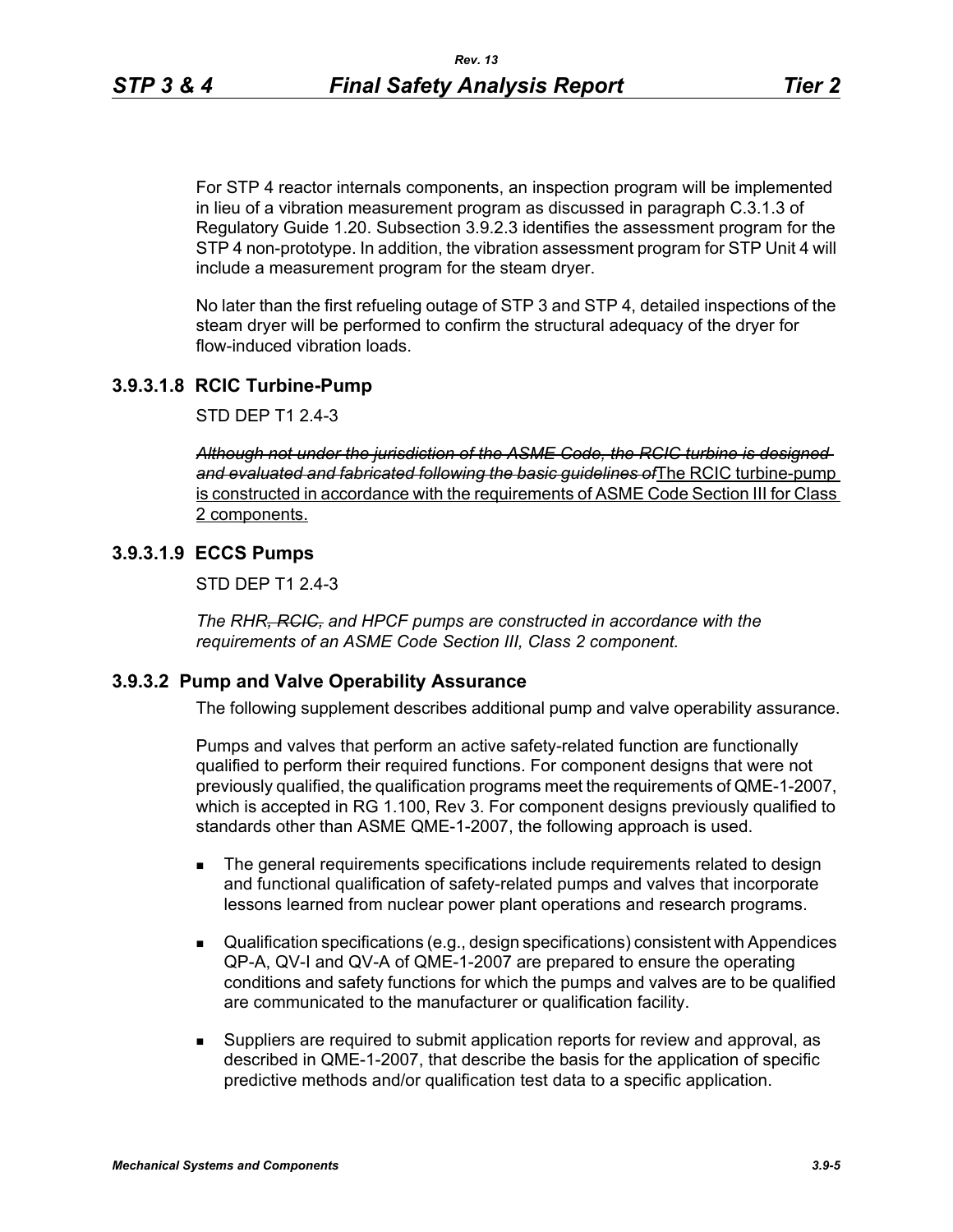- The application reports provided by the suppliers for adherence to specification requirements are reviewed to ensure the methods used are applicable and justified and to verify any extrapolation techniques used are justified. A gap analysis is performed to identify any deviations from QME-1-2007 in the component qualification. Each deviation is evaluated for impact on the overall component qualification. If the conclusion of the gap analysis is that the component qualification is inadequate, then the component may be qualified using a test-based methodology, as allowed by QME-1-2007.
- Independent valve sizing calculations, using bounding design parameters (such as sliding friction coefficients), are performed to verify supplier actuator sizing.

Functional qualification addresses key lessons learned from industry efforts, particularly on air and motor-operated valves, many of which are discussed in Section QV-G of QME-1-2007.

For example:

- **Evaluation of valve performance is based on a combination of testing and analysis,** using design similarity to apply test results to specific valve designs.
- **EXECT** Testing to verify proper valve setup and acceptable operating margin is performed using diagnostic equipment to measure stem thrust and/or torque.
- Sliding friction coefficients used to evaluate valve performance (e.g., disk-to-seat friction coefficients for gate valves and bearing coefficients for butterfly valves) account for the effects of temperature, cycle history, load and internal parts geometry.
- Actuator sizing allows margin for aging/degradation, test equipment accuracy and other uncertainties, as appropriate.
- Material combinations that may be susceptible to galling or other damage mechanisms under certain conditions are not used.

DCD Section 3.9.2.2 and Section 3.10 provide details on the seismic qualification of pumps, valves and snubbers, and Section 3.11 provides details on the environmental qualification (EQ).

#### **3.9.3.2.1.5 RCIC Turbine-Pump**

#### STD DEP T1 2.4-3

*The RCIC turbine*-pump *is qualified by a combination of static analysis and dynamic testing as described in Subsection 3.9.2.2.2.7. The turbine*-pump *assembly consists of rigid masses (wherein static analysis is utilized) interconnected with control levers and electronic control systems, necessitating final qualification by dynamic testing. Static loading analysis has been employed to verify the structural integrity of the turbine*pump *assembly, and the adequacy of bolting under operating and dynamic conditions. The complete turbine*-pump *assembly is qualified via dynamic testing, in accordance*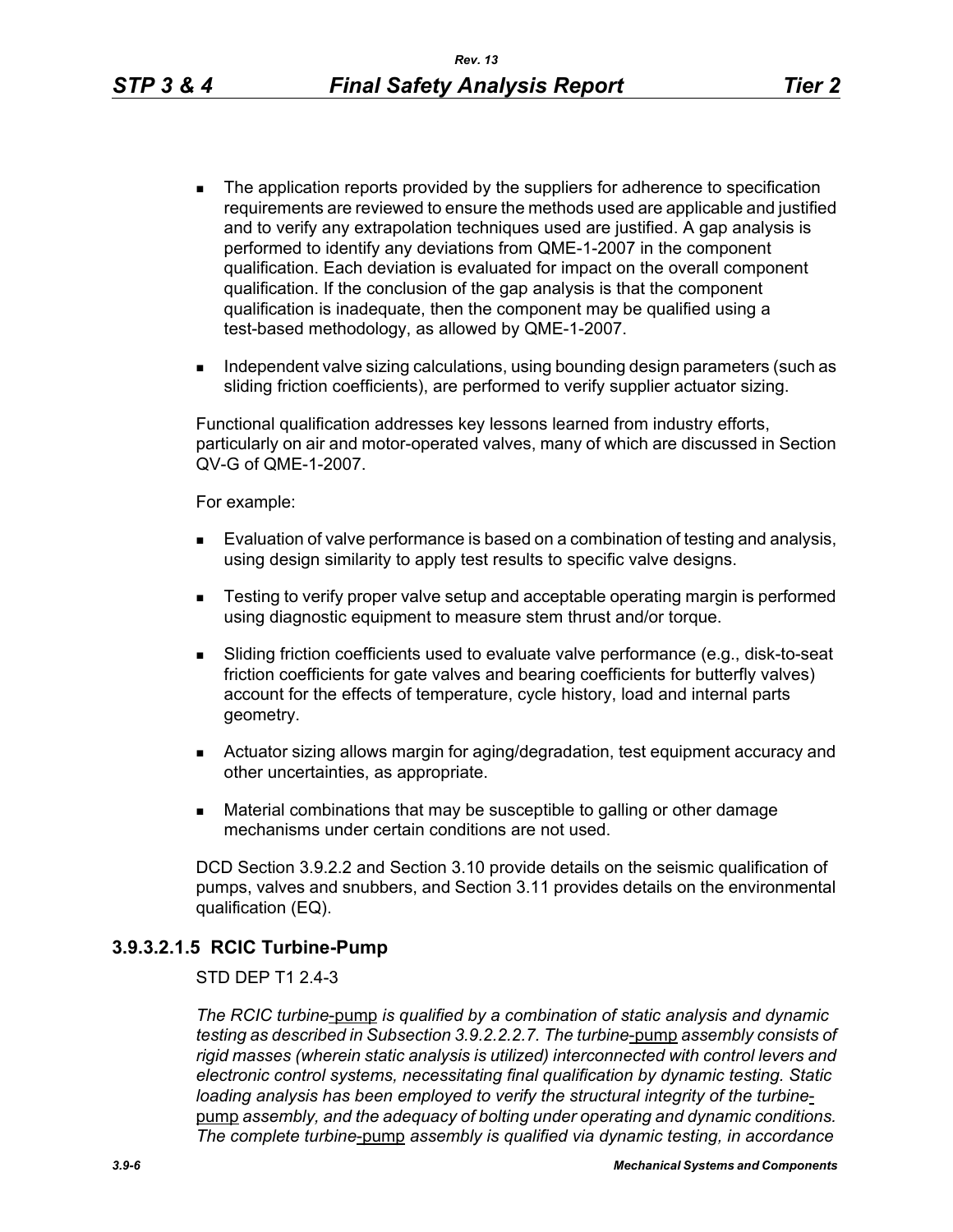*with IEEE-344. The qualification test program includes demonstration of startup capability, as well as operability during dynamic loading conditions. Operability under normal load conditions is assured by comparison to operability of similar turbines in operating plants.*

## **3.9.3.2.3.1 Procedures**

The following supplement describes the functionality of active pumps. Electric motors for active pumps and instrumentation, including electrical devices which must function to cause the pump to accomplish its intended function, are discussed separately in DCD Subsection 3.9.3.2.5.1.2.3.

## **3.9.3.2.5.1 Procedures**

The following supplement describes the functionality of active pumps. Procedures for qualifying electrical and instrumentation components which are depended upon to cause the valve to accomplish its intended function are described in DCD Subsection 3.9.3.2.5.1.2.3.

### **3.9.3.2.5.1.2 Dynamic Load Qualification**

The following supplement describes additional dynamic load qualification features.

DCD Tier 2 Subsection 3.9.2.2 and 3.9.3.2 provides details for a test or analysis of the extended structure performed for the expected dynamic loads acting on the extended structure.

When qualification of mechanisms that must change position to complete their safety-related function is based on dynamic testing or equivalent static load testing, operability testing is performed for the loads defined by the applicable events and conditions in accordance with DCD Tier 2 Subsection 3.9.1.1 and DCD Tier 2 Table 3.9-1.

The dynamic qualification testing procedure for valve operability is outlined below. A subject valve assembly is mounted in a test stand or fixture in a manner that conservatively represent typical valve installation(s). Each test valve assembly includes the actuator and accessories that are attached to an inservice valve. Additional discussion of test criteria and method is provided in DCD Tier 2 Subsection 3.9.2.2, and also in the portions of DCD Tier 2 Subsections 3.10.1 and 3.10.2 applicable to active valve assemblies.

#### **3.9.3.4.1 Piping**

The following supplement describes additional snubber features.

(3)(b) Inspection, Testing, Repair and/or Replacement of Snubbers

Snubber inspection, testing, repair and replacement are conducted in accordance with ASME OM-2004, Subsection ISTD, and RG 1.192.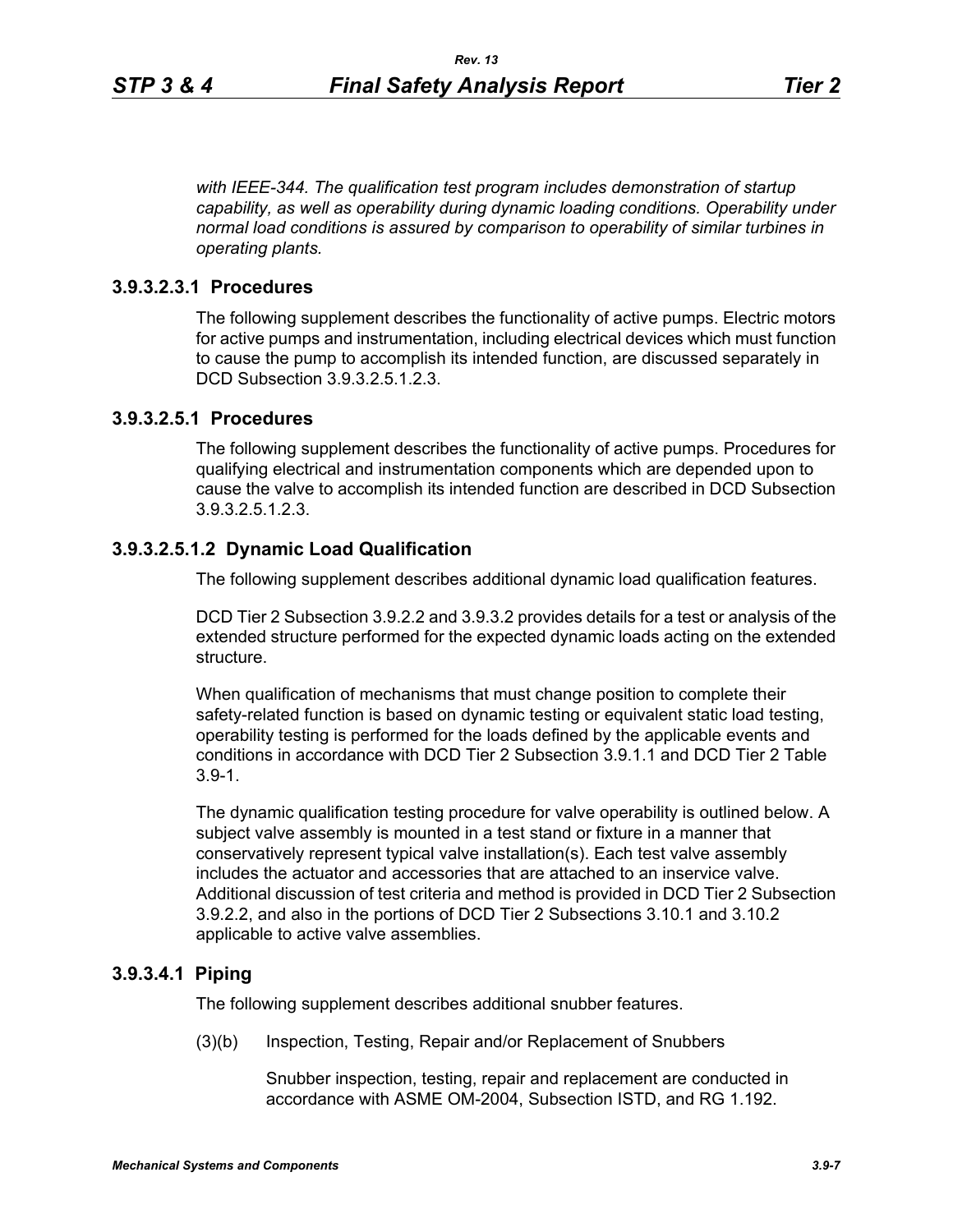A thermal motion monitoring program is established for verification of snubber movement, adequate clearance and gaps, including motion measurements and acceptance criteria to assure compliance with ASME Section III Subsection NF.

- (3)(c) Snubber Design and Testing
	- (i) All snubbers are load rated by testing in accordance with the snubber manufacturer's testing program and in compliance with the applicable sections of ASME QME-1-2007, Subsection QDR and ASME OM Code, Subsection ISTD.
	- (ii) The codes and standards used for snubber functional qualification and production testing are as follows:
		- a. ASME B&PV Code Section III, Subsection NF.
		- b. ASME QME-1-2007, Subsection QDR and ASME OM Code, Subsection ISTD.

All large bore hydraulic snubbers include full Service Level D load testing, including verifying bleed rates, control valve closure within the specified velocity ranges and drag forces/breakaway forces are acceptable in accordance with ASME, QME-1-2007 and ASME OM Codes.

Production and qualification test programs for both hydraulic and mechanical snubbers are carried out by the snubber vendors in accordance with the snubber installation instruction manual required to be furnished by the snubber supplier. Acceptance criteria assure compliance with ASME Section III Subsection NF, and other applicable codes, standards and requirements. (see DCD Subsection 3.9.1.7)

(3)(f) Snubber Inservice Examination

The program for inservice examination and testing of snubbers after construction is prepared in accordance with the requirements of ASME OM Code, 2004 Edition, Subsection ISTD, and RG 1.192. Inservice examination is initially performed not less than two months after attaining 5 percent reactor power operation and will be completed within 12 calendar months after attaining 5 percent reactor power. Subsequent examinations are performed at intervals defined by ISTD-4252, Table ISTD-4252-1, and Code Case OMN-13. Examination intervals, subsequent to the third interval, are adjusted based on the number of unacceptable snubbers identified in the then current interval.

An inservice visual examination is performed on all snubbers to identify physical damage, leakage, corrosion, degradation, indication of binding, misalignment or deformation and potential defects generic to a particular design. Snubbers that do not meet visual examination requirements are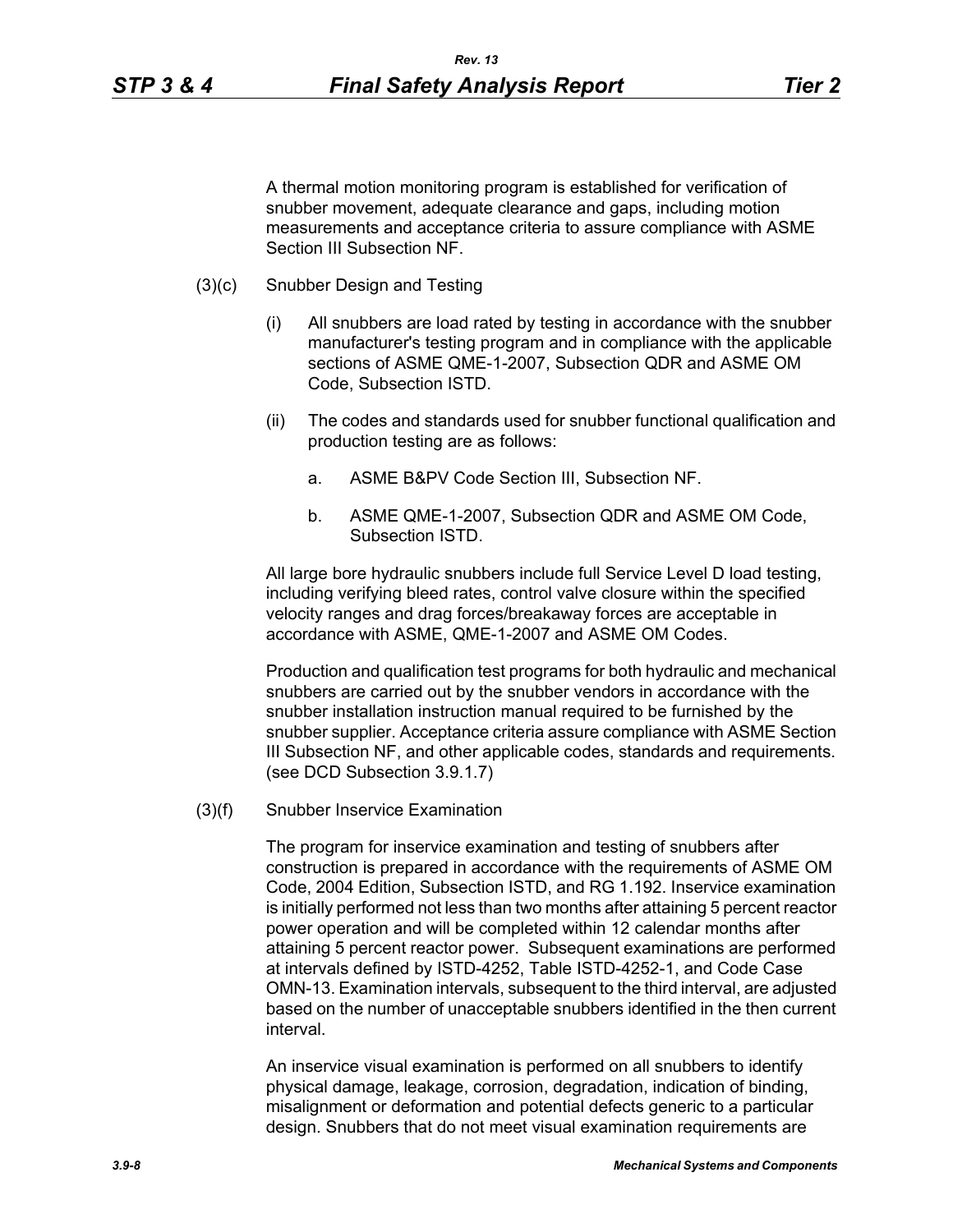evaluated to determine the root cause of the unacceptability, and appropriate corrective actions are taken (e.g., snubber is adjusted, repaired, modified, or replaced). Snubbers evaluated as unacceptable during visual examination may be accepted for continued service by successful completion of an operational readiness test.

Snubbers are tested inservice to determine operational readiness during each fuel cycle, beginning no sooner than 60 days before the scheduled start of the applicable refueling outage. Snubber operational readiness tests are conducted with the snubber in the as-found condition, to the extent practical, either in place or on a test bench, to verify the test parameters of ISTD-5210. When an in-place test or bench test cannot be performed, snubber subcomponents that control the parameters to be verified are examined and tested. Preservice examinations are performed on snubbers after reinstallation when bench testing is used (ISTD-5224), or on snubbers where individual subcomponents are reinstalled after examination (ISTD-5225).

Defined test plan groups (DTPG) are established and the snubbers of each DTPG are tested according to an established sampling plan each fuel cycle. Sample plan size and composition are determined as required for the selected sample plan, with additional sampling as may be required for that sample plan based on test failures and failure modes identified.

Snubbers that do not meet test requirements are evaluated to determine root cause of the failure, and are assigned to failure mode groups (FMG) based on the evaluation, unless the failure is considered unexplained or isolated. The number of unexplained snubber failures not assigned to an FMG determines the additional testing sample. Isolated failures do not require additional testing. For unacceptable snubbers, additional testing is conducted for the DTPG or FMG until the appropriate sample plan completion criteria are satisfied.

Unacceptable snubbers are adjusted, repaired, modified, or replaced. Replacement snubbers meet the requirements of ISTD-1600. Post-maintenance examination and testing, and examination and testing of repaired snubbers, is done to ensure that test parameters that may have been affected by the repair or maintenance activity are verified acceptable.

Service life for snubbers is established, monitored and adjusted as required by ISTD-6000 and the guidance of ASME OM Code Non-mandatory Appendix F.

The inservice inspection and testing programs for snubbers will be completed in accordance with milestones described in Section 13.4.

(3)(g) Snubber Support Data:

A plant-specific table prepared as part of the inspection and test program for snubbers will include the following information: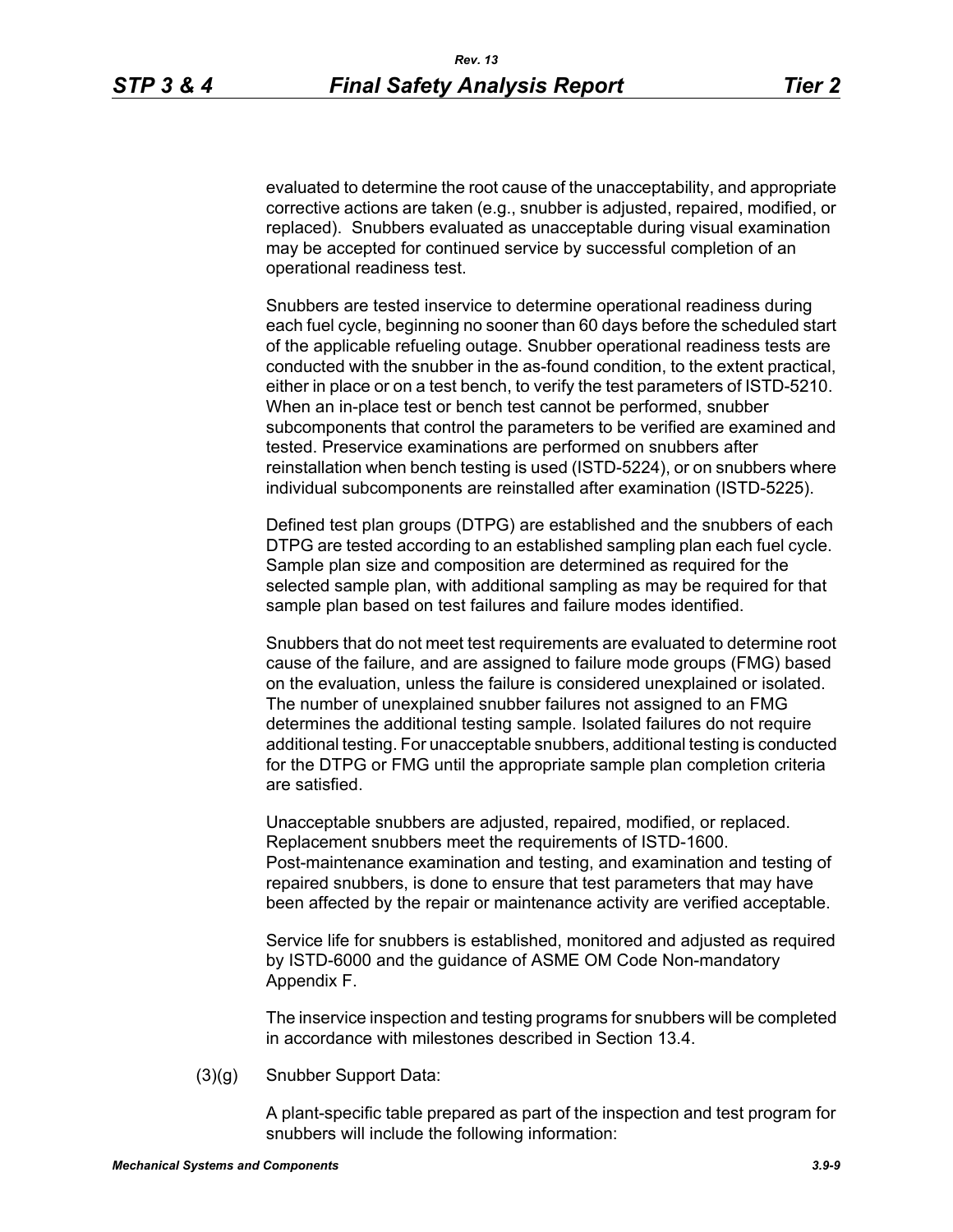- $\blacksquare$  the general functional requirement (i.e., shock, vibration, dual purpose) for each system and component using snubbers including the number and location of each snubber. If either dual-purpose or arrestor type indicate whether the snubber or component was evaluated for fatigue strength,
- operating environment,
- **a** applicable codes and standards,
- **I** list type of snubber (i.e., hydraulic, mechanical), materials of construction, standards for hydraulic fluids and lubricants, and the corresponding supplier,
- environmental, structural, and performance design verification tests,
- **production unit functional verification tests and certification,**
- packaging, shipping, handling, and storage requirements,
- description of provisions for attachments and installation, and
- quality assurance and assembly quality control procedures for review and acceptance by the purchaser.

# **3.9.3.4.4 Floor-Mounted Major Equipment (Pumps, Heat Exchangers, and RCIC Turbine-Pump)**

#### STD DFP T1 2 4-3

*Since the major active valves are supported by piping and not tied to building structures, valve "supports" do not exist (Subsection 3.9.3.4.1).*

*The HPCF, RHR, RCIC, SLC, FPCCU, SPCU, and CUW pumps; RCW, RHR, CUW, and FPCCU heat exchangers; and RCIC turbine*-pump *are all analyzed to verify the adequacy of their support structure under various plant operating conditions. In all cases, the load stresses in the critical support areas are within ASME Code allowables.*

*Seismic Category I active pump supports are qualified for dynamic (seismic and other RBV*) loads by testing when the pump supports together with the pump meet the *following test conditions:*

*(1) Simulate actual mounting conditions.*

### **3.9.5.1.2.9 Incore Guide Tubes and Stabilizers**

STD DEP 3.9-1

*These are Safety Class 3 components. The guide tubes protect the incore*  instrumentation from flow of water in the bottom head plenum and provide a means of *positioning fixed detectors in the core, as well as a path for insertion and withdrawl of*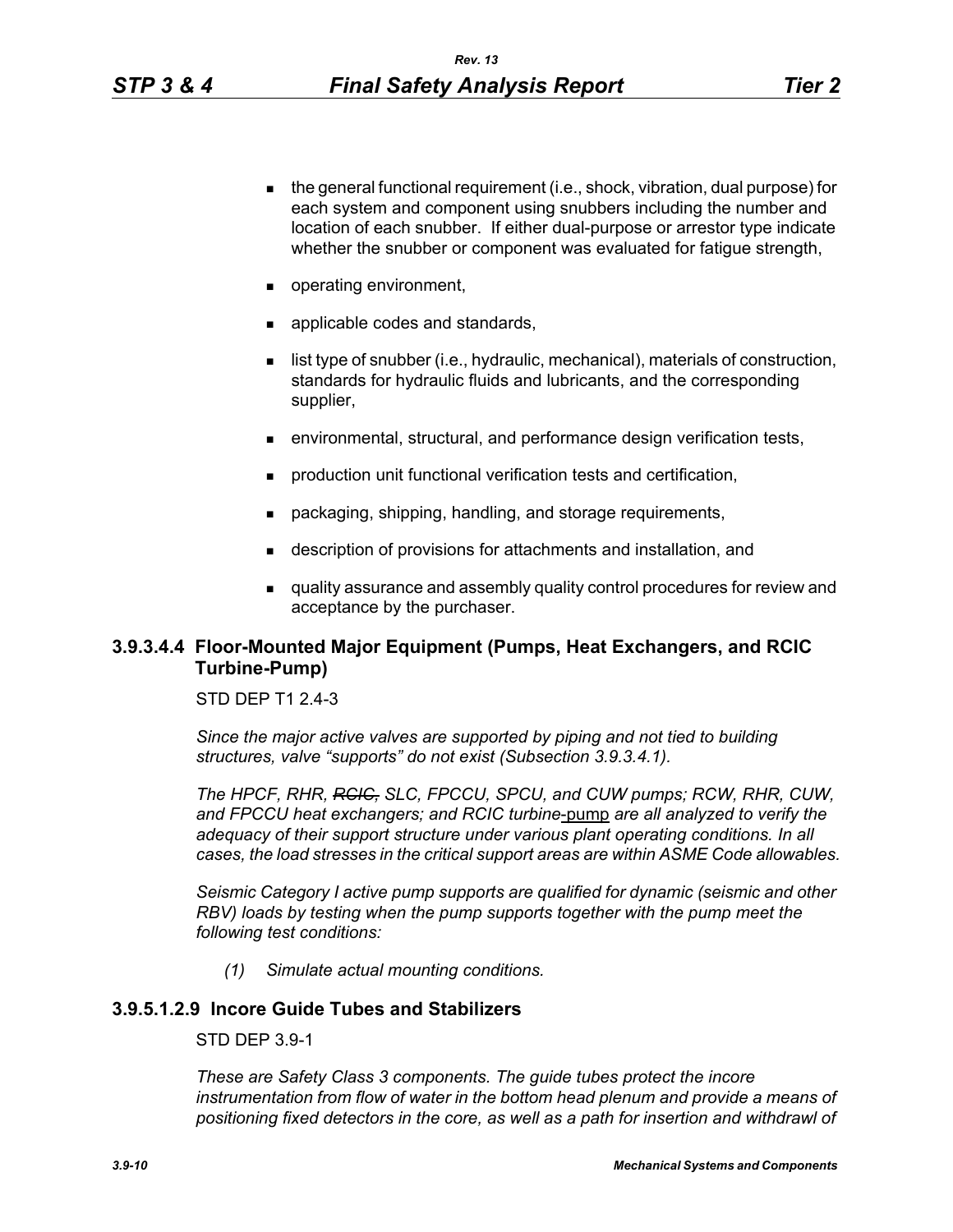*the calibration monitors (ATIP, Automated Traversing Incore Probe Subsystem). The incore flux monitor guide tubes extend from the top of the incore flux monitor housing to the top of the core plate. (The power range detectors for the power range monitoring units and the dry tubes for the startup range neutron monitoring and average power range monitoring (SRNM) detectors are inserted through the guide tubes). The local power range monitor (PRNM) detector assemblies and the dry tubes for the startup range monitoring (SRNM) assemblies are inserted through the guide tube.*

*Two levels of stainless steelstabilizer latticework of clamps, tie bars, and spacers give lateral support and rigidity to the guide tubes. The stabilizers are connected to the shroud and shroud support. The bolts are tack-welded after assembly to prevent loosening during reactor operation.*

### **3.9.6 Testing of Pumps and Valves**

STD DEP 1.8-1

*For example, the periodic leak testing of the reactor coolant pressure isolation valves (See Appendix 3M for design changes made to prevent intersystem LOCAs) in Table 3.9-9 will be performed in accordance with Chapter 16 Surveillance Requirement SR 3.6.1.5.10*

*Inservice testing of safety-related pumps and valves will be performed in accordance with the requirements of ASME/ANSI OMa-1988 Addenda to ASME/ANSI OM-1987, Parts 1, 6, and 10. Table 3.9-8 lists the inservice testing parameters and frequencies for the safety-related pumps and valves. The reason for each code defined testing exception or justification for each code exemption request is noted in the description of the affected pump or valve. Valves having a containment isolation function are also noted in the listing. Inservice inspection is discussed in Subsection 5.2.4 and Section 6.6.*

*Details of the inservice testing program, including test schedules and frequencies, will be reported in the inservice inspection and testing plan to be provided by the applicant referencing the ABWR design. The plan will integrate the applicable test requirements for safety-related pumps and valves, including those listed in the technical specifications, Chapter 16, and the containment isolation system, Subsection 6.2.4. For example, the periodic leak testing of the reactor coolant pressure isolation valves (See Appendix 3M for design changes made to prevent intersystem LOCAs) in Table 3.9-9 will be performed in accordance with Chapter 16 Surveillance Requirement SR 3.6.1.5.10. This plan will include baseline pre-service testing to support the periodic inservice testing of the components. Depending on the test results, the plan will provide a commitment to disassemble and inspect the safety-related pumps and valves when limits of the OM Code are exceeded, as described in the following paragraphs. The primary elements of this plan, including the requirements of Generic Letter 89-10 for motor operated valves, are delineated in the subsections to follow. (See Subsection 3.9.7.3 for COL license information requirements.)*

The Section describes the functional qualification provisions and inservice testing (IST) programs for safety-related pumps and valves. The IST program includes periodic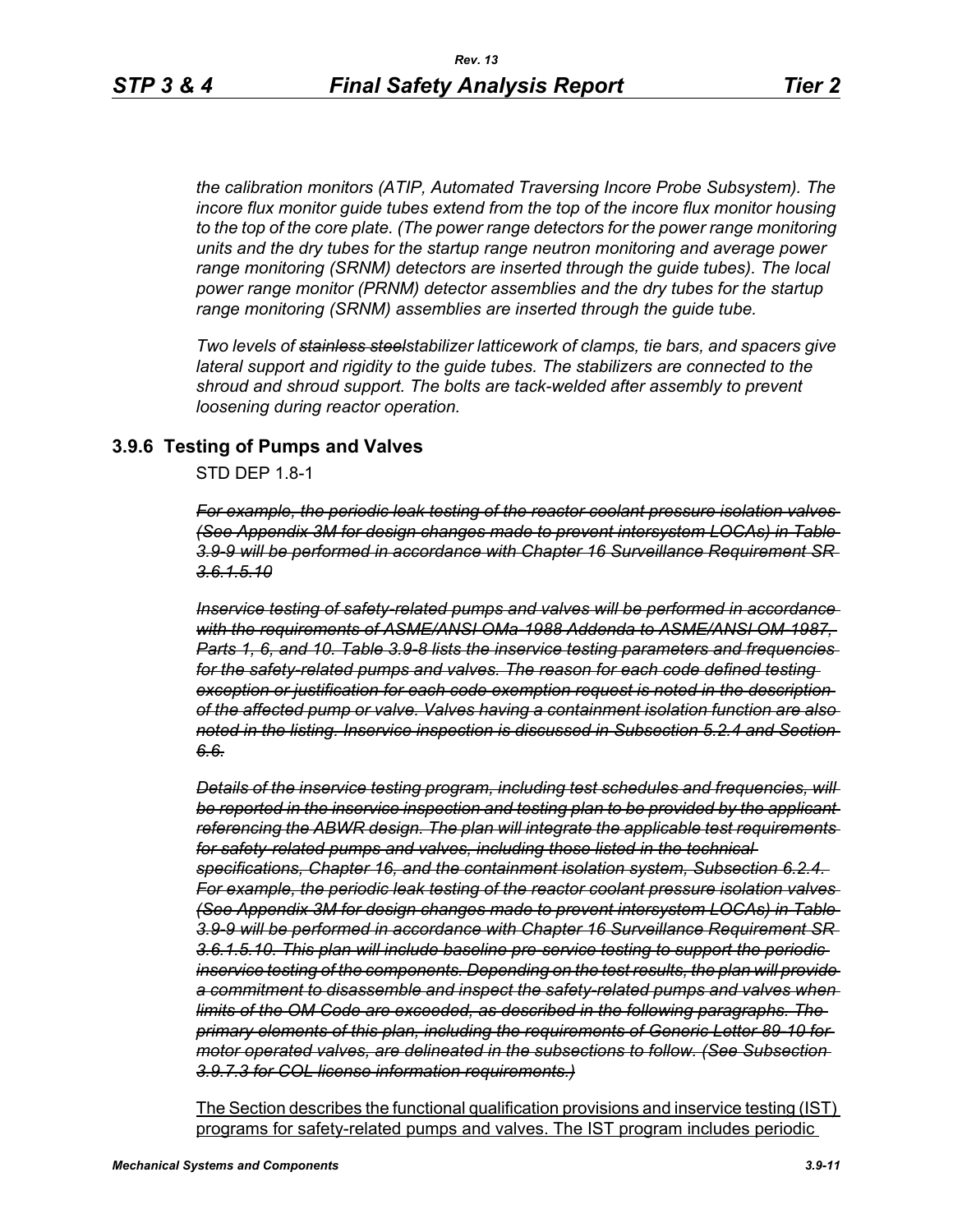tests and inspections that demonstrate the operational readiness of pumps and valves that are required to perform a specific function in shutting down the reactor to the safeshutdown condition, in maintaining the reactor in a safe shutdown condition, or in mitigating the consequences of an accident. The IST program also demonstrates the operational readiness of pressure relief valves that protect systems or portions of systems, and dynamic restraints used in systems, that perform one of or more of the three functions identified above.

The preservice testing (PST) and IST programs are based on the requirements of the ASME OM Code-2004, Subsections ISTA, ISTB, ISTC and (mandatory) Appendix I. The specific ASME OM Code requirements for functional testing of pumps are found in Subsection ISTB, requirements for inservice testing of valves are found in Subsection ISTC, and requirements for inservice testing of pressure relief devices are found in ASME OM Code, (mandatory) Appendix I. General requirements for inservice testing are found in Subsection ISTA.

The IST Program plan includes the following information:

- $\blacksquare$  The edition and addenda of the Code that apply to the required tests and examinations
- The classification of components and the boundaries of system classification
- Identification of the components subject to tests and examination
- The Code requirements for each components and the test or examination to be performed
- The Code requirements for each component that are not being satisfied by the tests or examinations; and the justification for substitute tests and examinations (i.e., required relief requests)
- $\Box$  Code cases proposed for use and the extent of their application
- Test or examination frequency or a schedule for performance of tests and examinations, as applicable.

The plan includes the test requirements for containment isolation valves specified in the Technical Specifications, Chapter 16, Section 3.6.1.3, and the leak test requirements for reactor coolant isolation valves specified in Technical Specifications Section 3.4.4. Testing requirements for motor operated valves are in accordance with 10CFR50.55a(b)(3)(ii).

Tests are performed in accordance with written procedures which contain the appropriate reference values and acceptance criteria. Instrumentation and test equipment used in performance of the tests and examinations have the range and accuracy necessary to demonstrate conformance to specific examination or test requirements, and are calibrated and controlled by the QA Program.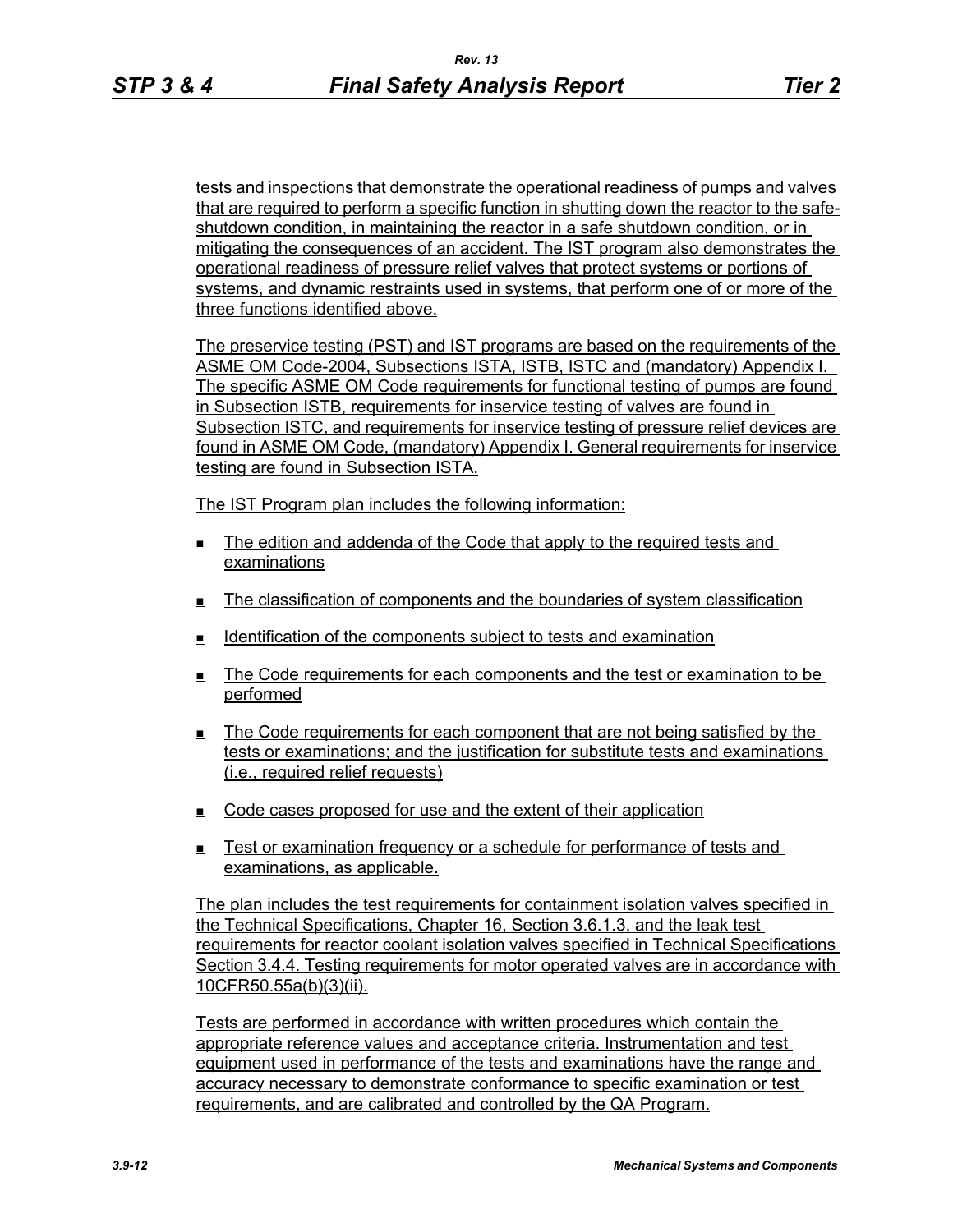Acceptance criteria and reference values are established during preoperational testing, when the components are known to be operating acceptably, at points of operation readily duplicated during subsequent tests. The results of tests are documented and include:

- **Equipment identification and date of test**
- Reason for the test and test procedure used
- **Identification of test equipment, including calibration records**
- Values of measure parameters, along with a comparison with allowable ranges, analysis of deviations, and requirements for corrective action
- The name and signature of person(s) responsible for conducting and analyzing the test

IST testing conforms to the following:

- IST frequency is established in accordance with requirements set forth by Reference 3.9-23, Subsections ISTA and ISTB.
- IST interval is determined by calendar years following placement of the unit into commercial service.
- IST intervals are established in compliance with the following:
	- a. Initial test interval is the 10 years following commencement of unit commercial service.
	- b. Successive test intervals are 10 years following the previous test interval.
	- c. The test plan for successive intervals will comply with the edition and addenda of the Code approved by the NRC 12 months prior to the start of the inservice testing interval.
- Each IST interval may be extended or decreased by as much as one year. Adjustments will not cause successive intervals to be altered by more than one year from the original pattern of intervals.
- When units that are out of service continuously for six months or more, the IST interval during which the outage occurred may be extended for a period equivalent to the outage, and the original pattern of intervals extended accordingly for successive intervals.

The requirements for preservice and inservice examination and testing of dynamic restraints are defined in the ASME OM Code Subsection ISTD. This program is described in Subsection 3.9.3.4.1(3).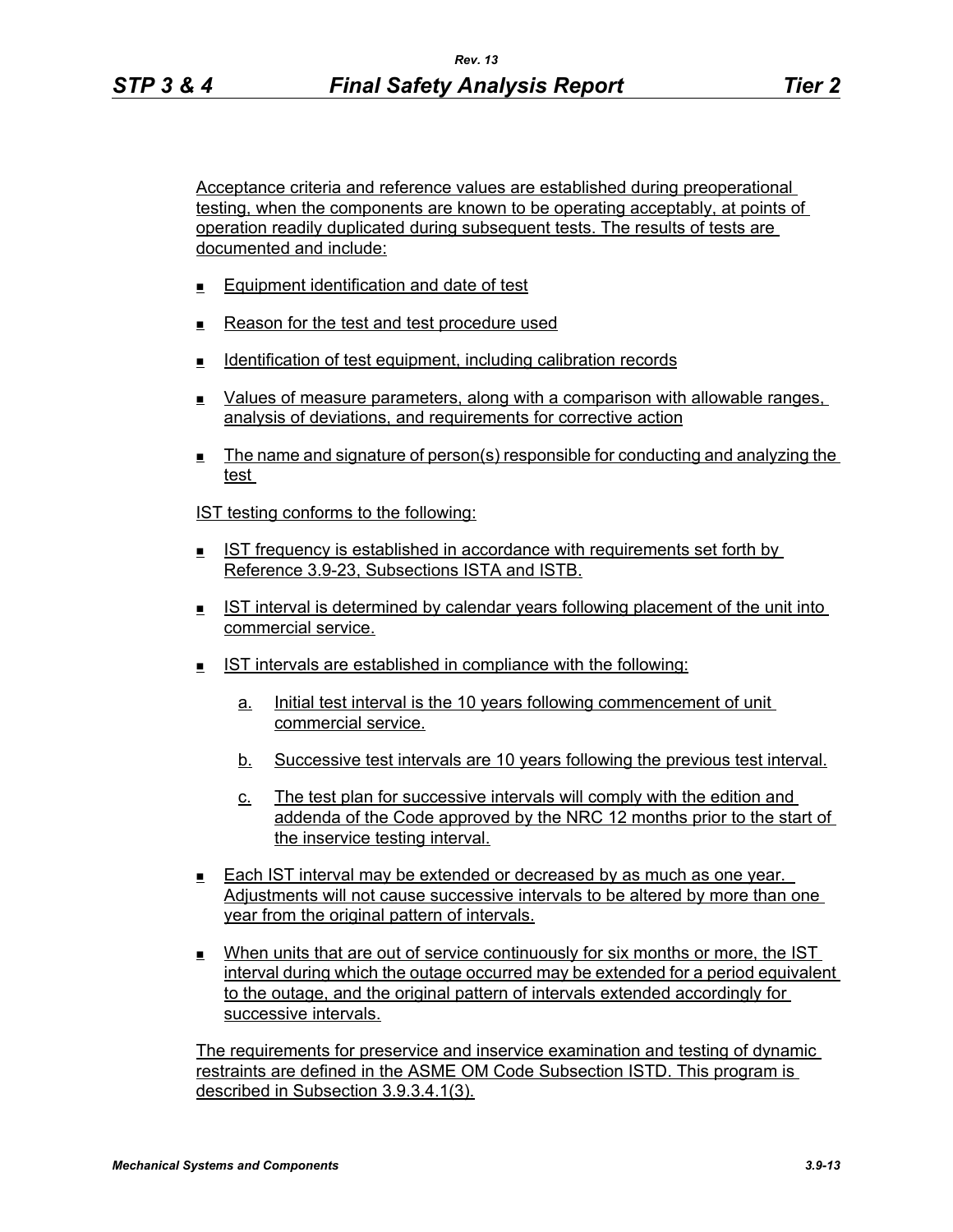# **3.9.6.1 Testing of Safety-Related Pumps**

STD DEP 1.8-1

The supplemental information describes the PST and IST of pumps to assess their operational readiness, in compliance with ASME OM Code Subsections ISTA and ISTB. The program applies to pumps that are required to perform a specific function of bringing the reactor to the safe shutdown condition, in maintaining the safe shutdown condition, or in mitigating the consequences of a DBA. Pumps that are designated as Class 1, 2, and 3, and non-class pumps that perform a safety-related function are included in the IST program.

For each pump, the design basis and required operating conditions (including tests) under which the pump will be required to function will be established. These designs (design basis and required operating) conditions include flow rate and corresponding head for each system mode of pump operation and the required operating time for each mode, acceptable bearing vibration levels, seismic/dynamic loads, fluid temperature, ambient temperature, and pump motor minimum voltage as described in Subsection 3.9.3.2.

As part of the final testing program, acceptance criteria will be provided for the following design and qualification requirements. For each size, type, and model, testing encompassing design conditions will be performed that demonstrates acceptable flow rate and corresponding head, bearing vibration levels, and pump internals wear rates for the operating time specified for each system mode of pump operation. From these tests, baseline (reference) hydraulic and vibration data will be developed for evaluating the acceptability of the pump after installation. Adequate minimum flow rate and thrust bearing capacity will be verified for the pump specified for each application. With respect to minimum flow pump operation, the sizing of each minimum recirculation flow path is evaluated to assure that its use under all analyzed conditions will not result in degradation of the pump. The flow rate through minimum recirculation flow paths can also be periodically measured to verify that flow is in accordance with the design specification.

Associated systems that contain pumps in the IST program include the necessary valving, instrumentation, test loops, fluid inventory, or other provisions to perform the required testing. Each pump is categorized as either a Group A or Group B pump. A pump that meets both Group A and Group B pump definitions is categorized as a Group A pump. Group A pumps are operated continuously or routinely during normal operation, cold shutdown, or refueling operations. Group B pumps are in standby systems that are not operated routinely, except for testing.

Group A pumps are tested quarterly in accordance with ISTB-5121, ISTB-5221, or ISTB 5321. Group B pumps are tested quarterly in accordance with ISTB-5122, ISTB-5222, or ISTB-5322. Comprehensive tests are conducted on all pumps biennially in accordance with ISTB-5132, ISTB-5232, or ISTB-5323. When a Group A test is required, a comprehensive test may be substituted. When a Group B test is required, a Group A or comprehensive test may be substituted. A PST may be substituted for an inservice test.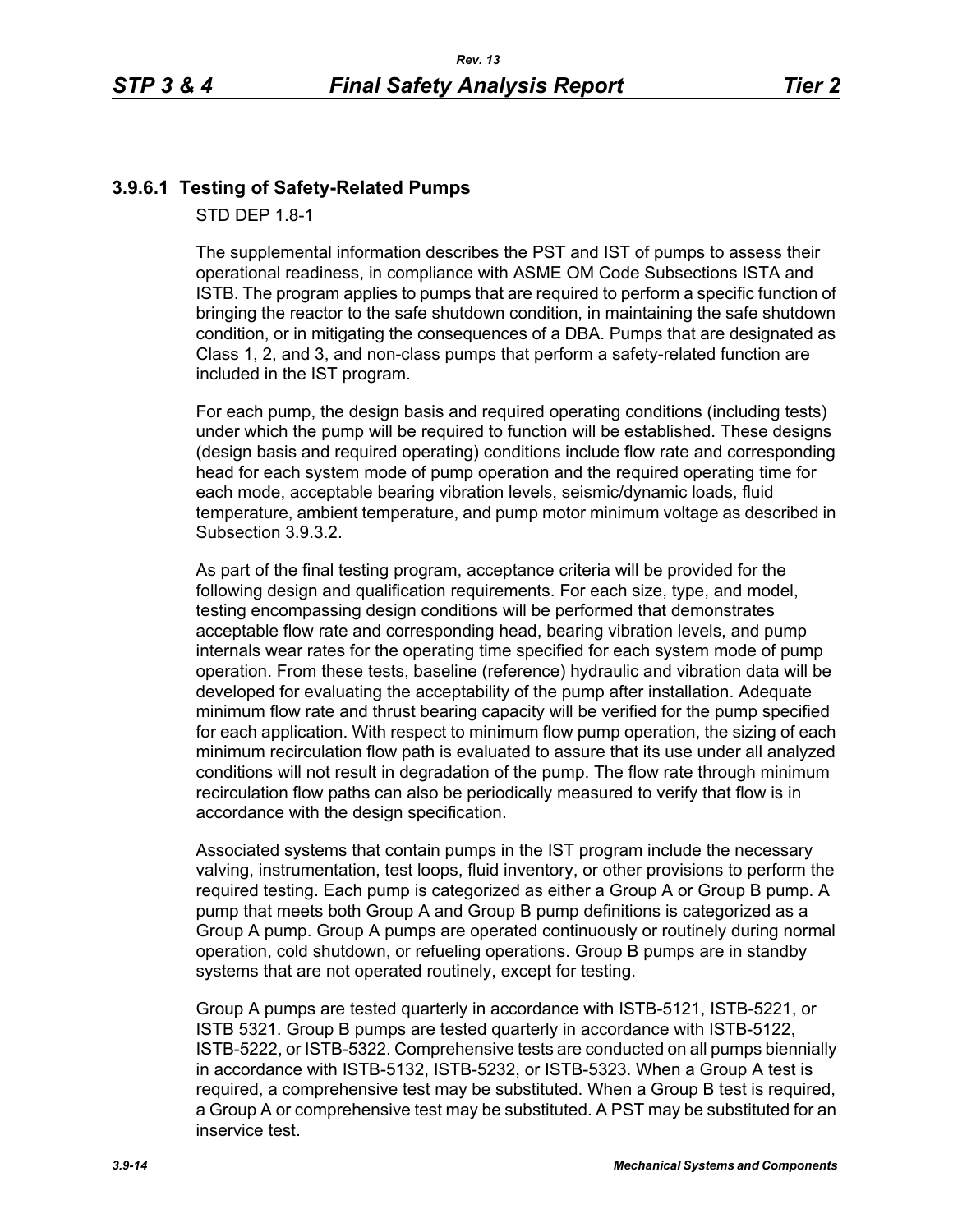An initial set of reference values are established for each pump during the PST period or before implementing IST. Reference values are established (1) after the pump is known to be operating acceptably, (2) at a point(s) of operation readily duplicated during subsequent tests, and (3) in a region of relatively stable pump flow. Reference values for comprehensive tests are within ±20% of pump design flow rate, as are reference values for Group A and Group B tests, if practicable. Parameters measured during IST program testing include pump speed (if required), discharge and differential pressures, flow rate, and vibration at IST conditions, as required by ISTB-3000 for each specific pump category. Accuracy of instruments used to measure pressure, flow rate, speed, vibration, and differential pressure comply with Table ISTB-3510-1. Instrument accuracy, range, location, fluctuations, and frequency response range meet the requirements of ISTB-3510.

Pressure measurements are performed in accordance with ISTB-3520. A differential pressure gage or transmitter is used to directly measure the difference between the pressures at points in the inlet and discharge pipes. Vibration measurements comply with the requirements of ISTB-3540. Flow rates are determined in accordance with ISTB-3550.

Following the PST, the IST commences prior to declaring the pump operable. When a pump has been replaced, repaired, or has undergone maintenance that could affect the pump's performance, a new reference value will be determined or the previous value reconfirmed by an inservice test performed before declaring the pump operable.

Data trending is performed in accordance with ISTB-6100, and appropriate corrective actions are specified in accordance with ISTB 6200. Pump data and test plans are captured as plant records in accordance with ISTB-9000, and test results and corrective actions are recorded in accordance with ISTB 9000.

The ABWR safety-related pumps and piping configurations accommodate inservice testing at a flow rate at least as large as the maximum design flow for the pump application. The safety-related pumps are provided with instrumentation to verify that the net positive suction head (NPSH) is greater than or equal to the NPSH required during all modes of pump operation.

#### *These pumps can be disassembled for evaluation when Part 6-ISTB testing results in a deviation which falls within the "required action range."*

The Code provides criteria limits for the test parameters identified in Table 3.9-8. The frequency and the extent of disassembly and inspection will be established based on suspected degradation for each safety-related pumps, and will be included in a program along with the basis for the frequency and the extent of each disassembly.

The program may be revised throughout the plant life to minimize disassembly based on past disassembly experience.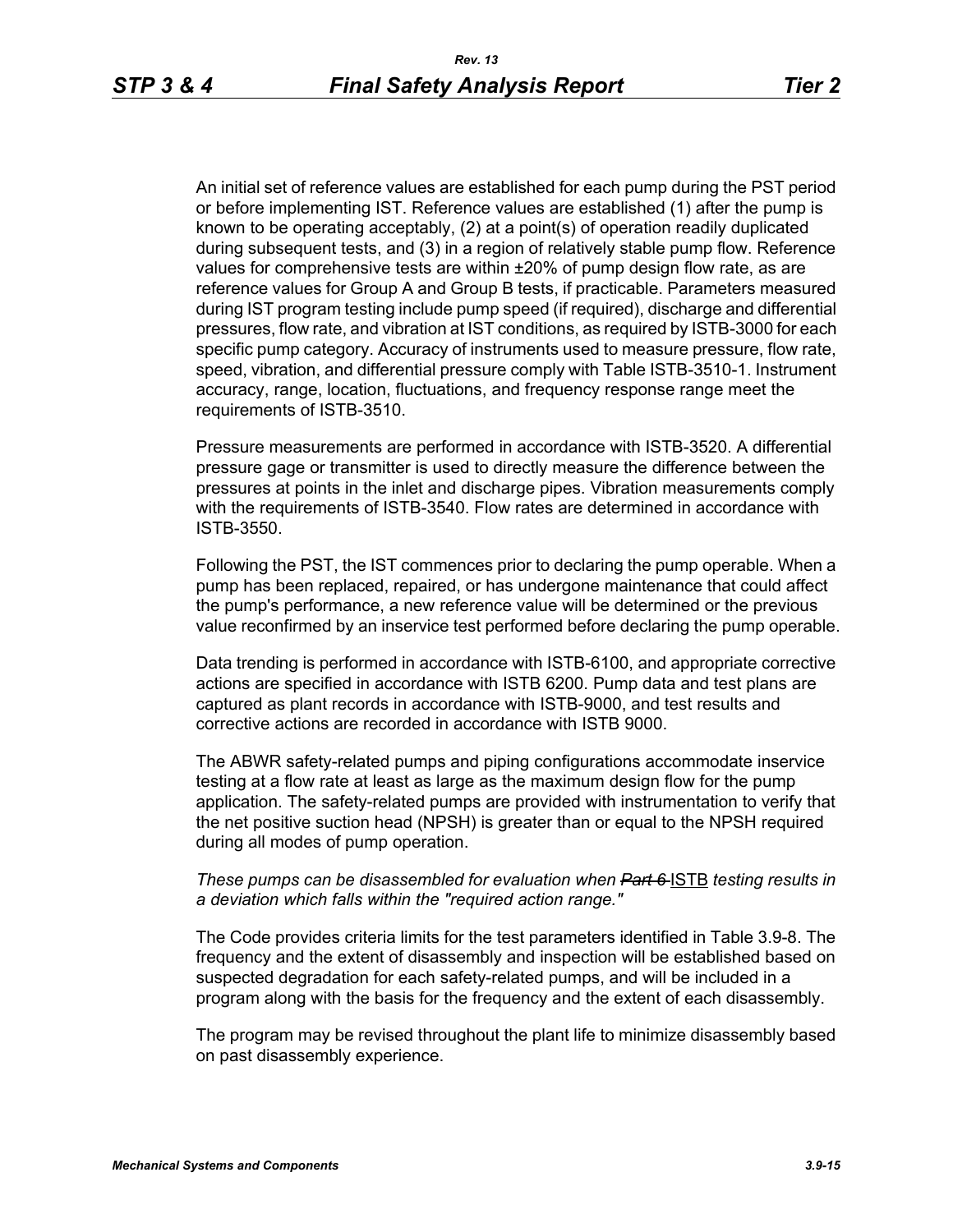# **3.9.6.2 Testing of Safety-Related Valves**

The following supplement describes the IST of valves to assess their operational readiness, in compliance with Reference 3.9-23, Subsections ISTA and ISTC. The program applies to valves classified as ASME Code Class 1, 2, or 3 valves and non-ASME valves that perform a safety-related function.

Valve testing requirements include exercise, leakage, and position verification. Other specific testing requirements for power-operated valves require stroke-time testing and may require diagnostic testing to determine valve operating conditions to verify operability under design-basis conditions. IST program valves are classified as either active or passive. Active valves change disk position to accomplish a specific function in shutting down a reactor to the safe-shutdown condition, maintaining the safe shutdown condition, or mitigating the consequences of an accident. Passive valves maintain disk position and do not change the disk position to accomplish the required safety functions. Passive valves are not included in the valve exercise testing.

Pre-conditioning of valves or their associated actuators or controls prior to IST is not allowed. Pre-conditioning includes manipulation, pre-testing, maintenance, lubrication, cleaning, exercising, stroking, operating, or disturbing the valve to be tested in any way except as may occur in an unscheduled, unplanned, and unanticipated manner during normal operation. The IST program complies with the requirements of Reference 3.9-23, Subsection ISTC, to the extent practicable. If a valve cannot be tested during normal operation, justification for testing during cold shutdown or a refueling outage is included in the test plan. The IST program incorporates nonintrusive techniques to periodically assess the degradation and performance of selected valves.

Valves within the scope of the IST program are categorized in accordance with ISTC-1300 as follows:

- Category A valves, for which seat leakage in the closed position is limited to a specific maximum amount to fulfill their required functions.
- Category B valves, for which seat leakage in the closed position is inconsequential to fulfill their required functions.
- Category C valves, which are self-actuating in response to some system characteristic to fulfill their required functions, such as pressure for relief valves or flow direction for check valves. Category C valves are addressed in Section 3.9.6.2.1 (check valves) and Section 3.9.6.2.5 (safety and relief valves).
- Category D valves, which are actuated by an energy source capable of only one operation, such as rupture disks or explosively actuated valves.

Category A valves are leak tested in accordance with ISTC-3630

Category A and Category B valves are stroke tested in accordance with ISTC-3521 as follows: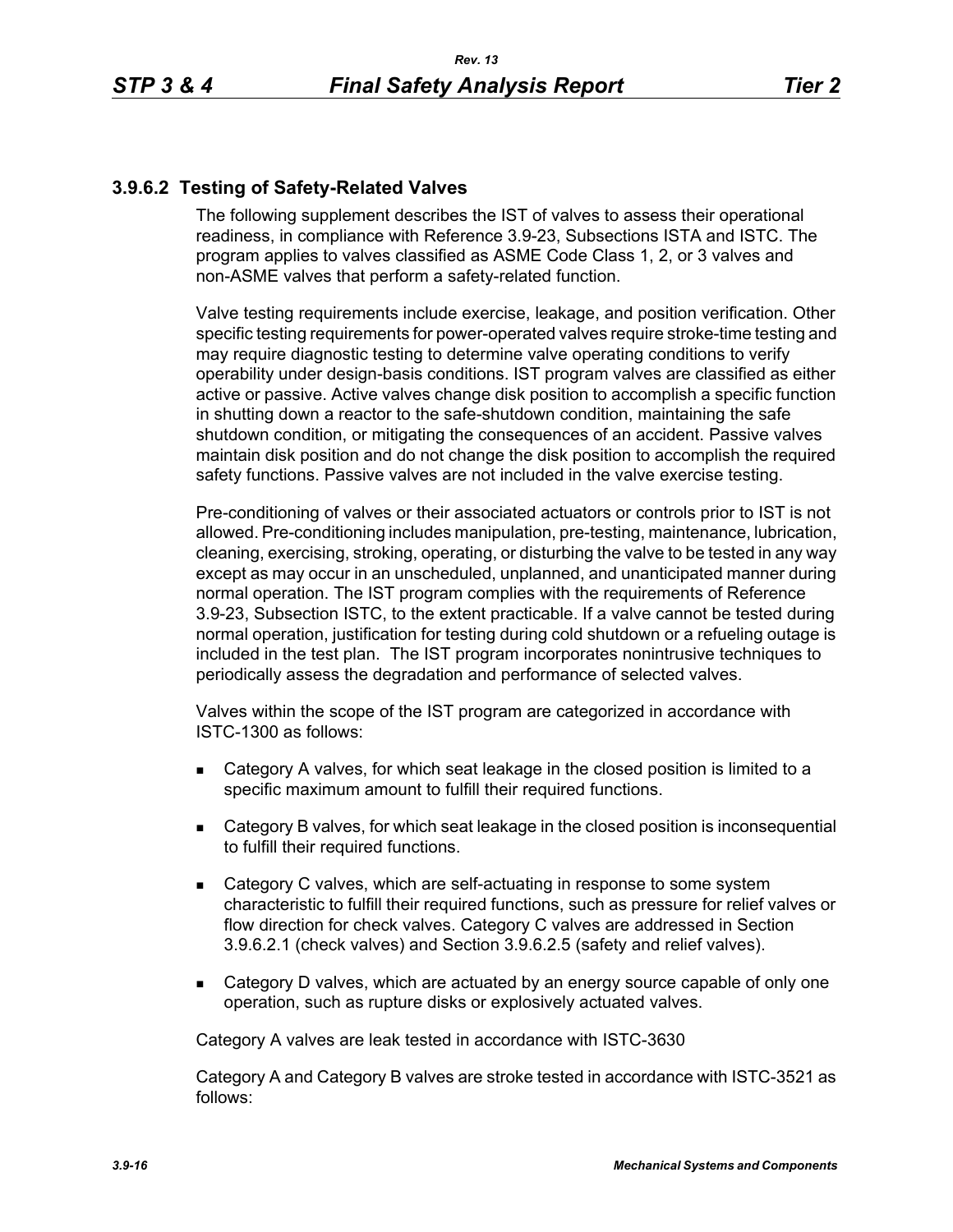- Valves are tested by full-stroke exercising during operation at power to the positions required to fulfill their functions. If full-stroke testing is not practicable, testing may be limited to part-stroke exercising of the valves during operation at power and full-stroke exercising during cold shutdowns.
- $\blacksquare$  If valve exercising is not practicable during operation at power then the testing may be limited to full-stroke exercising of the valves during cold shutdowns. Valve exercising may be limited to part-stroke during cold shutdowns and full-stroke during refueling outages.
- Valve exercising is not required if the time period since the previous full-stroke exercise is less than three months and no activities that could change operating parameters have been performed. During extended shutdowns, valves that are required to be operable must remain capable of performing their intended safety function.
- Exercising valves during cold shutdown commences within 48 hours of achieving cold shutdown and continues until testing is complete or the plant is ready to return to operation at power.
- **Nalve testing required to be performed during a refueling outage is completed** before returning the plant to operation at power.

Category C valves are stroke tested in accordance with ISTC-3522 as follows:

- **Nalves are exercised or examined during operation at power in a manner than** verifies disk movement in the open and closed position.
- If valve exercising is not practicable during operation at power, then the testing shall be performed during cold shutdown. If valve exercising is not practicable in cold shutdown, it shall be performed during refueling outages.
- Valve exercising is not required if the time period since the previous exercise is less than three months and no activities that could change operating parameters have been performed. During extended shutdowns, valves that are required to be operable must remain capable of performing their intended safety function.
- Exercising valves during cold shutdown commences within 48 hours of achieving cold shutdown and continues until testing is complete or the plant is ready to return to operation at power.
- Valve testing required to be performed during a refueling outage is completed before returning the plant to operation at power.

During exercise testing, valve disk movement is confirmed in accordance with ISTC-3530.

Preservice testing is performed on all valves in accordance with ISTC-3100. These tests are performed under conditions as near as practicable to those expected during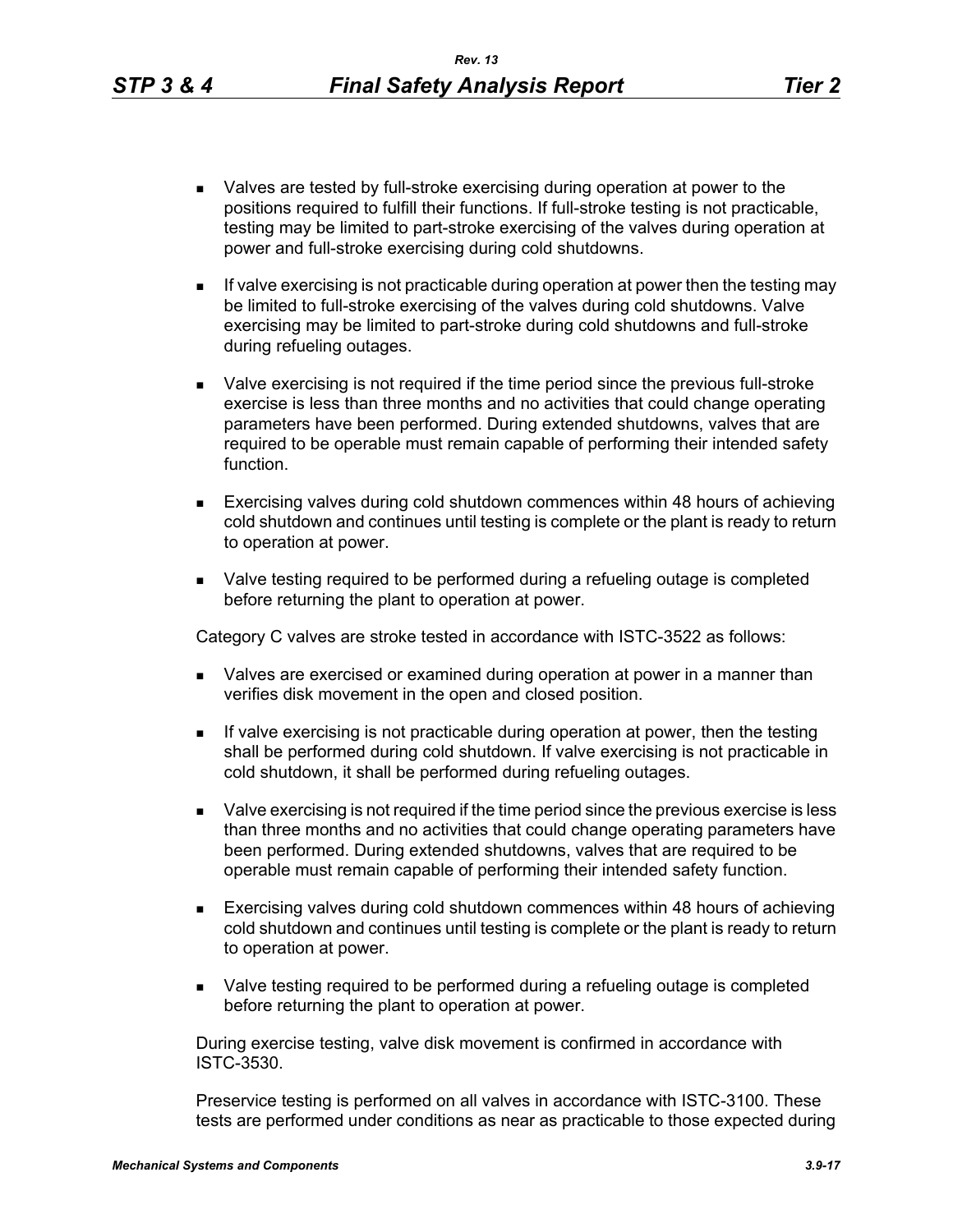the IST. In accordance with ISTC-3300, valve testing uses reference values determined from the results of PST or previous IST, and these reference values are established only when the valve is known to be operating acceptably. Per ISTC-3310, when a valve or its control system has been replaced, repaired, or has undergone maintenance that could affect valve performance, a new reference value is determined or the previous value is reconfirmed by an inservice test. Deviations between the previous and new reference values are identified and analyzed in accordance with ISTC-3310. Verification that the new values represent acceptable operation is documented. The plant corrective action program documents valve failures.

In accordance with ISTC-3200, the inservice testing program will be implemented, and required valve testing will be completed, prior to first declaring the valves operable.

## **3.9.6.2.1 Check Valves**

(1) Design and Qualification

For each check valve with an active safety-related function, the design basis and required operating conditions (including testing) under which the check valve will be required to perform will be established.

As part of the final testing program, the following design and qualification requirements will be established, along with corresponding acceptance criteria for these requirements. Testing of prototypes which represent different groups of similar design and construction (such that each size, type, and model is addressed) will ensure the design adequacy of the check valve under design (design basis and required operating) conditions.

Each prototype will be tested to demonstrate its design capability under a range of differential pressure and flow conditions up to the design conditions, using the provisions of QME-1-2007 (Reference 3.9-16). These design conditions include all the required system operating cycles to be experienced by the valve (numbers of each type of cycle and duration of each type cycle), environmental conditions under which the valve will be required to function, severe transient loadings expected during the life of the valve such as water hammer or pipe break, lifetime expectation between major refurbishments, sealing and leakage requirements, corrosion requirements, operating medium with flow and velocity definition, operating medium temperature and gradients, maintenance requirements, vibratory loading, planned testing and methods, test frequency and periods of idle operation. The design conditions may include other requirements as identified during detailed design of the plant systems.

This prototype testing shall include test data from the manufacturer, field test data for dedication, empirical data supported by test, or tests (such as prototype) of similar valves that support qualification of the required valve where similarity must be justified by technical data. Proper check valve application will be verified, including selection of the valve size and type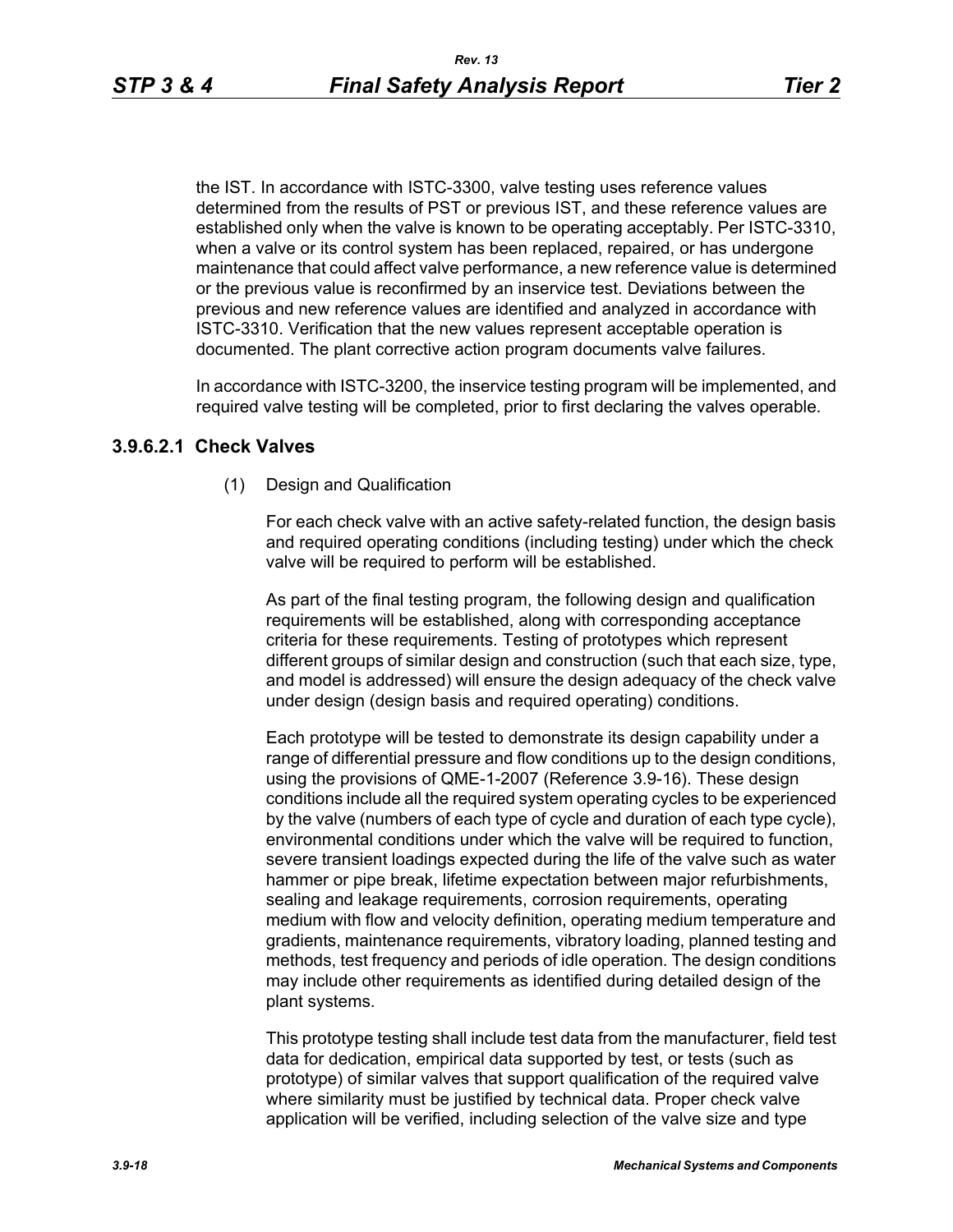based on the system flow conditions, installed location of the valve with respect to sources of turbulence, and correct orientation of the valve in the piping (i.e., vertical vs horizontal) as recommended or required by the manufacturer. Valve design features, material, and surface finish will be reviewed to assure they accommodate non-intrusive diagnostic testing methods available in the industry or as specified. Flow through the valve will be verified as determinable from installed instrumentation and valve disk positions will be verified as determinable without disassembly such as by use of nonintrusive diagnostic methods.

Valve internal parts are designed with self-aligning features for purpose of assured correct installation. The maximum loading on the check valve under design basis and required operating conditions will be compared to the allowable structural capability limits for the individual parts of the check valve (i.e., weak link calculations will be performed). The qualification acceptance criteria noted above will include baseline data developed during qualification testing and will be used for verifying the acceptability of the check valves after installation. See Section 3.9.3.2 for further details.

#### (2) Pre Operational Testing

Check valve testing requires verification that disk movement is in the direction required for the valve to perform its safety function. For check valves that perform a safety function in the open and closed directions, the valve is tested by initiating flow and observing whether or not the disk moves to the full-open position. Each check valve will be tested in the in the open and close direction under all normal operating system conditions. To the extent practical, testing of the valves as described in this section will be performed under fluid temperature conditions that would exist during a cold shutdown as well as under fluid temperature conditions that would be experienced by the valve during other modes of plant operation. The testing will identify the flow needed to open the valve to the full-open position. During flow conditions, the valve disk moves to and maintains contact with the backseat without fluctuating, while allowing the flow rate and maximum differential pressure across the valve to remain within acceptable design limits for the system. When flow ceases or reverses, the valve disk moves to the valve seat to fulfill the test requirements.

Check valves are exercised in both directions, regardless of their safety function. To test functionality in the open direction, the valve is exercised by initiating flow and observing whether or not the disk moves to the full-open position. Valve closure is verified after flow ceases. To test functionality in the closed direction, the valve disk is observed traveling to at least a partial open position upon flow initiation and moving to the valve seat when flow ceases or reverses.

The testing will include the effects of rapid pump starts and stops as required by expected system operating conditions. The testing will include any other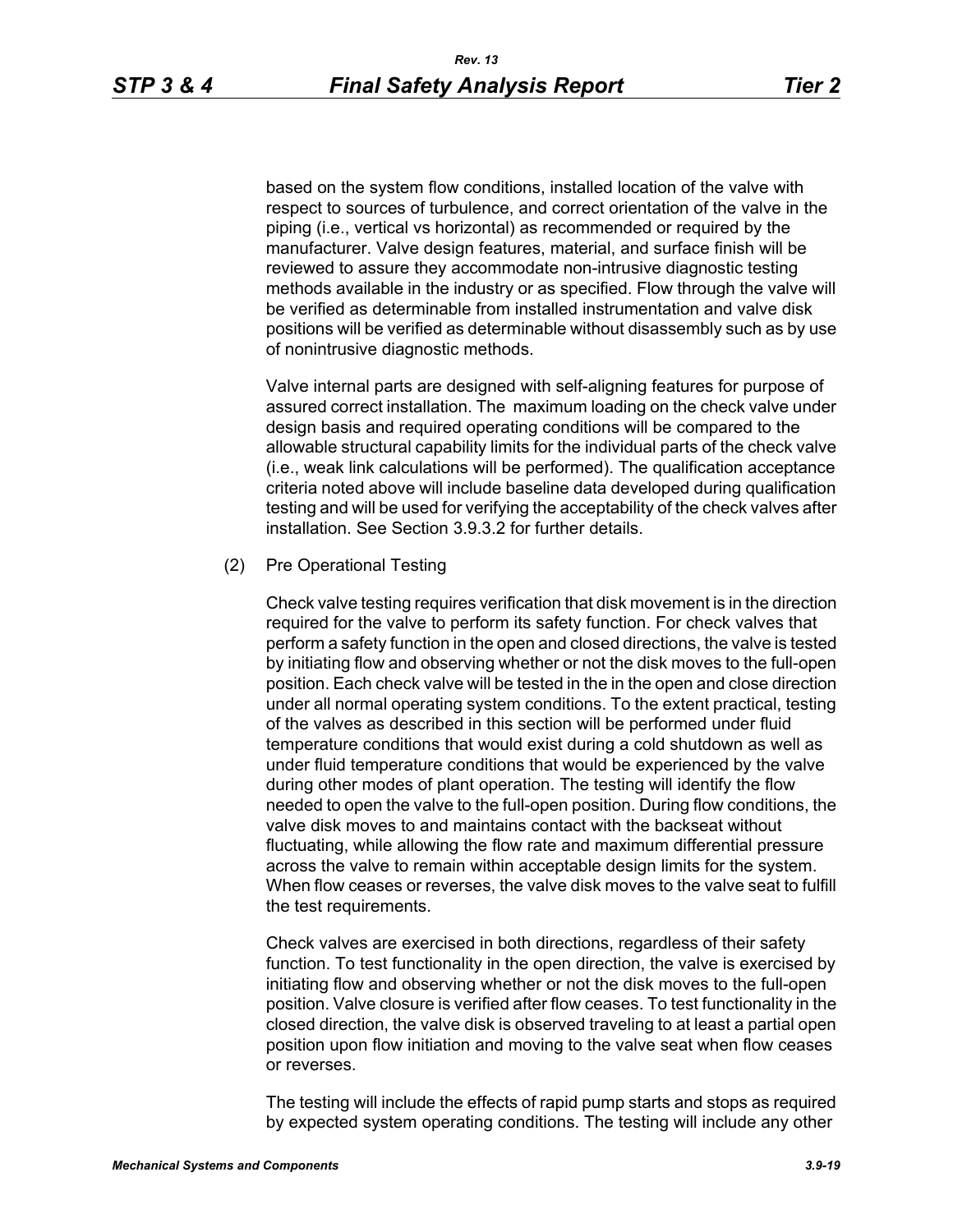reverse flow conditions that may be required by expected system operating conditions. The disk movement will be examined during valve testing to verify the leak-tightness of valve when fully closed. By using methods such as non-intrusive diagnostic equipment, the open valve disk stability will be verified under the flow conditions during normal and other required system operating conditions.

The parameters and acceptance criteria for demonstrating that the above functional performance requirements have been met are as follows:

- During all test modes that simulate expected system operating conditions, the valve disk fully opens or fully closes as expected based on the direction of the differential pressure across the valve.
- **EXECT** Leak-tightness of valve when fully closed is within established limits, as applicable.
- **Valve disk positions are determinable without disassembly.**
- Valve testing must verify free disk movement whenever moving to and from the seat.
- **The disk is stable in the open position under normal and other required** system operating fluid flow conditions.
- The valve is correctly sized for the flow conditions specified, i.e., the disk is in full open position at normal full flow operating condition.
- Valve design features, material, and surfaces accommodate non-intrusive diagnostic testing methods available in the industry or as specified.
- **Piping system design features accommodate all the applicable check** valve testing requirements as described in Table 3.9-8.
- (3) Inservice Testing

All ABWR safety-related piping systems incorporate provisions for testing to demonstrate the operability of the check valves under design conditions. Verification of safety function is accomplished by initiating flow through the valve and verifying proper movement of the valve disk in the open and closed directions in accordance with ISTC-5221(a).

When operating conditions, valve design, valve location, or other considerations prevent direct observation or measurements by use of conventional methods to determine adequate check valve function, diagnostic equipment and nonintrusive techniques are used to monitor internal conditions. Nonintrusive techniques include monitoring of operating parameters (e.g., fluid flow, disk position, disk movement, and disk impact forces). Nonintrusive techniques also detect valve degradation. Diagnostic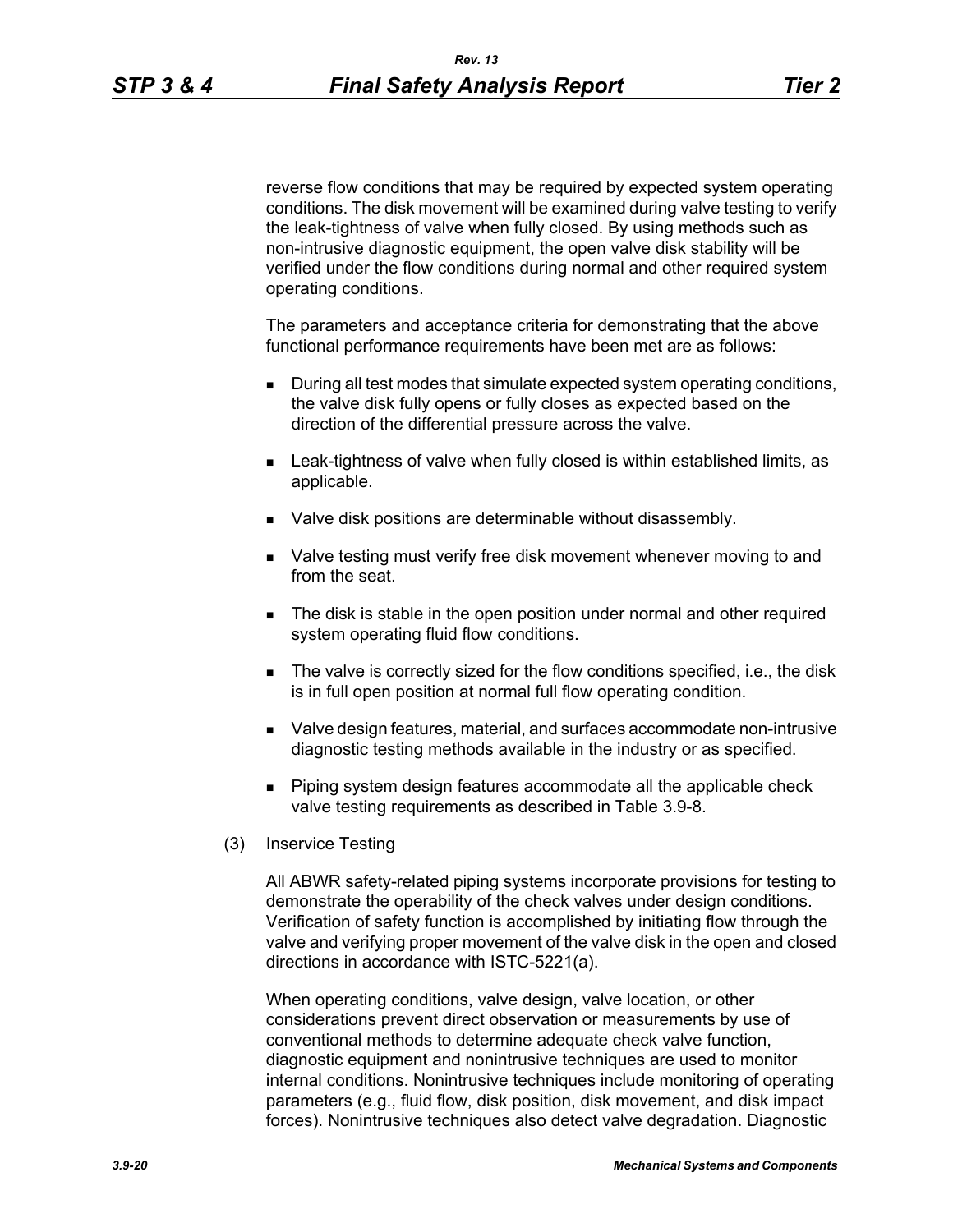equipment and techniques used for valve operability determinations are verified as effective and accurate under the PST program. Testing is performed, to the extent practical, under normal operation, cold shutdown, or refueling conditions applicable to each check valve. Testing includes effects created by sudden starting and stopping of pumps, if applicable, or other conditions, such as flow reversal.

When necessary, mechanical exercisers are used in accordance with ISTC-5221(b). Tests using a valve exerciser are capable of detecting a missing disk, sticking, binding and the loss of weights. Acceptance criteria for tests using mechanical exercisers consider the design, application and historical performance of the valve.

For check valves where the test methods specified in ISTC-5221(a) and (b) are impractical, or if sufficient flow cannot be achieved or verified, a sample disassembly examination program verifies valve disk movement in accordance with ISTC-5221(c). The sample disassembly examination program groups check valves by category of similar design, application, and service condition.

During the disassembly process, the full-stroke motion of the valve disk is verified. Nondestructive examination is performed on the hinge pin to assess wear, and seat contact surfaces are examined to verify adequate contact. Full-stroke motion of the valve disk is re-verified immediately prior to completing reassembly. The frequency and the extent of disassembly and inspection will be established based on suspected degradation of all safety-related check valves, and will be included in a program along with the basis for the frequency and the extent of each disassembly. At least one valve from each group is disassembled and examined at each refueling outage, and the valves in each group are disassembled and examined at least once every eight years. The program may be revised throughout the plant life to minimize disassembly based on past disassembly experience.

A condition monitoring program may be established to modify testing or disassembly inspection periods when sufficient operating data have been collected for a valve type. The condition monitoring program is prescribed by post-maintenance programs and ASME OM Code Appendix II requirements for each equipment type. Before returning to service, valves disassembled for examination or valves that received maintenance that could affect their performance are exercised with a full or part stroke. Details and bases of the sampling program are documented and recorded in the test plan.

When maintenance that could affect valve performance is performed on a valve in the IST program, post-maintenance testing is conducted prior to returning the valve to service.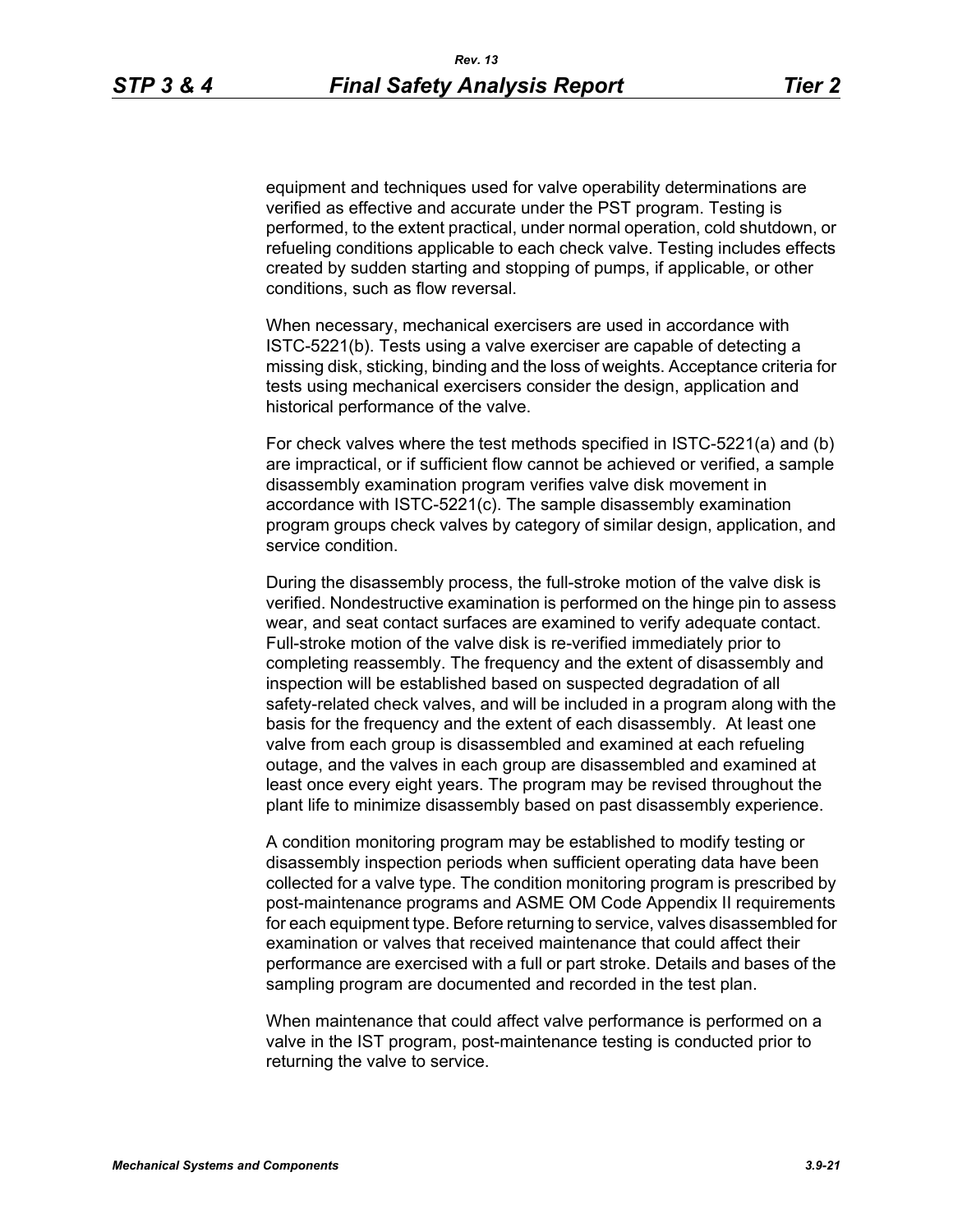## **3.9.6.2.2 Motor-Operated Valves**

For each motor-operated valve assembly (MOV) with an active safety related function, the design basis and required operating conditions (including testing) under which the MOV will be required to perform are established for the development and implementation of the design, qualification and preoperational testing.

(1) Design and Qualifications

As part of the final testing program, acceptance criteria will be provided for the following design and qualification requirements. Testing each size, type, and model will determine the torque and thrust (as applicable to the type of MOV) requirements to operate the MOV and will ensure the adequacy of the torque and thrust that the motor-operator can deliver under design (design basis and required operating) conditions. Each size, type, and model will be tested under a range of differential pressure and flow conditions up to the design conditions. These design conditions include fluid flow, differential pressure (including pipe break), system pressure, fluid temperature, ambient temperature, minimum voltage, and minimum and maximum stroke time requirements. This testing of each size, type and model shall include test data from the manufacturer, field test data for dedication, empirical data supported by test, or test (such as prototype) of similar valves that support qualification of the required valve where similarity must be justified by technical data. This testing will demonstrate that the results of testing under in situ or installed conditions can be used to ensure the capability of the MOV to operate under design conditions. The individual parts of the MOV will be verified not to exceed structural capability limits under design conditions. The valve specified for each application will be verified as not susceptible to pressure locking and thermal binding. See Section 3.9.3.2 for further details.

(2) Pre-operational Testing

Each MOV will be tested in the open and close directions under static and maximum achievable conditions using diagnostic equipment that measures torque and thrust (as applicable to the type of MOV), and motor parameters. Each MOV will be tested sufficiently, under various differential pressure and flow to maximum achievable conditions, to determine the torque and thrust requirements at design conditions. The torque and thrust requirements to close the valve, for the position at which there is diagnostic indication of hard seat contact, will be determined. The determination of design torque and thrust requirements will be made for such parameters as differential pressure, fluid flow, undervoltage, temperature and seismic dynamic effects for MOVs that must operate during these transients. The design torque and thrust requirements will be adjusted for diagnostic equipment inaccuracies. For the point of control switch trip, any loss in torque produced by the actuator, and thrust delivered to the stem, for increasing differential pressure and flow conditions (referred to as load sensitive behavior) will be determined. The design torque and thrust requirements will be compared to the control switch trip torque and thrust, subtracting margin for load sensitive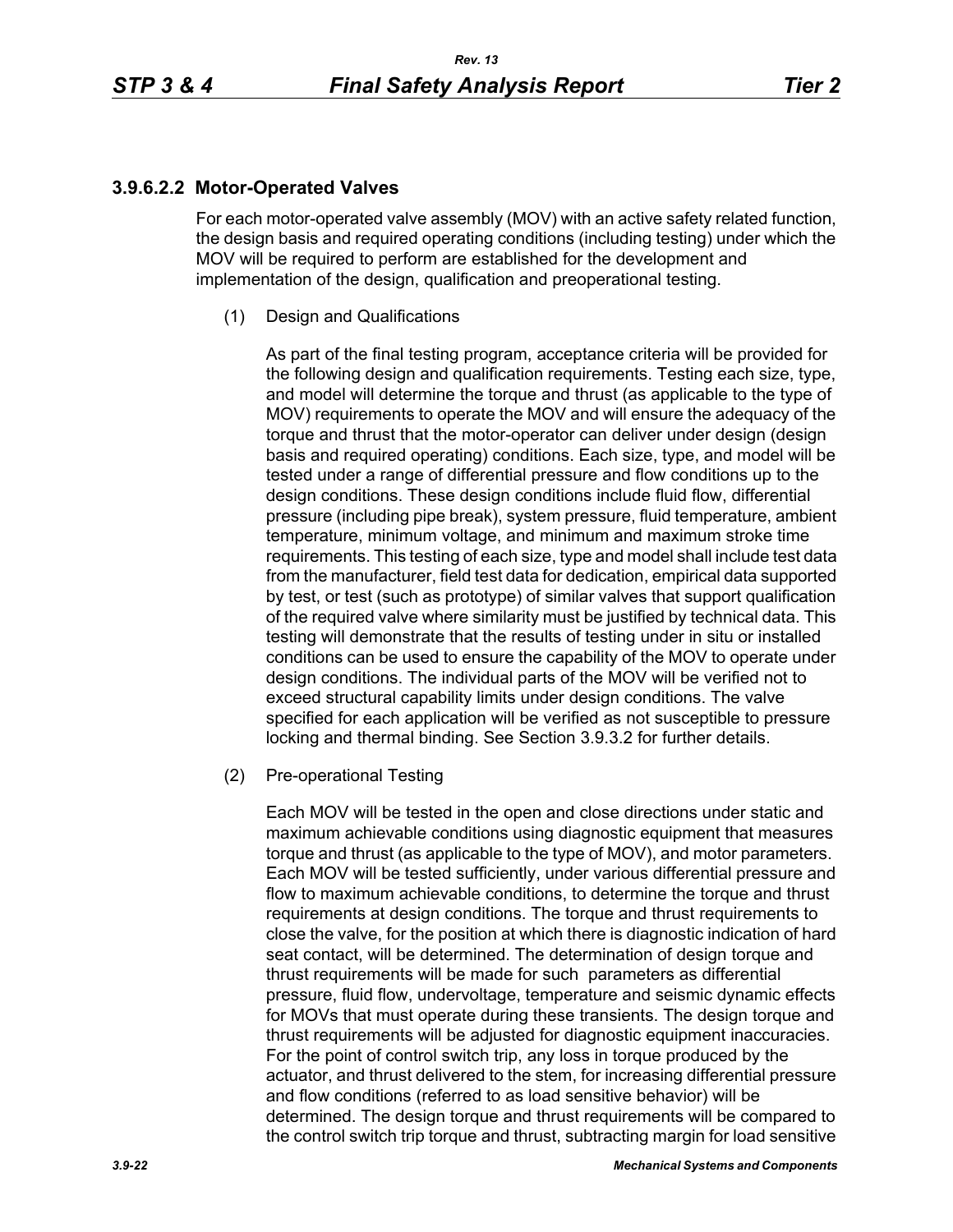behavior, control switch repeatability, and degradation. The total thrust and torque delivered by the MOV under static and dynamic conditions (including diagnostic equipment inaccuracy and control switch repeatability) will be measured to compare to the allowable structural capability limits for the individual parts of the MOV. Proper control room position indication of the MOV will be tested.

The parameters and acceptance criteria for demonstrating that the above functional performance requirements have been met are as follows:

- As required by the safety function: the valve must fully open; the valve must full close with diagnostic indication of hard seat contact.
- The control switch settings must provide adequate margin to achieve design requirements including consideration of diagnostic equipment inaccuracy, control switch repeatability, load sensitive behavior, and margin for degradation.
- The motor output capability at degraded voltage must equal or exceed the control switch setting including consideration of diagnostic equipment inaccuracy, control switch repeatability, load sensitive behavior and margin for degradation.
- The maximum torque and thrust (as applicable for the type MOV) achieved by the MOV including diagnostic equipment inaccuracies and control switch repeatability must not exceed the allowable structural capability limits for the individual parts of the MOV.
- **The remote position indication testing must verify that proper disk position** is indicated in the control room.
- **Stroke time measurements taken during valve opening and closing must** meet minimum and maximum stroke time requirements.

Uncertainties associated with performance of these tests and use of the test results (including those associated with measurement equipment and potential degradation mechanisms) are addressed appropriately. Uncertainties may be considered in the specification of acceptable valve setup parameters or in the interpretation of the test results (or a combination of both). Uncertainties affecting both valve function and structural limits are addressed.

(3) Inservice Testing

Inservice Testing of MOVs will satisfy OM-2004 as required by 10CFR50.55a and as supplemented by 10CFR50.55a(b)(3)(ii). The inservice testing of MOVs will rely on diagnostic techniques that are consistent with the state of the art and which will permit periodic assessment of the valve's ability to perform its safety function during design basis conditions. Periodic testing will be conducted under adequate differential pressure and flow conditions that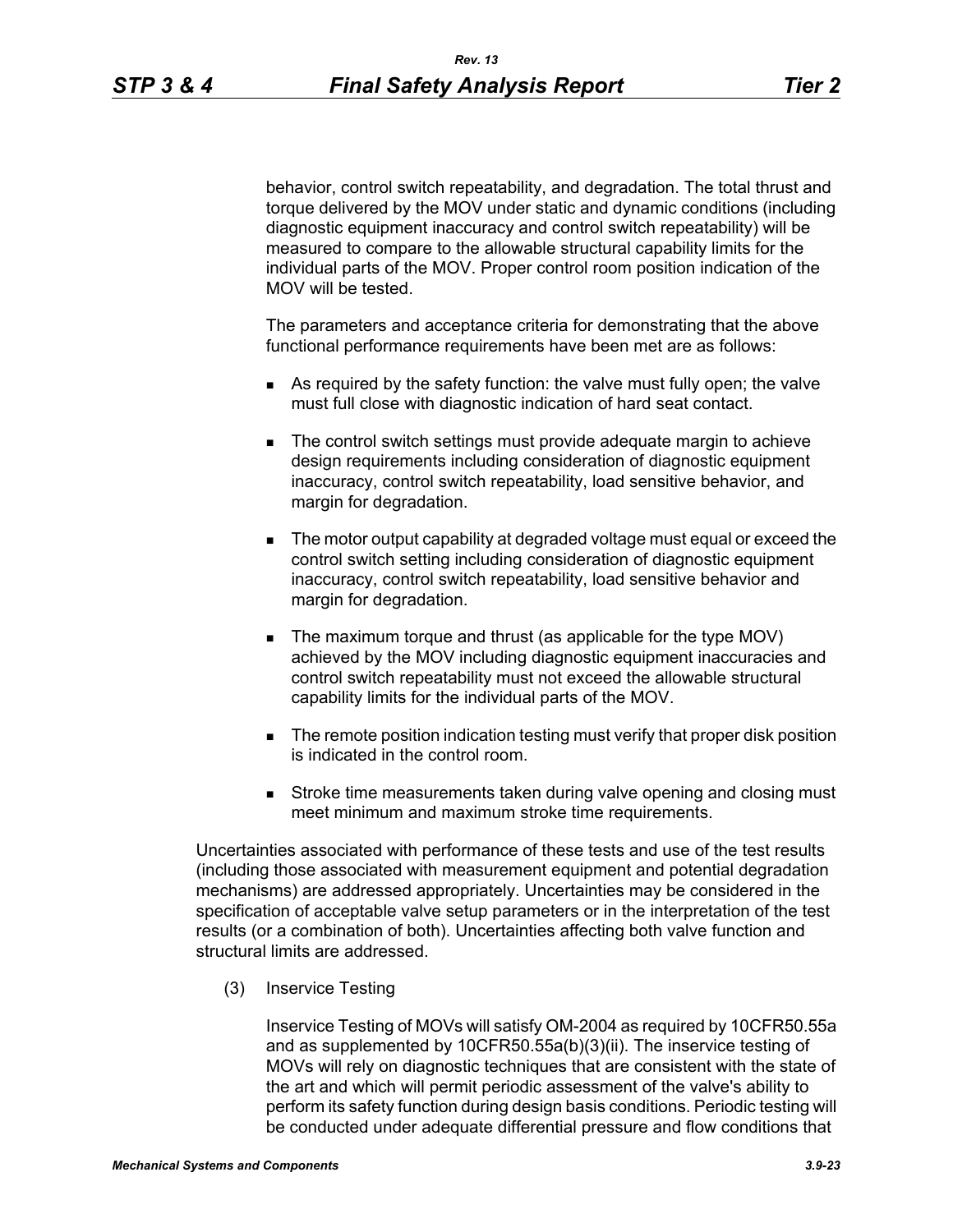allow a justifiable demonstration of continuing MOV capability for design basis conditions. Test frequencies are developed in accordance with "Joint Owners' Group (JOG) Motor Operated Valve Periodic Verification Program Summary," MPR-2524-B, November 2007 (Reference 3.9-17, 3.9-18, and 3.9-19), and ASME Code Case OMN-1, Rev 1, and will not exceed 10 years. According to the JOG MOV PV program guidance, testing of MOVs is performed at a frequency dependent on margin and risk significance.

#### Specifically:

"A classification process is used to determine how each MOV is to be tested. Valves that are not susceptible to degradation based on JOG Program testing are identified and static PV test intervals are specified. Applications of gate and butterfly valves that are susceptible to increases or variations in required thrust or torque are identified, and users are to add margin allowances (gate valves) or to verify by DP test (butterfly and gate valves) that the valve performance is stable."

Inservice testing of active MOVs consists of both static and dynamic testing. The specific testing frequencies are based on the individual valve's risk ranking and functional margin. These factors are described below:

(a) Risk Ranking

The MOVs risk ranking is determined by review of the valves individual Probabilistic Safety Assessment which is documented on the individual component's ranking worksheet and is reviewed and approved by the expert panel. Guidance for this process is outlined in the Joint Owners' Group (JOG) Motor Operated Valve Periodic Verification Program Summary.

(b) Functional Margin

Functional Margin is that increment by which the MOV's available capability exceeds the capability required to operate the MOV under design basis conditions and is determined. The ability of a valve to meet its design basis functional requirements (i.e., required capability) is verified during the valve's design basis verification test. The preservice and subsequent periodic tests measure the valve's actual actuator output capability. The difference between the two capabilities is termed "functional margin," and is determined in accordance with OMN-1 Section 6.4.3.

Diagnostic equipment inaccuracies, degraded voltage, control switch repeatability, load sensitive MOV behavior and margin for degradation are consider in the calculations used to determine the valve's capacity from the valves measured test values.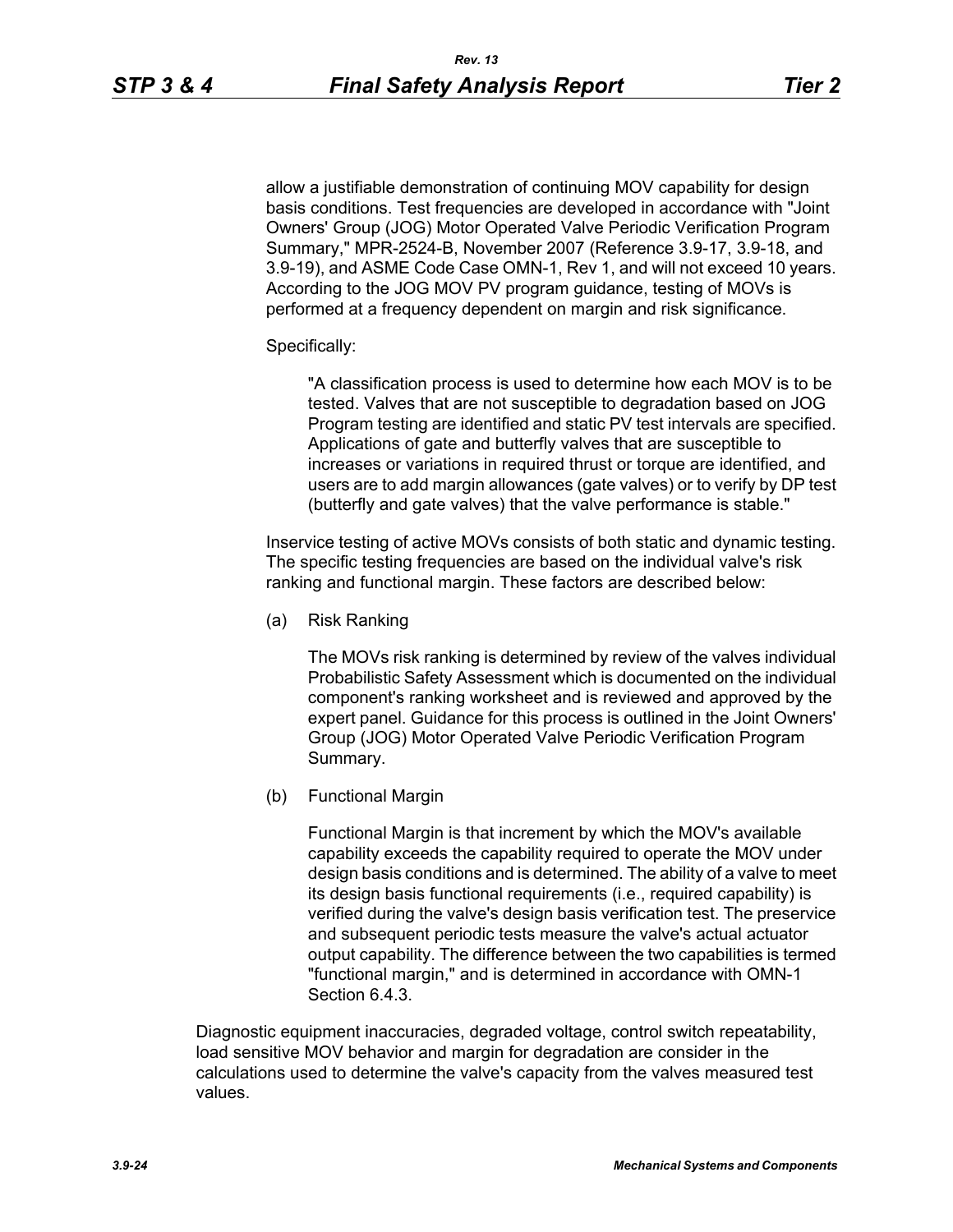With the valves functional margin and risk ranking, a periodic verification test interval/frequency is determined. This determined test frequency is first compared to the valves historical data to verify that any potential valve degradation during the test period would not reduce the functional margin to less than zero prior to the next scheduled periodic verification test. A motor operated valve with an adequate functional margin is assured of being able to open and/or close under design basis conditions. If the data shows that the functional margin may be reduced to less than zero, the frequency is reduced to ensure that the next periodic verification test is performed prior to a loss of functional margin. The test frequency will vary from two to ten years, depending on risk ranking and functional margin. Periodic testing will include the following aspects:

- Valves with similar operators, valves and service conditions will be grouped together based on results of design basis verification and preservice tests.
- All valves will be exercised at least once per year or once per refueling cycle, or more frequently is dictated by risk significance, environmental conditions, or abnormal characteristics.
- Required torque will be analyzed in accordance with OMN-1 Section 6.4.1.
- Available Stem Torque will be analyzed in accordance with OMN-1 Section 6.4.2.
- Uncertainties associated with performance of these tests and use of the test results (including those associated with measurement equipment and potential degradation mechanisms) are addressed appropriately. Uncertainties may be considered in the specification of acceptable valve setup parameters or in the interpretation of the test results (or a combination of both). Uncertainties affecting both valve function and structural limits are addressed.

### **3.9.6.2.3 Power Operated Valves (Other Than Motor Operated Valves)**

STD DEP 1.8-1

Motor operated valves are addressed in Section 3.9.6.2.2. The following discussion applies to other types of power-operated valves.

(1) Design and Qualification

For each power-operated (i.e, pneumatic-, hydraulic-, piston-, solenoidoperated, and explosive-actuated squib) valve assembly (POV) with an active safety-related function, the design basis and required operating conditions (including testing) under which the POV will be required to perform will be established.

As part of the final testing program, acceptance criteria will be provided for the following design and qualification requirements. Testing of prototypes which represent different groups of similar design and construction (such that each size, type, and model is addressed) will determine the force (as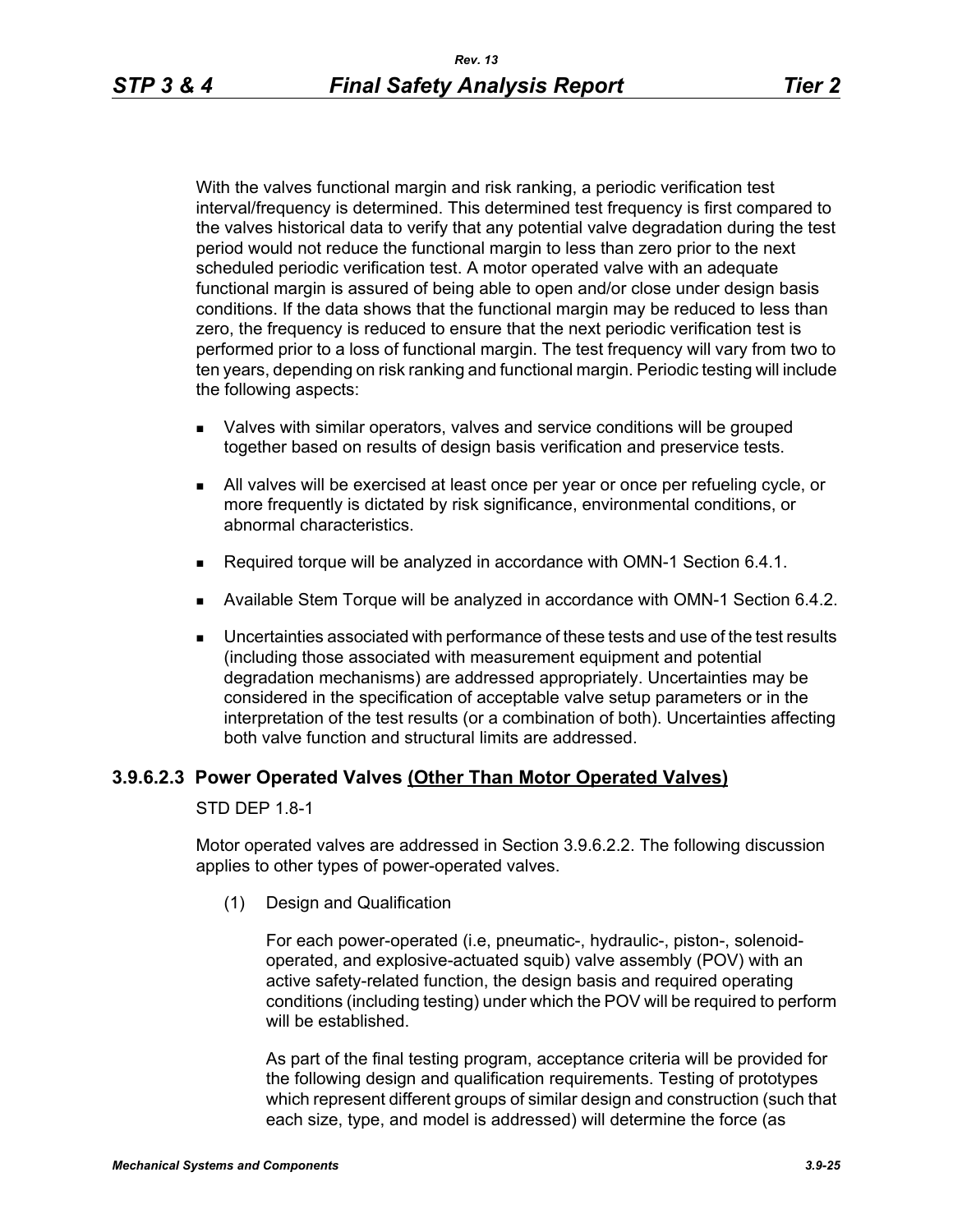applicable to the type of POV) requirement to operate the POV and will ensure the adequacy of the force that the operator can deliver under design (design basis and required operating) conditions.

Each prototype will be tested to demonstrate its capability under a range of differential pressure and flow conditions up to the design conditions, using the provisions of QME-1-2007. These design conditions include fluid flow, differential pressure (including pipe break), system pressure, fluid temperature, ambient temperature, minimum air supply system (or accumulator) pressure, spring force, and minimum and maximum stroke time requirements. This prototype testing shall include test data from the manufacturer, field test data for dedication, empirical data supported by test, or test (such as prototype) of similar valves that support qualification of the required valve where similarity must be justified by technical data. This testing will demonstrate that the results of testing under in-situ conditions can be used to ensure the capability of each POV to operate under design conditions. The individual parts of the POV will be verified not to exceed structural capability limits under design conditions (i.e., weak link calculations will be performed). The packing adjustment limits specified for each valve application will be verified as not susceptible to stem binding. See Section 3.9.3.2 for further details.

(2) Pre-operational Testing

Each POV will be tested in the open and close directions under static and maximum achievable conditions using diagnostic equipment that measures or provides information to determine total friction, stroke time, seat load, spring rate, and travel under normal pneumatic or hydraulic pressure (as applicable to the type of POV), and minimum pneumatic or hydraulic pressure. Each POV will be tested sufficiently, under various differential pressure and flow up to maximum achievable conditions, to determine the force requirements at design conditions. The force requirements to close the valve, for the position at which there is a diagnostic indication of full valve closure (as required for the safety function of the applicable valves), will be determined. The determination of design force requirements will be made for such parameters as differential pressure, fluid flow, minimum pneumatic or hydraulic pressure, power supply, temperature, and seismic/dynamic effects for POVs that must operate during these transients. The design force requirements will be adjusted for diagnostic equipment inaccuracies.

The total force delivered by the POV under static and dynamic conditions (including diagnostic equipment inaccuracies) will be measured to compare to the allowable structural capability limits for the assembly and individual parts of the POV. Proper control room position indication of the POV will be verified.

The parameters and acceptance criteria for demonstrating that the above functional performance requirements have been met are as follows: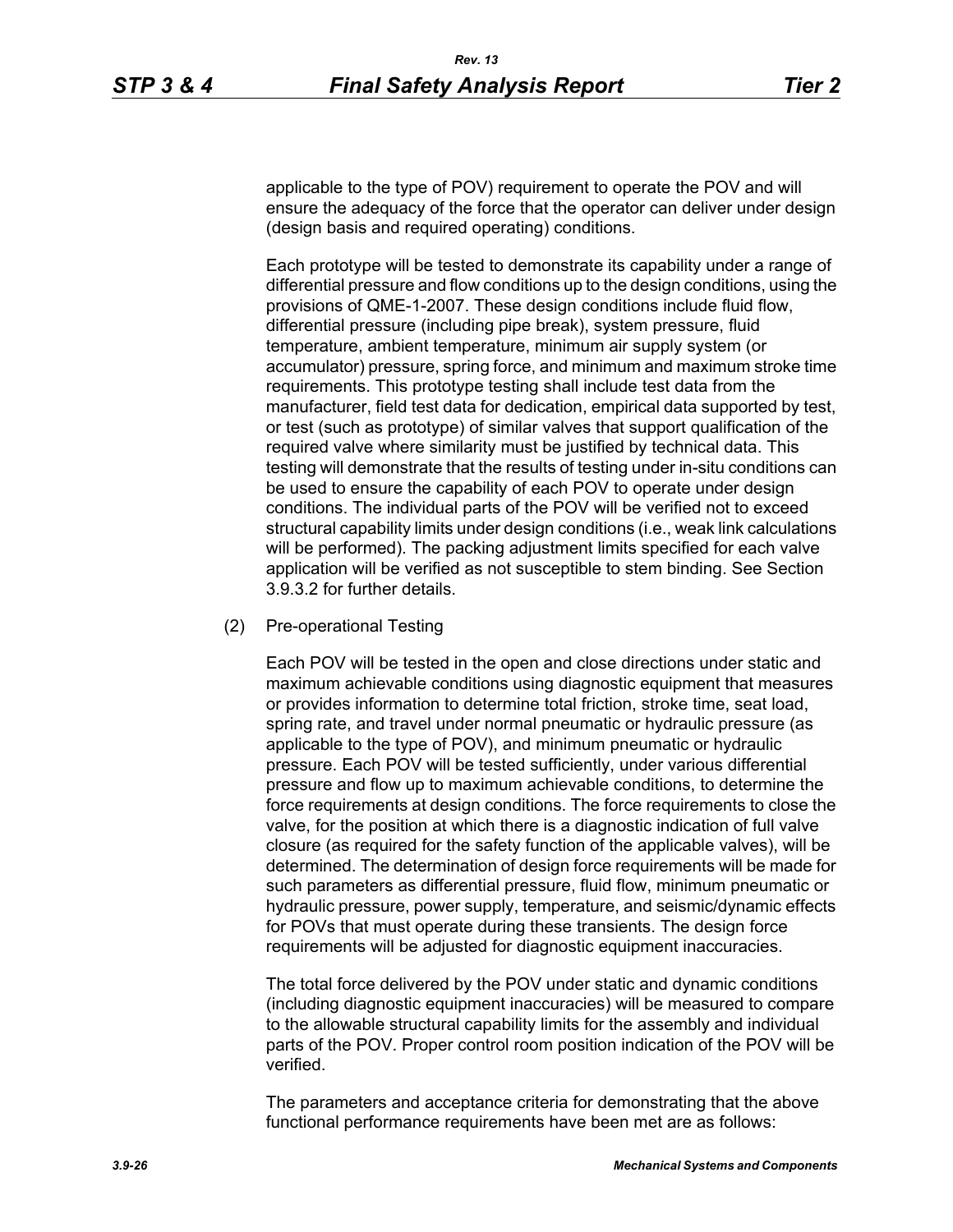- As required by the safety function, the valve must fully open and/or the valve must fully close with diagnostic indication of hard seat contact.
- The assembly must demonstrate adequate margin to achieve design requirements including consideration of diagnostic equipment inaccuracies and margin for degradation.
- The assembly must demonstrate adequate output capability of the power-operator at minimum pneumatic or hydraulic pressure or electrical supply (or loss of motive force for fail-safe positioning) with consideration of diagnostic equipment inaccuracies and margin for degradation.
- The maximum force (as applicable for the type of POV) achieved by the POV including diagnostic equipment inaccuracies must not exceed the allowable structural capability limits for the assembly and individual part of the POV.
- **The remote position indication testing must verify that proper disk position** is indicated in the control room and other remote locations relied upon by operators in any emergency situation.
- **Stroke-time measurements taken during valve opening and closing must** meet minimum and maximum stroke-time requirements.
- For solenoid-operated valves (SOVs), the Class 1E electrical requirements are to be verified. The SOV should be verified to be capable of performing its design functions in accordance with its design requirements for energized or de-energized conditions and rated appropriately for the electrical power supply amperage and voltage.
- **Provide leak-tight seating which must meet specified maximum leakage** rate, or meet leakage rate to ensure an overall containment maximum leakage.
- (3) Inservice Testing

All ABWR safety-related piping systems incorporate provisions for testing to demonstrate the operability of the POVs under design conditions. All active POVs are stroke tested in accordance with ISTC-3500. The guidance contained in Code Case OMN-12 may be used in lieu of the requirements of ISTC-5130 and ISTC-5140 for pneumatically and hydraulically operated valves. Limiting values for full-stroke times are established based on PST and design requirements. Reference values for full-stroke times are established in accordance with ISTC-3300.

Valves with stroke times which exceed their limiting value of full-stroke time are immediately declared inoperable. Valves with stroke times exceeding the following criteria, but within the limiting value, are retested or declared inoperable: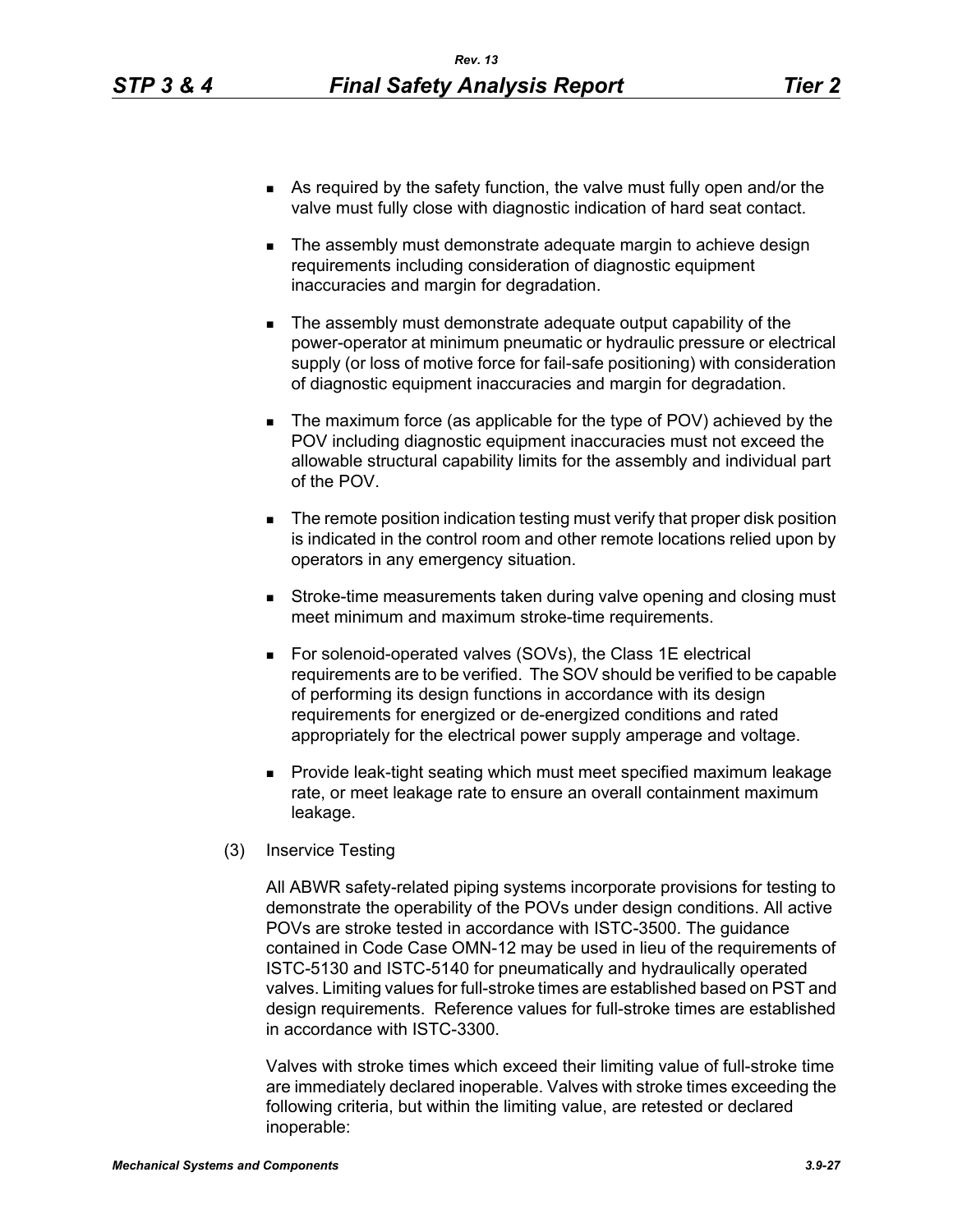- Valves with reference stroke times greater than 10 seconds are limited to no more than ±25% change in stroke time when compared to the reference value.
- Valves with reference stroke times less than or equal to 10 seconds are limited to no more than ±50% change in stroke time when compared to the reference value.
- Valves with reference stroke time of less than 2 second are considered fast acting, and have a limit of 2 seconds.

If the valve is retested and does not meet the criteria above, it is immediately declared inoperable and an analysis is performed to identify the cause of the problem. Operability may be restored if the subsequent analysis demonstrates that the POV remains capable of performing its function. The parameters and acceptance criteria for applied during testing include the following:

- As required by the safety function, the valve must fully open and/or the valve must fully close with diagnostic indication of hard seat contact.
- **The remote position indication testing must verify that proper disk position** is indicated in the control room and other remote locations relied upon by operators in any emergency situation.
- **Stroke-time measurements taken during valve opening and closing must** meet minimum and maximum stroke-time requirements.
- **Provide leak-tight seating which must meet specified maximum leakage** rate, or meet leakage rate to ensure an overall containment maximum leakage (See Section 3.9.6.4).

Section 3.9.6.2.8 describes additional (non-Code) testing of power-operated valves as discussed in Regulatory Issue Summary 2000-03. This inservice testing will incorporate the use of advance non-intrusive techniques to periodically assess degradation and the performance characteristics of the POVs.

*The Part 10* ISTC *tests will be performed, and valves that fail to exhibit the required performance can be disassembled for evaluation.* 

The frequency and the extent of disassembly and inspection will be established based on suspected degradation of all safety-related POVs, and included in a program along with the basis for the frequency and the extent of each disassembly. The program may be revised throughout the plant life to minimize disassembly based on past disassembly experience.

# **3.9.6.2.4 Isolation Valve Leak Tests**

STD DEP 1.8-1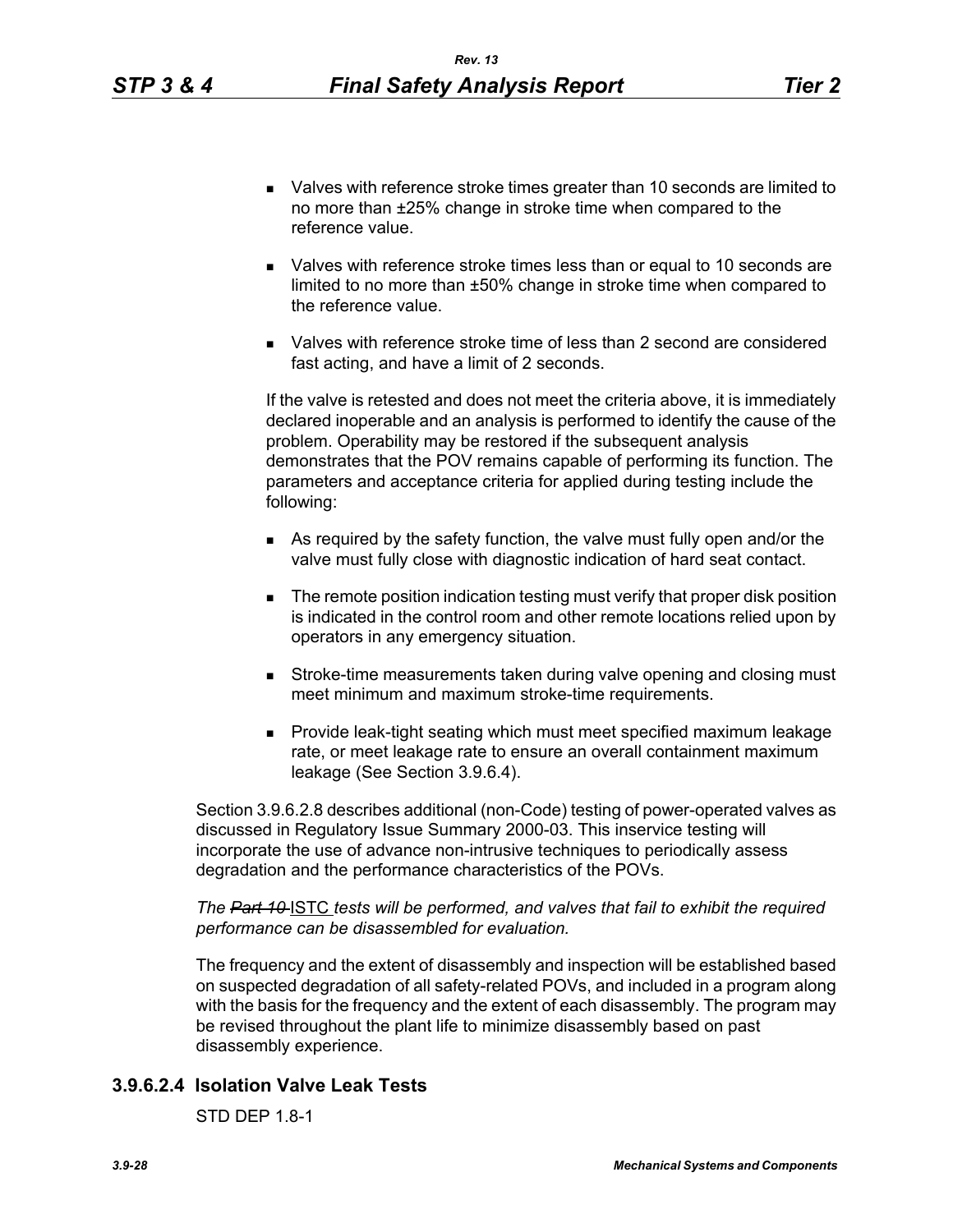The leaktight integrity will be verified for each valve relied upon to provide a leaktight function.

These valves include:

- (1) Pressure isolation valves—valves that provide isolation of pressure differential from one part of a system from another or between systems. Pressure isolation valves (PIVs) are the two normally closed valves, in series, within the RCPB that isolate the reactor coolant system from an attached low-pressure system (See Appendix 3M for design changes made to prevent intersystem LOCAs). PIVs are listed in Table 3.9-9 and are classified as A or A/C in accordance with the provisions of Subsection ISTC-1300 of Reference 3.9-23. PIV seat leakage rate tests are conducted every two years in accordance with Chapter 16 Surveillance Requirement SR 3.4.4.1and Subsection ISTC-3630, which specifies a PIV leakage limit of 0.5 gpm per inch of nominal valve diameter up to 5 gpm maximum for each PIV, when a permissible leakage rate is not otherwise specified. PIV leakage tests are described further in the Technical Specifications.
- (2) Temperature isolation valves—valves whose leakage may cause unacceptable thermal loading on supports or stratification in the piping and thermal loading on supports or whose leakage may cause steam binding of pumps. Temperature isolation valves are classified as A or A/C in accordance with the provisions of Subsection ISTC-1300 of Reference 3.9-23. Seat leakage rate tests are conducted every two years in accordance with Subsection ISTC-3630, which specifies a PIV leakage limit of 0.5 gpm per inch of nominal valve diameter up to 5 gpm maximum for each PIV, when a permissible leakage rate is not otherwise specified.

During leak testing of pressure and temperature isolation valves, differential pressure is applied in accordance with ISTC-3620(b). Seat leakage determined in accordance with ISTC-3620(c) by either measuring leakage through a downstream tell-tail, measuring the feed rate required to maintain pressure, or monitoring pressure decay in the test volume.

(3) Containment isolation valves—valves that perform a containment isolation function in accordance with the Evaluation Against Criterion 54, Subsection 3.1.2.5.5.2, including valves that may be exempted from Appendix J, Type C, testing but whose leakage may cause loss of suppression pool water inventory. CIVs are leak tested in accordance with 10CFR Part 50, Appendix J.

*Leakage rate testing for valve group (1) is addressed in Subsection 3.9.6. Valve groups (2) and (3) will be tested in accordance with Part 10, Paragraph 4.2.2.3. The fusible plug valves that provide a lower drywell flood for severe accidents are described in Subsection 9.5.12. The valves are safety-related due to the function of retaining suppression pool water as shown in Figure 9.5-3. The fusible plug valve is a*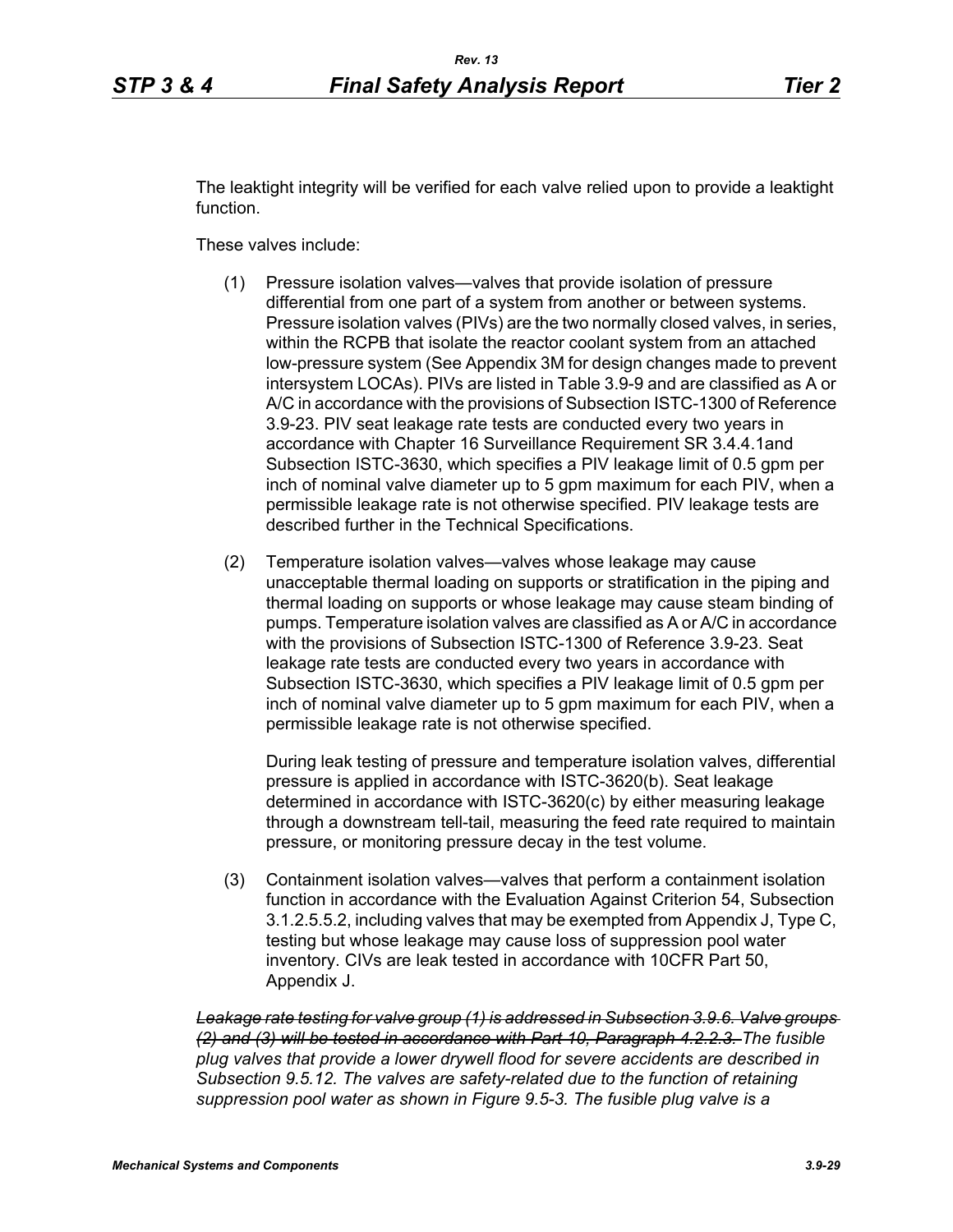*nonreclosing pressure relief device and the Code requires replacement of each at a maximum of 5-year interval.*

## **3.9.6.2.5 Inservice Testing Program for Safety and Relief Valves**

Safety and relief valves protect systems that are required to provide a safety function. Stroke tests are performed for dual-function safety and relief valves. Safety and relief valve tests are conducted in accordance with Appendix I to Reference 3.9-23. Power-operated relief valves subject to the IST program are tested in accordance with Subsection ISTC-5100 for Category B valves and Subsection ISTC-5240 for Category C valves. Using test equipment, including gages, transducers, load cells, and calibration standards, to determine valve set-pressure is acceptable if the overall combined accuracy does not exceed ±one percent of the indicated (measured) set pressure.

A list of safety and relief valves included in the IST program is provided in Table 3.9-8.

## **3.9.6.2.6 Inservice Testing Program for Manually Operated Valves**

Manual valves are exercised at least every two years in accordance with 10CFR50.55a(b)(3)(vi). Exercise of a manual valve includes a complete cycle from fully open to fully closed.

A list of manual valves included in the IST program is provided in Table 3.9-8.

### **3.9.6.3 Inservice Testing Program Implementation**

Inservice testing will be performed in accordance with the latest approved code in effect 12 months prior to fuel load. ASME OM Code inservice test intervals are as required by ISTA-3120; the initial 120-month test interval beginning following the start of commercial service. The duration of each 120-month test interval may be modified by as much as one year as allowed by the Code, provided these adjustments do not cause successive intervals to be altered by more than one year from the original pattern of intervals.

## **3.9.6.4 Non-Code Testing of Power-Operated Valves (Other Than Motor Operated Valves)**

Although the design basis capability of active, safety-related power-operated valves is verified as part of the design and qualification process, power-operated valves that perform an active safety function are tested again after installation in the plant, as required, to ensure valve setup is acceptable to perform their required functions, consistent with valve qualification. Additional testing is performed as part of the air-operated valve (AOV) program, which includes the key elements for an AOV Program as identified in the JOG AOV program document, Joint Owners Group Air Operated Valve Program Document, Revision 1, March 2001 (References 3.9-21 and 3.9-22). These tests, which are typically performed under static (no flow or pressure) conditions, also document the "baseline" performance of the valves to support maintenance and trending programs. The AOV program incorporates the attributes for a successful power-operated valve long-term periodic verification program, as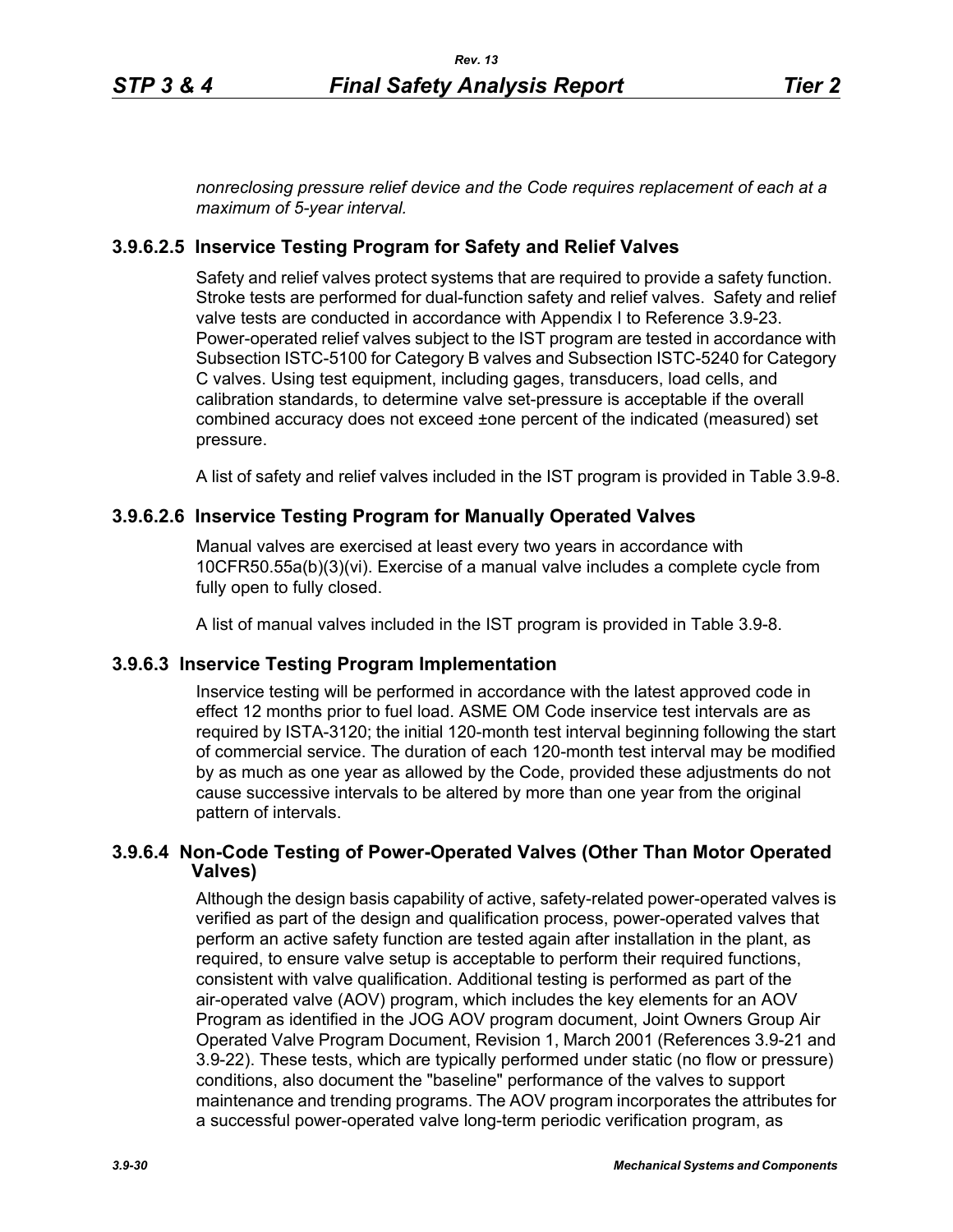discussed in RIS 2000-03, Resolution of Generic Safety Issue 158: Performance of Safety-related Power-Operated Valves Under Design Basis Conditions (Reference 3.9-20), by incorporating lessons learned from previous nuclear power plant operations and research programs as they apply to the periodic testing of air- and other power-operated valves included in the IST program. For example, key lessons learned addressed in the AOV program include:

- I Valves are categorized according to their safety significance and risk ranking.
- Setpoints for AOVs are defined based on current vendor information or valve qualification diagnostic testing, such that the valve is capable of performing its design-basis function(s).
- Periodic static testing is performed on high risk (high safety significance) valves, at a minimum, to identify potential degradation, unless those valves are periodically cycled during normal plant operation under conditions that meet or exceed the worst case operating conditions within the licensing basis of the plant for the valve, which would provide adequate periodic demonstration of AOV capability. If required based on valve qualification or operating experience, periodic dynamic testing is performed to re-verify the capability of the valve to perform its required functions.
- Sufficient diagnostics are used to collect relevant data (e.g., valve stem thrust and torque, fluid pressure and temperature, stroke time, operating and/or control air pressure, etc.) to verify the valve meets the functional requirements of the qualification specification.
- **Test frequency is specified, and is evaluated each refueling outage based on data** trends as a result of testing. Frequency for periodic testing is in accordance with the JOG AOV Program Document, with a minimum of 5 years (or 3 refueling cycles) of data collected and evaluated before extending test intervals.
- Post-maintenance procedures include appropriate instructions and criteria to ensure baseline testing is re-performed as necessary when maintenance on the valve, valve repair or replacement, have the potential to affect valve functional performance.
- Guidance is included to address lessons learned from other valve programs in procedures and training specific to the AOV program.
- **Documentation from AOV testing, including maintenance records and records from** the corrective action program are retained and periodically evaluated as a part of the AOV program.

The attributes of the AOV testing program described above, to the extent that they apply to and can be implemented on other safety-related power-operated valves, such as electro-hydraulic valves, are applied to those other power-operated valves.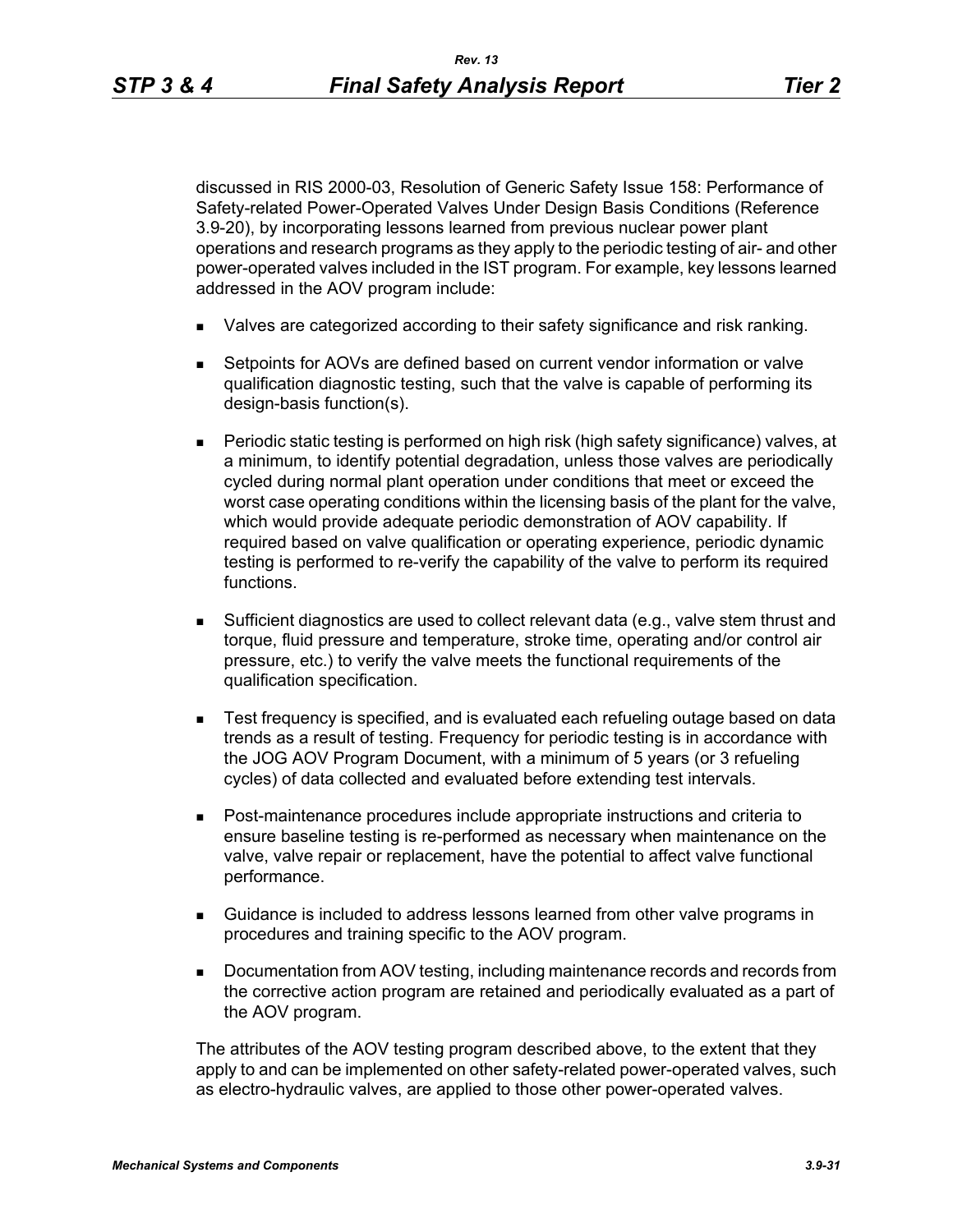Uncertainties associated with performance of these tests and use of the test results (including those associated with measurement equipment and potential degradation mechanisms) are addressed appropriately. Uncertainties may be considered in the specification of acceptable valve setup parameters or in the interpretation of the test results (or a combination of both). Uncertainties affecting both valve function and structural limits are addressed.

## **3.9.6.5 10CFR50.55a Relief Requests and Code Cases**

Inservice testing of ASME Code Class 1, 2, and 3 pumps and valves is performed in accordance with ASME OM-2004 Code as incorporated by reference in 10CFR50.55a, except where specific relief has been granted by the NRC in accordance with 10CFR50.55a(f). Relief from the testing requirements of ASME OM Code is requested when compliance with requirements of the Code is not practical. In such cases, specific information is provided which identifies the impractical code requirement, provides justification for the relief request, and provides the testing method to be used as an alternative. Demonstration of the impracticality of the testing required by the Code, and justification for alternative testing proposed is provided. The IST program utilizes the following code cases:

# **3.9.6.5.1 OMN-1, Alternative Rules for the PST and IST of Certain MOVs**

Code Case OMN-1, Revision 1, "Alternative Rules for the Preservice and Inservice Testing of Certain Electric Motor Operated Valve Assemblies in Light Water Reactor Power Plants," establishes alternate rules and requirements for preservice and inservice testing to assess the operational readiness of certain motor operated valves in lieu of the requirements set forth in OM Code Subsection ISTC. However, RG 1.192, "Operation and Maintenance Code Case Acceptability, ASME OM Code," has not yet endorsed OMN-1, Rev. 1.

Code Case OMN-1, Rev. 0, has been determined by the NRC to provide an acceptable level of quality and safety when implemented in conjunction with the conditions imposed in RG 1.192. NUREG-1482, Revision 1, "Guidelines for Inservice Testing at Nuclear Power Plants," (Reference 3.9-24) recommends the implementation of OMN-1 by all licensees. Revision 1 to OMN-1 represents an improvement over Revision 0, as published in the ASME OM-2004 Code. Revision 1 incorporates the guidance on risk based testing of MOVs from OMN-11, "Risk-Informed Testing of Motor-Operated Valves," and provides additional guidance on design basis verification testing and functional margin, which eliminates the need for the figures on functional margin and test intervals.

The IST Program implements Case OMN-1, Rev. 1, in lieu of the stroke-time provisions specified in ISTC-5120 for MOVs, consistent with the guidelines provided in NUREG-1482, Revision 1, Section 4.2.5.

RG 1.192 states that licensees may use Code Case OMN-1, Revision 0, in lieu of the provisions for stroke-time testing in Subsection ISTC of the 1995 Edition up to and including the 2000 Addenda of the ASME OM Code when applied in conjunction with the provisions for leakage rate testing in ISTC-3600 (1998 Edition with the 1999 and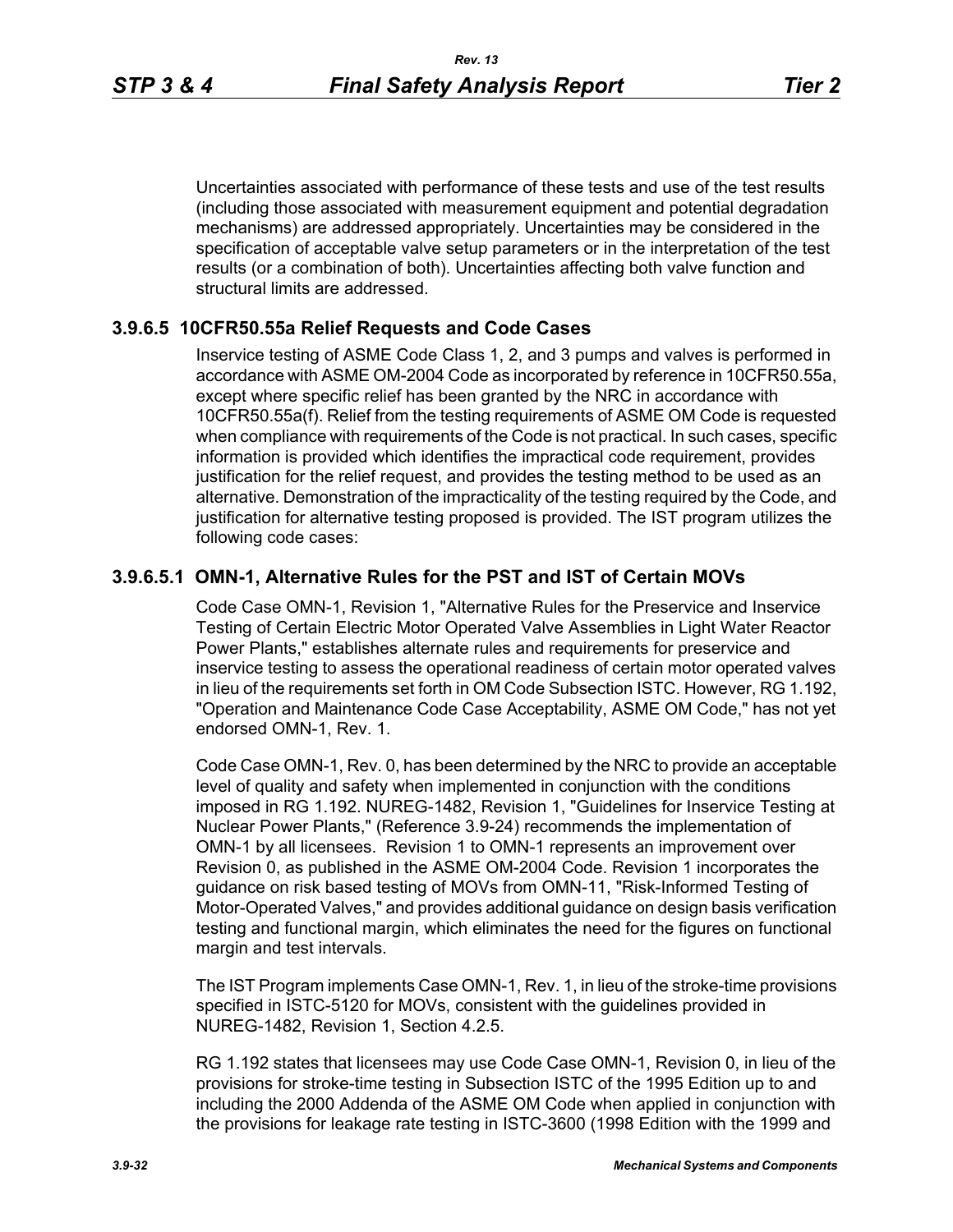2000 Addenda). Licensees who choose to apply OMN-1 are required to apply all its provisions. The IST program incorporates those provisions as follows:

- The adequacy of the diagnostic test interval for each motor-operated valve (MOV) is evaluated and adjusted as necessary, but not later than 5 years or three refueling outages (whichever is longer) from initial implementation of OMN-1.
- The potential increase in CDF and risk associated with extending high risk MOV test intervals beyond quarterly is determine to be small and consistent with the intent of the Commission's Safety Goal Policy Statement.
- Risk insights are applied using MOV risk ranking methodologies accepted by the NRC on a plant specific or industry-wide basis, consistent with the conditions in the applicable safety evaluations.
- **Consistent with the provisions specified for Code Case OMN-11, the potential** increase in CDF and risk associated with extending high risk MOV test intervals beyond quarterly is determined to be small and consistent with the intent of the Commission's Safety Goal Policy Statement.

Compliance with the above items is addressed in Section 3.9.6.2.2. Code Case OMN-1, Revision 1, should be considered acceptable for use with OM Code-2004 Edition. Finally, consistent with RG 1.192, the benefits of performing any particular test are balanced against the potential adverse effects placed on the valves or systems caused by this testing.

# **3.9.6.5.2 OMN-12, Alternative Requirements for IST Using Risk Insights for POVs**

OMN-12, "Alternative Requirements for Inservice Testing Using Risk Insights for Pneumatically- and Hydraulically-Operated Valve Assemblies in Light-Water Reactor Power Plants," provides alternatives to the requirements of ISTC-5130 and ISTC-5140 for certain POVs, and is recommended for implementation in NUREG 1482, Rev. 1. OMN-12 is acceptable for use in preservice and inservice testing programs, per RG 1.192, provided the IST program complies with certain provisions. The IST program incorporates those provisions as follows:

- **The inservice testing program for High Safety Significance Valve Assemblies** includes a mix of static and dynamic valve assembly performance testing.
- The diagnostic test interval for each high safety significant valve assembly is limited to not later than 5 years or three refueling outages (whichever is longer) from initial implementation of OMN-12.
- Consistent with the requirement in OMN-3 to evaluate the aggregate change in risk associated with changes in test strategies, when extending exercise test intervals for high safety significant valve assemblies beyond a quarterly frequency, the potential increase in Core Damage Frequency (CDF) and risk associated with the extension is evaluated and determined to be small and consistent with the intent of the Commission's Safety Goal Policy Statement.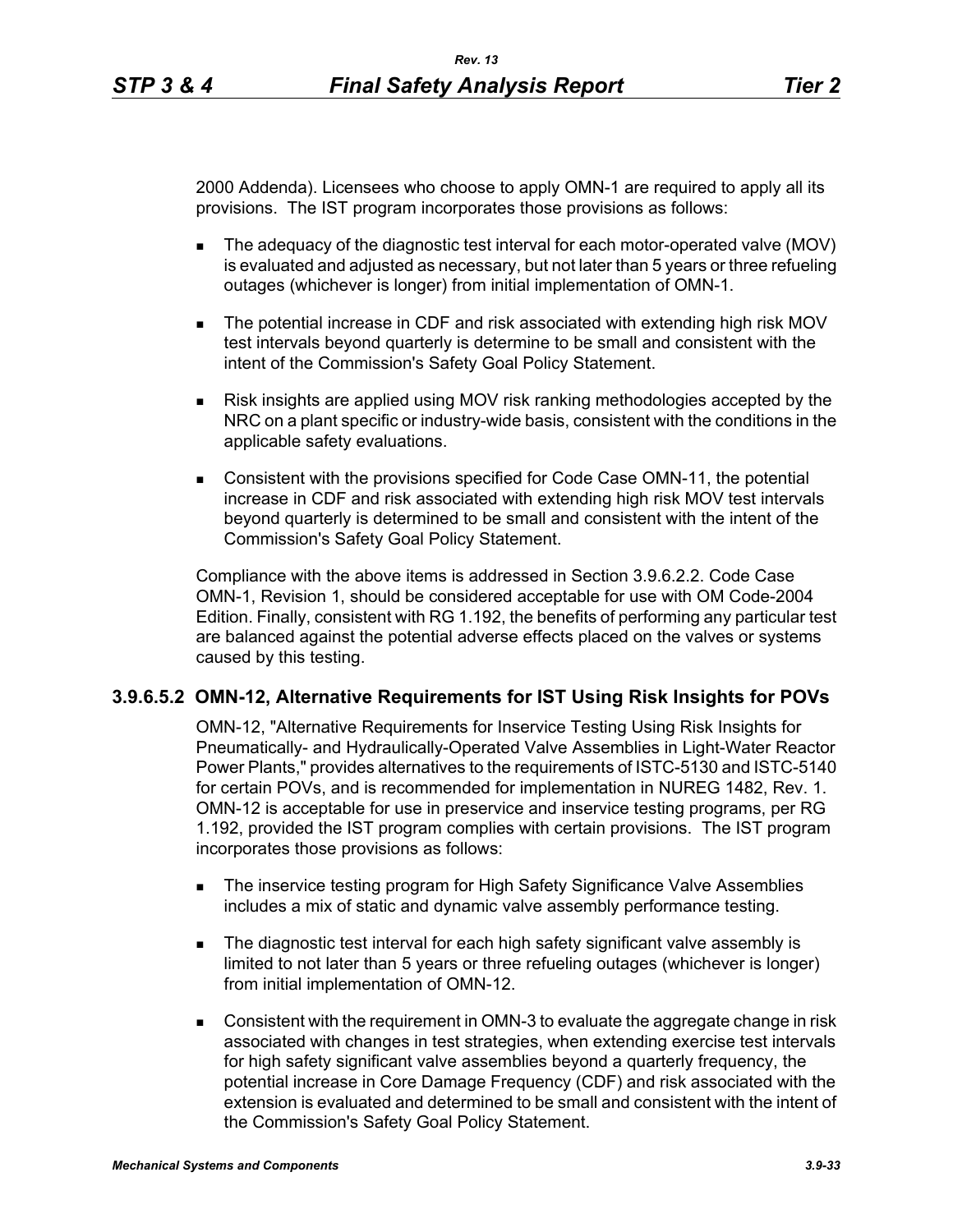- **Potential degradation rates and available capability margins for each high safety** significance valve assembly are evaluated and determined to provide assurance that the valve assemblies are capable of performing their design-basis functions until the next scheduled test.
- The methodologies applied provide reasonable confidence that low safety significant valve assemblies remain capable of performing their intended designbasis safety functions until the next scheduled test.
- Setpoints for low safety significant POV valve assemblies are based on direct dynamic test information or test-based methodology, or are based on grouping with dynamically tested valves, and are documented accordingly. The setpoint justification methods may be less rigorous than those provided for high risk significant valve assemblies.
- Initial and periodic diagnostic testing are performed to establish and verify the setpoints of valve assemblies categorized as low safety significant to ensure that they are capable of performing their design basis safety functions. The test and evaluation methods may be less rigorous than those applied to high safety significant valve assemblies.
- Corrective actions are initiated if the parameters monitored and evaluated for any POV do not meet the established criteria. Further, if the valve assembly does not satisfy its acceptance criteria, the operability of the valve is evaluated.

Finally, consistent with RG 1.192, the benefits of performing any particular test are balanced against the potential adverse effects placed on the valves or systems caused by this testing.

## **3.9.6.5.3 Alternative Testing Pursuant to 10CFR CFR 50.55a(a)(3)(i) for Testing RHR System Fill Pumps**

ASME OM Code-2004, Table ISTB-3000-1, requires measurement of flow rate (Q) for all pumps during Group A, Group B and Comprehensive Tests. Specifically:

- ISTB-3300, "Reference Values," paragraph (e)(2) states, "Reference values shall be established within +20% of pump design flow for a Group A test, if practicable. If not practicable, the reference point flow rate shall be established at the highest practical flow rate."
- **ISTB-3400, "Frequency of Inservice Tests," states, "An inservice test shall be run** on each pump as specified in Table ISTB-3400-1." Table ISTB-3400-1, "Inservice Test Frequency," specifies that a Group A pump test shall be performed on a quarterly frequency.
- **ISTB-5121 requires that Group A tests shall be conducted with the pump operating** at a specified reference point. ISTB 5221(b) requires that the resistance of the system shall be varied until the flow rate equals the reference point. The differential pressure shall then be determined and compared to its reference value.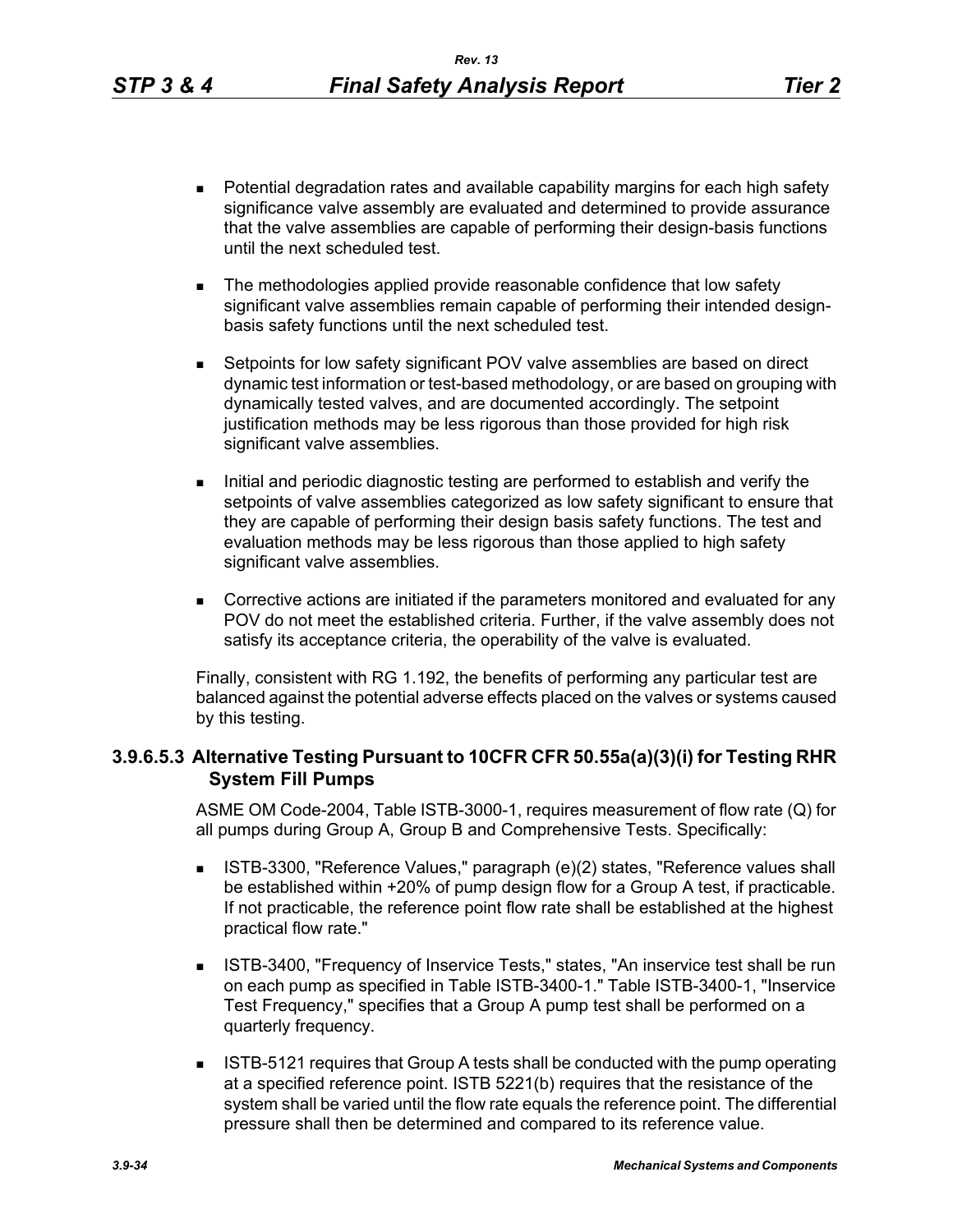Alternatively, the flow rate shall be varied until the differential pressure equals the reference point and the flow rate determined and compared to the reference flow rate value.

The three RHR System Fill Pumps (E11-C002) are classified as Group A pumps. NINA proposes alternative measures in accordance with 10 CFR 50.55a(a)(3)(i) in lieu of the OM- 2004 ISTB-3000 requirement to measure flow rate during Group A Tests for the RHR system fill pumps, as indicated in Note (i1) in Table 3.9-8. The alternative measures discussed below provide an acceptable level of quality and safety.

As described in Section 6.3.2, the primary function of the RHR System Fill Pumps is to maintain a water solid condition in the RHR pump discharge piping, and the piping will be maintained full by a small fraction of the pump's flow capacity. The RHR System Fill Pumps are expected to run continuously providing a small makeup flow to compensate for any back leakage through the RHR system. These pumps will provide a low flow rate that is dependent on the piping system leakage characteristics at any given time. Without a constant, explicit, and definable piping system leak rate and path, the system resistance and make up requirements cannot be set. Therefore, the pump flow rate may vary considerably around a small value and these variations likely would exceed the Table ISTB-5221-1 Acceptance Criteria, but actually be due to variations in RHR system back leakage rather than the pump's hydraulic performance. Accordingly, it is impractical to perform the measurement of flow rates for the three RHR System Fill Pumps during plant operation, as designed, to obtain meaningful results.

The RHR System Fill Pumps will be monitored for degradation on a quarterly basis by observing pump discharge pressure and bearing vibration during normal operating conditions. This testing will be performed without varying the resistance of the system as discussed in ISTB-5221(b). These parameters will then be evaluated and trended to assess the pump's performance. The measurement and trending of these parameters under these conditions will provide satisfactory indication of the operational readiness of the pumps and detect degraded performance. These system fill pumps will be full flow tested every 24 months in conjunction with the comprehensive pump test performed in accordance with the requirements specified in ISTB-5223, "Comprehensive Test Procedure."

The RHR System Fill Pump will be designed so that they will normally operate in the flat region of the pump pressureflow performance curve. The pumps will be designed and analyzed to continuously operate in this low-flow regime without any significant pump degradation. Since the pump will normally be operating on the flat region of the pump performance curve, the pump differential pressure is the hydraulic parameter of interest in monitoring pump nonperformance. The ISTB-3000 requirement for measuring pump differential pressure as well as peak vibration velocity, as reflected in Table 3.9-8, will assure detection of any significant degradation in the pumps' hydraulic or mechanical performance during normal plant operation. In addition, SR 3.5.1.1 in Chapter 16 requires the physical confirmation of a water solid RHR pipeline by opening a high point vent to confirm solid water flow on a 31-day frequency and RHR system pressure is continuously monitored and alarmed in the control room.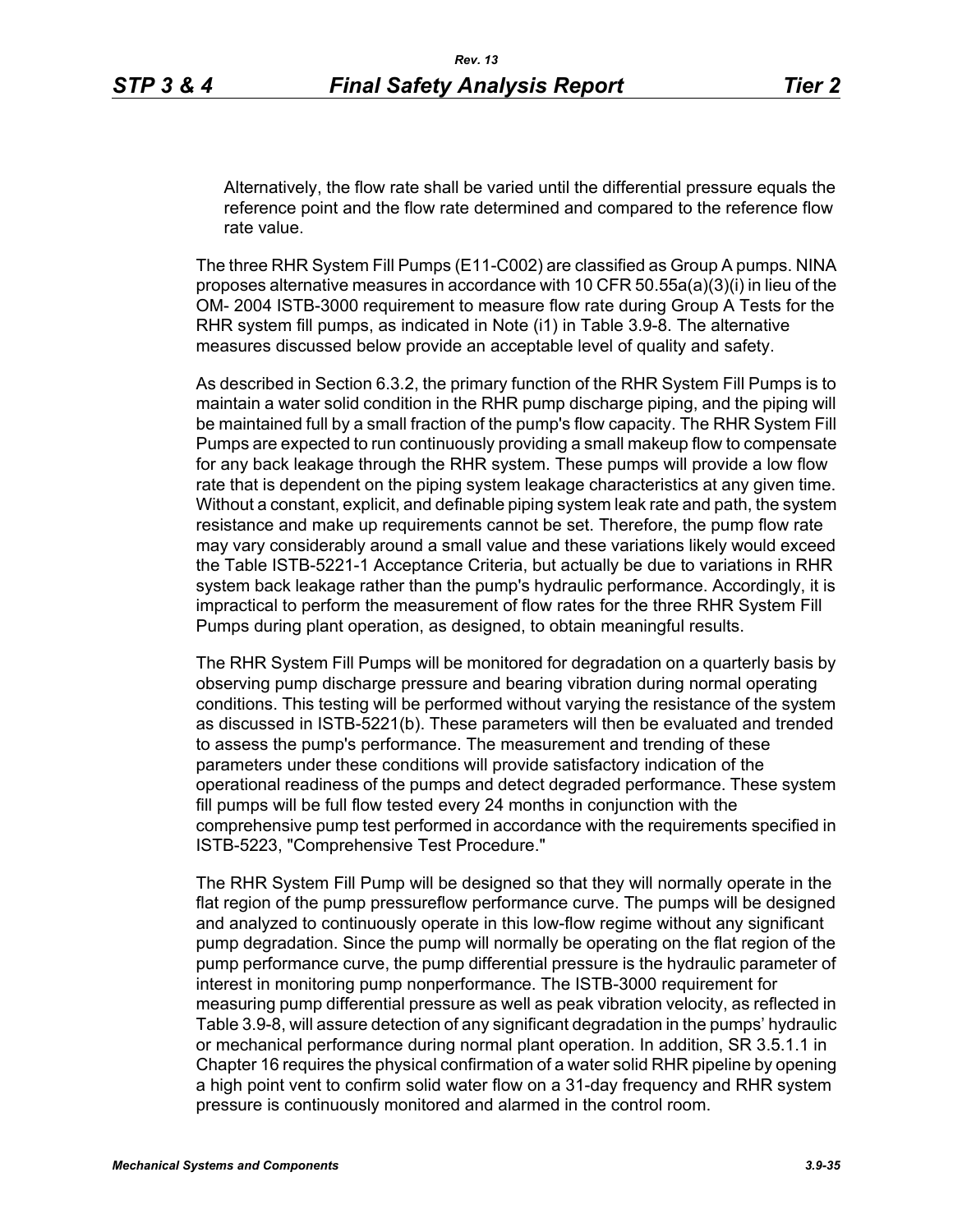In summary, using the provisions of this relief request as an alternative to the requirements of ISTB-3300(e)(2), ISTB-3400, and ISTB-5221(b), in accordance with 10 CFR 50.55a(a)(3)(i), provides a reasonable alternative to the ASME OM Code requirements, and an acceptable level of quality and safety. In lieu of measuring flow rate during the Group A tests, the use of pumps that are designed and analyzed to ensure that (1) the expected flow rate stays well within the flat portion of the pressure-flow curve and that (2) no significant degradation occurs with the expected continuous low flow operation, combined with the system monitoring and alarms, will provide an acceptable level of quality and safety.

# **3.9.7 COL License Information**

# **3.9.7.1 Reactor Internals Vibration Analysis, Measurement and Inspection Program**

The following standard supplement addresses COL License Information Item 3.27.

The results of the vibration assessment program for the first ABWR plant have been assessed and it was determined that the level of detail of the available information is inadequate to meet the level of information described in the guidance provided in RG 1.20 Rev. 3. Therefore, as described in Subsection 3.9.2.3, STP 3 is the prototype plant, and therefore a prototype reactor internals stress and vibration analysis, measurement and inspection program is provided. This program addresses the following regulatory positions of RG 1.20 Rev. 3:

- C.2.1 Vibration and Stress Analysis Program
- C.2.2 Vibration and Stress Measurement Program
- C.2.3 Inspection Program
- C.2.4 Documentation of Results

As described in Subsection 3.9.2.3, the STP 3 ABWR FIV Assessment Program (Ref. 3.9-13) provides the summary of the results of the vibration and stress analysis, and summary descriptions of the vibration and stress measurement program and inspection program. Additional detailed information on the results of the vibration and stress analysis program for the steam dryer and the non-dryer reactor internals are provided in Reference 3.9-25 and Reference 3.9-26, respectively, and steam dryer operating experience is summarized in Reference 3.9-27. Additional detailed information on the vibration and stress measurement program and inspection program are provided in Reference 3.9-28. The preliminary and final reports, which together summarize the results of the vibration analysis, measurement, and inspection programs, will be submitted to the NRC within 60 and 180 days, respectively, following the completion of vibration testing in accordance with the guidance in RG 1.20 Rev. 3.

As described in Subsection 3.9.2.3, STP 4 is considered a non-prototype category 1 plant. Based on the guidance of RG 1.20 Rev. 3 regulatory position C.3, the STP 4 FIV Assessment Program (Ref. 3.9-14) provides the summary of the results of the vibration and stress analysis, and description of the inspection program. The preliminary and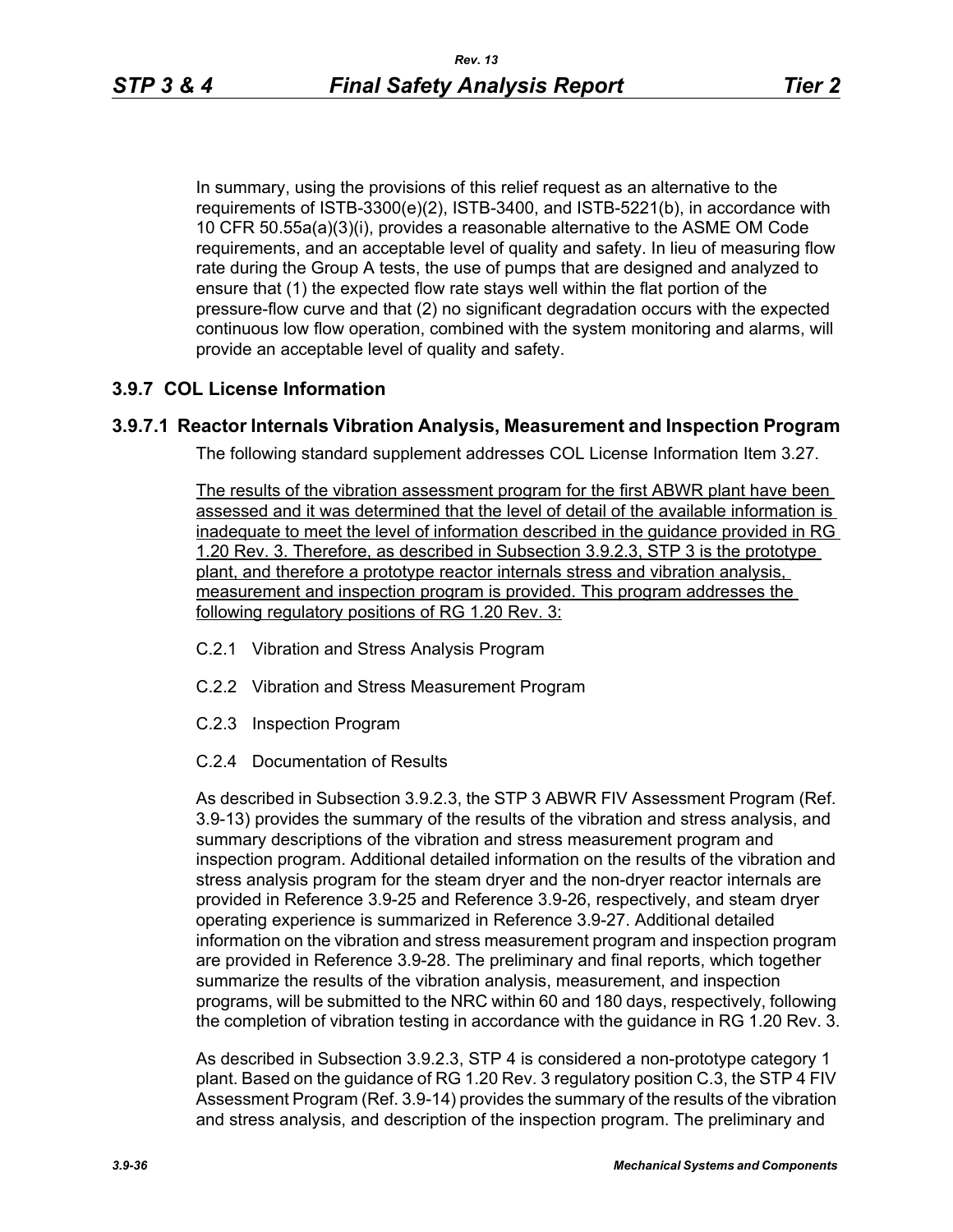final reports, which together summarize the results of the vibration analysis and inspection programs, will be submitted to the NRC within 60 and 180 days, respectively, following the completion of inspection program in accordance with the guidance in RG 1.20 Rev. 3.

### **3.9.7.2 ASME Class 2 or 3 or Quality Group D Components with 60-Year Design Life**

The following standard supplement addresses COL License Information Item 3.28.

The ASME Class 2 or 3 or Quality Group D components that are subjected to cyclic loadings, including operating vibration loads and thermal transients effects, of a magnitude and/or duration so severe the 60-year design life cannot be assured by required Code calculations and, if similar designs have not already been evaluated, will be identified and an appropriate analysis will be available to demonstrate the required design life or designs to mitigate the magnitude or duration of the cyclic loads will be available for review prior to fuel load. (COM 3.9-2)

### **3.9.7.3 Pump and Valve Testing Program**

The following standard supplement addresses COL License Information Item 3.29.

The plant specific environmental parameters for the equipment qualification program will be available for NRC review as part of the ITAAC for basic configuration of systems, as provided in the reference ABWR DCD Tier 1 Section 1.2.

The pump and valve inservice testing and inspection program will be provided to the NRC as specified in section 13.4S. This program will include the following:

- (1) Include baseline pre-service testing to support the periodic inservice testing of the components required by technical specifications. Provisions are included to disassemble and inspect the pump, check valves, POVs, and MOVs within the Code and safety-related classification as necessary, depending on test results.
- (2) Provide a study to determine the optimal frequency of the periodic verification of the continuing MOV capability for design basis conditions.

The design qualification test, inspection and analysis criteria in Subsections 3.9.6.1, 3.9.6.2.1, 3.9.6.2.2 and 3.9.6.2.3 of Tier 2 of the reference ABWR DCD will be included in the respective safety-related pump and valve design specifications prior to fuel load. (COM 3.9-3)

The design, qualification, and preoperational testing for MOVs as discussed will conform to the provisions in Subsection 3.9.6.2.2 of Tier 2 of the reference ABWR DCD. (COM 3.9-4)

SRV IST requirements are included in Table 3.9-8 (B21 Nuclear Boiler System Valves) as supplemented by the requirements contained in Table 3.9S-1 and additional SRV testing including technical specification testing is described in Section 5.2.2.10.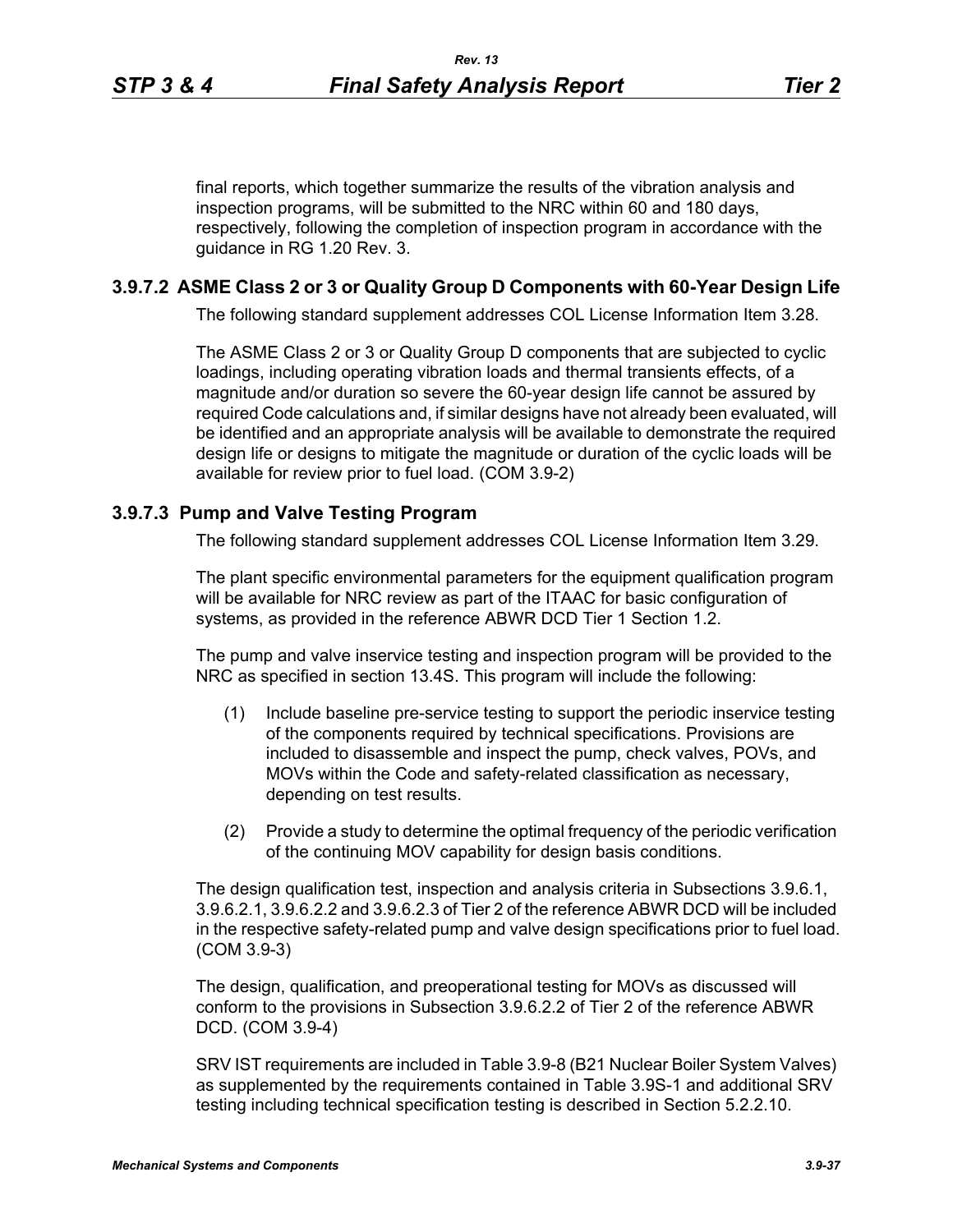As is described for ISI in COL License Information item 6.6.9.1, inservice tests to verify operational readiness of pumps and valves, whose function is required for safety, conducted during the initial 120-month interval must comply with the requirements in the latest edition and addenda of the Code incorporated by reference in 10 CFR 50.55a(b) of this section on the date 12 months before the date scheduled for initial loading fuel under a combined license (or the optional ASME Code cases listed in NRC Regulatory Guide 1.192 that is incorporated by reference in 10 CFR 50.55a(b) of this section), subject to the limitations and modifications listed in 10 CFR 50.55a(b) of this section.

As is described for ISI in COL License information item 6.6.9.1, inservice tests to verify operational readiness of pumps and valves, whose function is required for safety, conducted during successive 120-month intervals must comply with the requirements of the latest edition and addenda of the Code incorporated by reference in 10 CFR 50.55a(b) of this section 12 months before the start of the 120- month interval (or the optional ASME Code cases listed in NRC Regulatory Guide 1.147, through Revision 14, or 1.192 that are incorporated by reference in 10 CFR 50.55a(b) of this section), subject to the limitations and modifications listed in 10 CFR 50.55a(b) of this section.

## **3.9.7.4 Audit of Design Specification and Design Reports**

The following site-specific supplement addresses COL License Information Item 3.30.

The design specification and design reports required by ASME Code for vessels, pumps, valves and piping systems for the purpose of audit will be made available for NRC review.

The piping system design is consistent with the construction practices, including inspection and examination methods, of the ASME Code 1989 edition with no addenda.

ASME Code editions and addenda other than those listed in Tables 1.8-21 and 3.2-3, will not be used to design ASME Code Class 1, 2 and 3 pressure retaining components and supports.

The piping system design is consistent with the construction practices, including inspection and examination methods, of the ASME Code 1989 edition with no addenda. Consistent with ASME Code Section III NCA 2142.2, the design specifications for some SSCs may contain descriptions of transients necessary to consider in determination of some of the service loadings. In some of these cases, it may be necessary to conduct experimental testing to determine the loadings, as described in Subsection 3.9.1.3. In these cases, the details of the test procedures and their results will be included in the associated design report in accordance with Appendix II of ASME Code Section III. As an example, for the FMCRD design specification, experimental testing has been done as described in Subsections 3.9.1.3.2 and 4.6.3.1. This testing will be repeated to determine plant specific transient loads, such as  $P_{NSC1}$  - CRD pressures during a normal HCU accumulator scram (waterhammer) with normal buffer,  $P_{NSC2}$  - CRD pressures during a normal HCU accumulator scram (waterhammer) with failed buffer,  $M_{\text{NB}}$  – mechanical loading on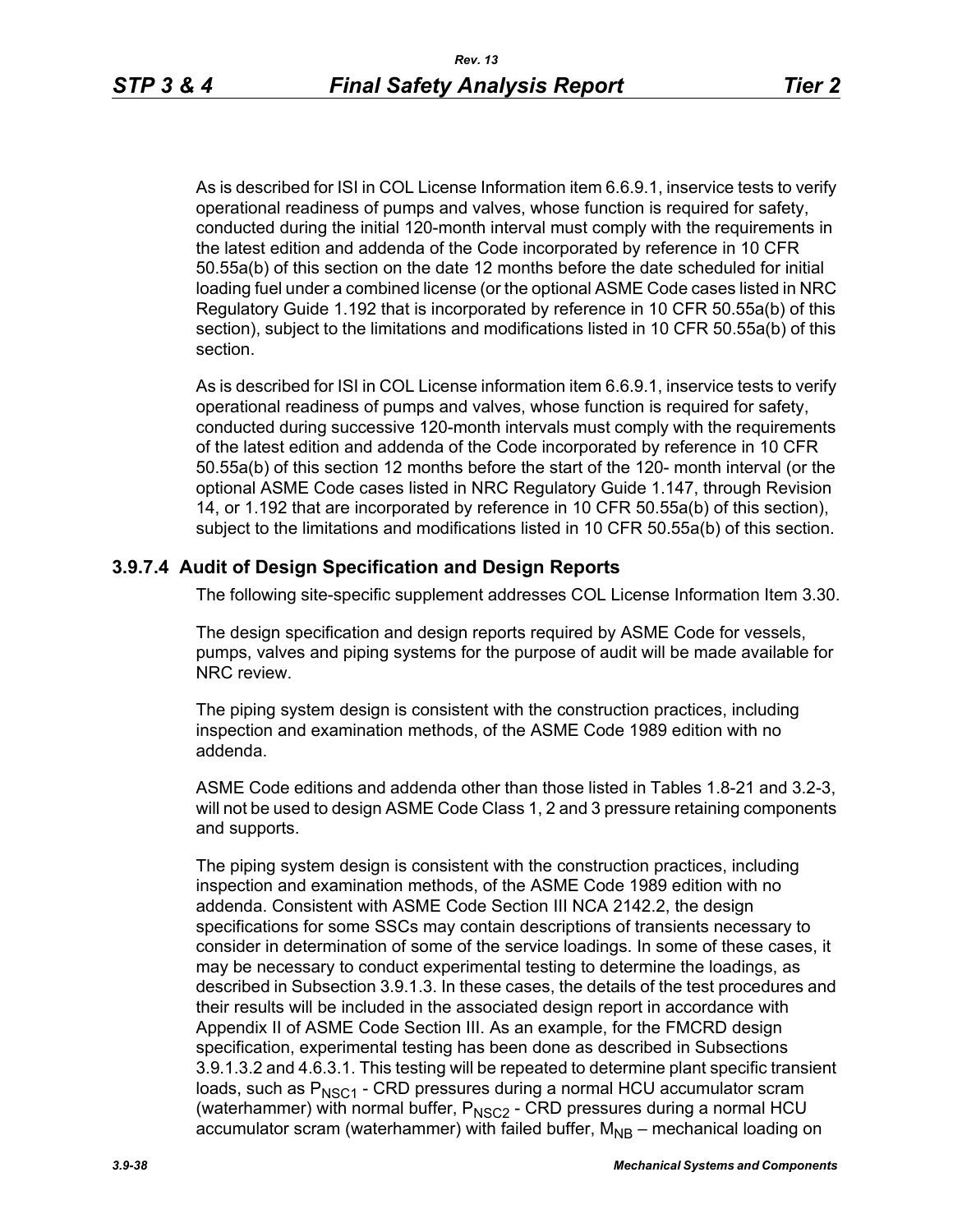CRD components following a normal HCU accumulator scram (waterhammer) with normal buffer,  $M_{IB}$  - mechanical loading on CRD components following a normal HCU accumulator scram (waterhammer) with failed buffer. These loads will be combined with analytical results, such as  $T_{ACO}$  – CRD temperature with restricted or plugged purge water line,  $T_{LSS}$  – CRD temperature with leaking shaft seals or static O-rings,  $P_{\text{AACC1}}$  – CRD pressures during scram with over-charged accumulator pressures,  $M_{RF}$  – mechanical loading on CRD components during a control rod ejection event,  $M_{IS}$  – mechanical loading on CRD components due to internal blowout,  $P_{ASR}$  – CRD pressures during normal accumulator scram with stuck control rod, and the plant dynamic loadings calculated from seismic and hydrodynamic forces. The combinations will be made in accordance with Table 3.9-2, as listed in the design specification. As is the case with all ASME III Code Section III components, the results of the stress analysis based on service level load combinations will be evaluated versus the specified service limits in the design report.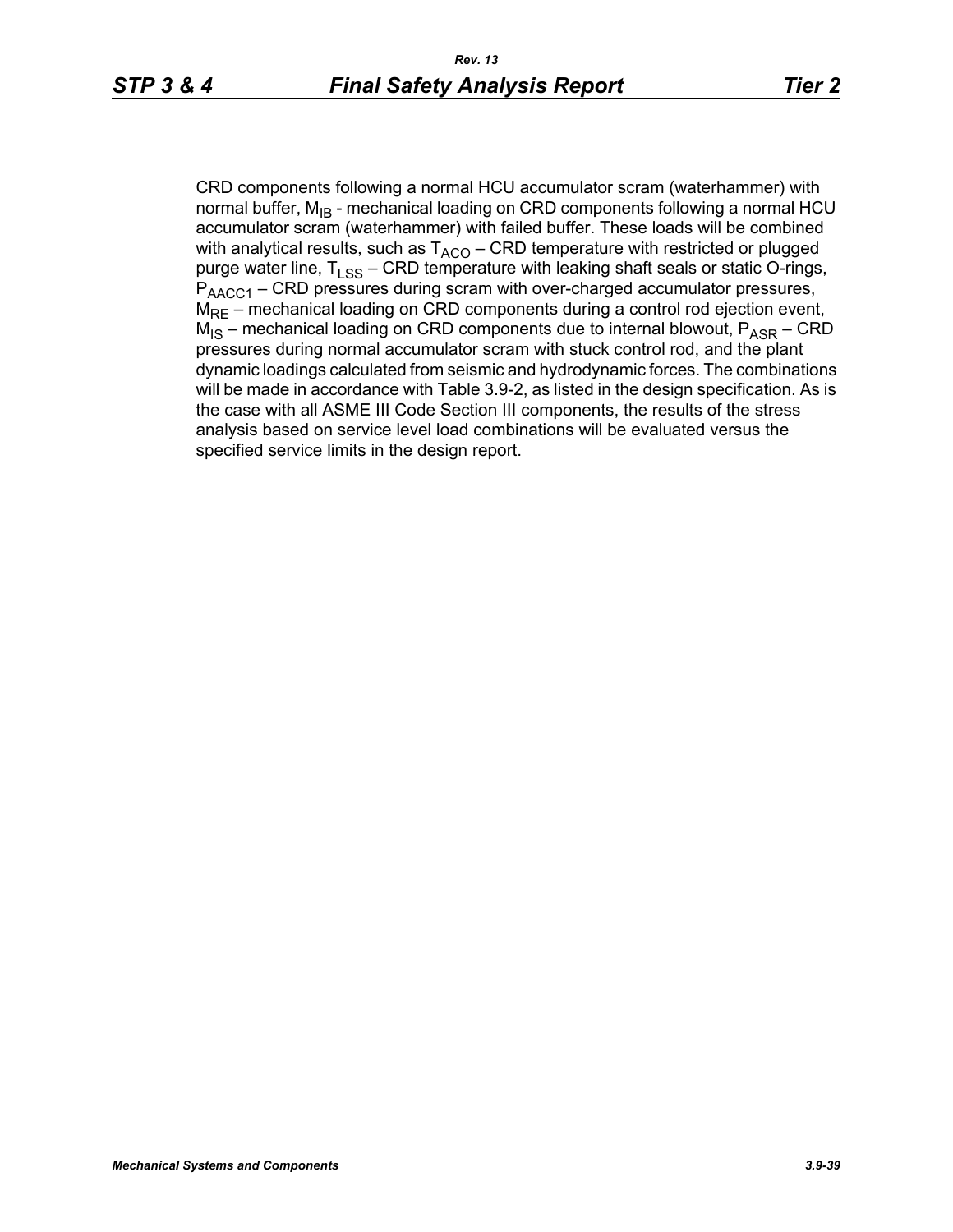#### **3.9.8 References**

- 3.9-13 "STP Unit 3 ABWR Prototype Reactor Internals Flow-Induced Vibration Assessment Program," WCAP-17256-P, Revision 6.
- 3.9-14 "STP Unit 4 Reactor Internals Flow-Induced Vibration Assessment Program," WCAP-17257-P, Revision 5.
- 3.9-15 Not Used
- 3.9-16 ASME QME-1, "Qualification of Active Mechanical Equipment Used in Nuclear Power Plants," 2007 Edition.
- 3.9-17 MPR-2524-B. "Joint Owners' Group (JOG) Motor Operated Valve Periodic Verification Program Summary," November 2007.
- 3.9-18 "Final Safety Evaluation On Joint Owners' Group Program On Motor-Operated Valve Periodic Verification (TAC Nos. MC2346, MC2347, and MC2348)," September 22, 2006.
- 3.9-19 "Final Supplement To Safety Evaluation For Joint Owners' Group Motor-Operated Valve Periodic Verification Program (TAC Nos. MD8920 and MD8921)," September 18, 2008.
- 3.9-20 RIS2000-03, "Resolution of Generic Safety Issue 158: Performance of Safety-Related Power-Operated Valves Under Design Basis Conditions," March 15, 2000.
- 3.9-21 "Joint Owners Group (JOG) Air Operated Valve Program," Limited Distribution, March 2001, NX-1018 (Revision 1) by the Nuclear Exchange (Previously submitted to NRC by NEI in a letter dated July 19, 1999).
- 3.9-22 NRC's Letter to NEI Dated October 8, 1999, "Nuclear Regulatory Commission Comments on Joint Owners Group Air Operated Valve Program Document," From Eugene V. Imbro of NRC to David J. Modeen of NEI.
- 3.9-23 ASME OM Code, "Code for Operation and Maintenance of Nuclear Power Plants," The American Society of Mechanical Engineers, 2004 edition.
- 3.9-24 NUREG-1482, Revision 1, "Guidelines for Inservice Testing at Nuclear Power Plants," Nuclear Regulatory Commission, January 2005.
- 3.9-25 "STP Unit 3 Steam Dryer Flow-Induced Vibration Assessment," WCAP-17385-P, Revision 6.
- 3.9-26 "South Texas Project Units 3 and 4 Reactor Internals Non-Dryer Component Flow-Induced Vibration Assessment," WCAP-17371-P, Revision 7.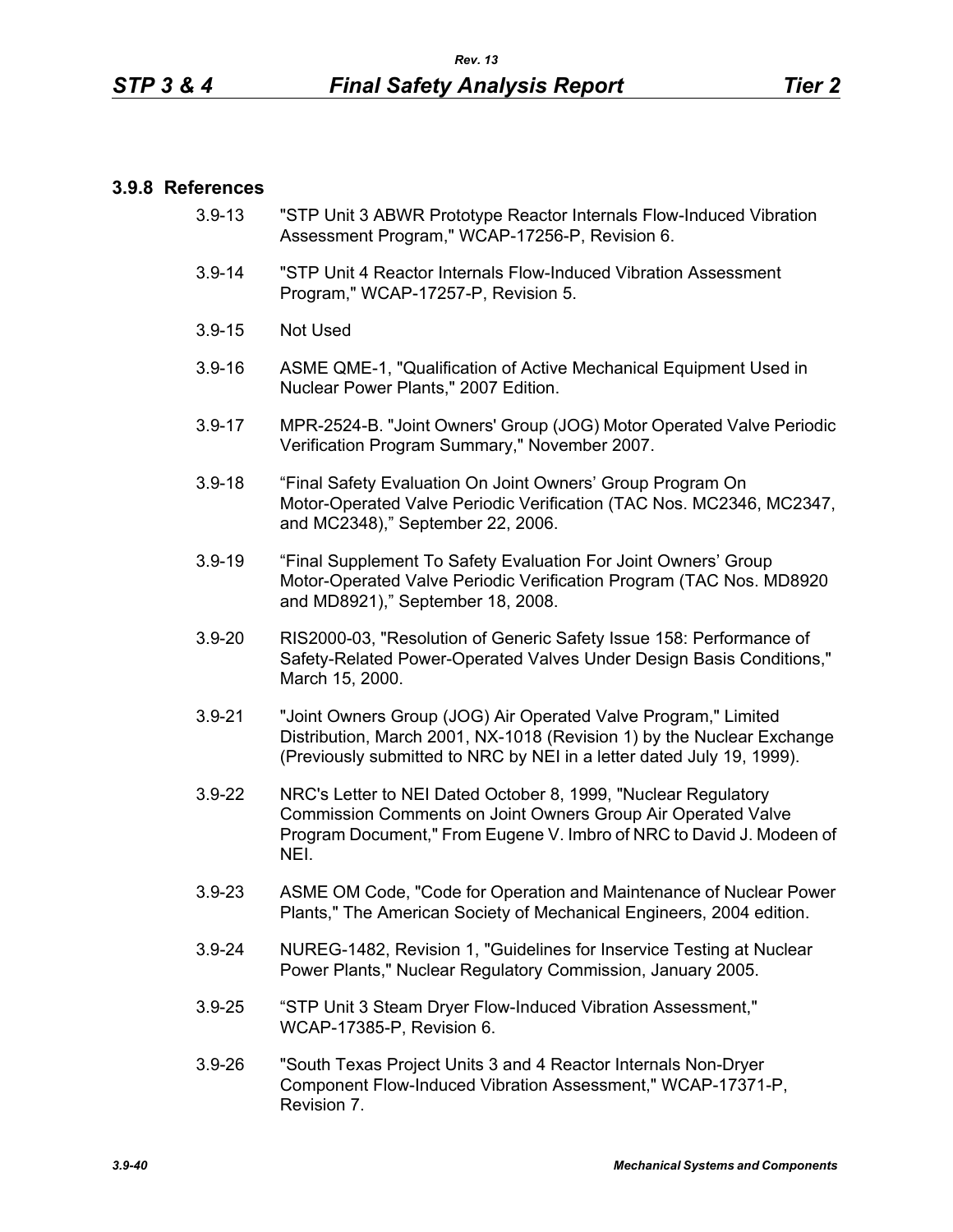- 3.9-27 "ABWR Dryer Operating Experience for STP Units 3 and 4," WCAP-17369-P, Revision 1.
- 3.9-28 "South Texas Project Unit 3 Comprehensive Vibration Assessment Program Measurement, Test, and Inspection Plan," WCAP-17370-P, Revision 7.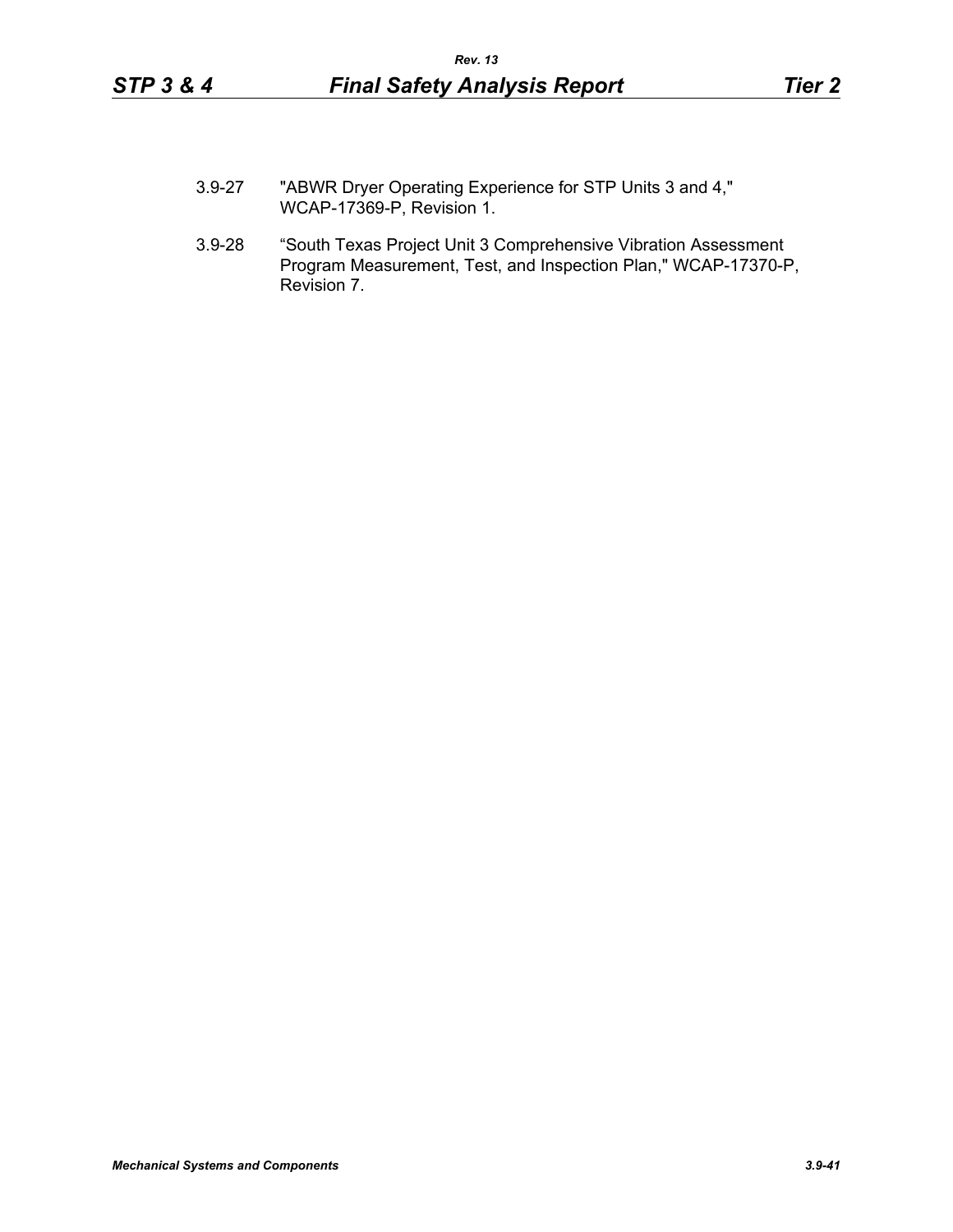# **Table 3.9-1 Plant Events**

| <b>B. Dynamic Loading Events<sup>5</sup></b>                              |                                                          |                                       |
|---------------------------------------------------------------------------|----------------------------------------------------------|---------------------------------------|
|                                                                           | <b>ASME Code</b><br><b>Service</b><br>Limit <sup>1</sup> | No. of<br>Cycles/Events <sup>2</sup>  |
| 13. Safe Shutdown Earthquake (SSE) at Rated Power Operating<br>Conditions | D <sup>o</sup>                                           | 1 <del>Cycle</del> Event <sup>4</sup> |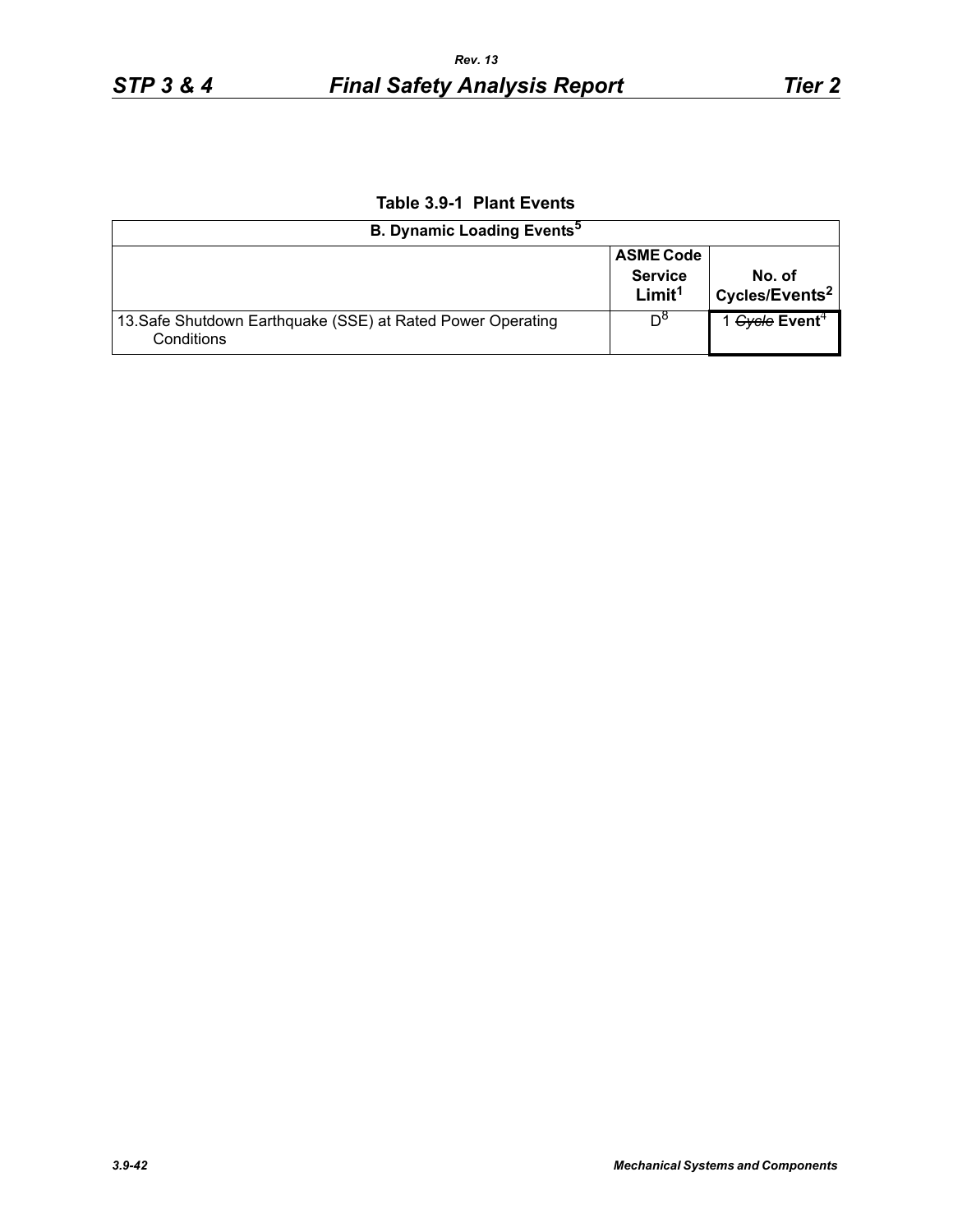## **Table 3.9-2 Load Combinations and Acceptance Criteria for Safety-Related, ASME Code Class 1, 2 and 3 Components, Component Supports, and Class CS Structures**

| <b>Plant Event</b>       | <b>Service Loading Combination</b> | <b>ASME Service Level</b> |
|--------------------------|------------------------------------|---------------------------|
|                          |                                    |                           |
| 1. Normal Operation (NO) |                                    | <u>⊿13</u>                |
|                          |                                    |                           |

13 For ASME Code Class 1, 2 and 3 piping, piping stresses due to differential foundation (building) settlement shall be evaluated to meet the following stress limits:

a) ASME Code Class 1 piping:

 $S_{SETTLEMENT} = (C_2 \times D_0 \times M_d) / (2 \times 1) \leq 6 \times S_{m}$ 

| where: | SSETTLEMENT         | is the nominal value of stress due to differential settlement    |
|--------|---------------------|------------------------------------------------------------------|
|        | $M_d$               | is the resultant moment due to predicted differential settlement |
|        | $C_2$ , $D_0$ and I | are defined in ASME Code Subsection NB-3600                      |
|        | $S_{\mathsf{m}}$    | is material allowable stress at cold (room) temperature          |

SSETTLEMENT Shall not be included in ASME Code Subsection NB-3600 Equations (10) and  $(11)$ .

b) ASME Code Class 2 and 3 piping:

 $S$ SETTLEMENT =  $(i \times M_d)/Z \leq 3 \times S_c$ 

| where: | <b>SSETTLEMENT</b> | is the nominal value of stress due to differential settlement    |
|--------|--------------------|------------------------------------------------------------------|
|        | $M_d$              | is the resultant moment due to predicted differential settlement |
|        | i and Z            | are defined in ASME Code Subsections NC/ND-3600                  |
|        | $S_{\rm c}$        | is material allowable stress at cold (room) temperature          |

SSETTLEMENT shall not be included in ASME Code Subsections NC/ND-3600 Equations (9),  $(10)$  and  $(11)$ .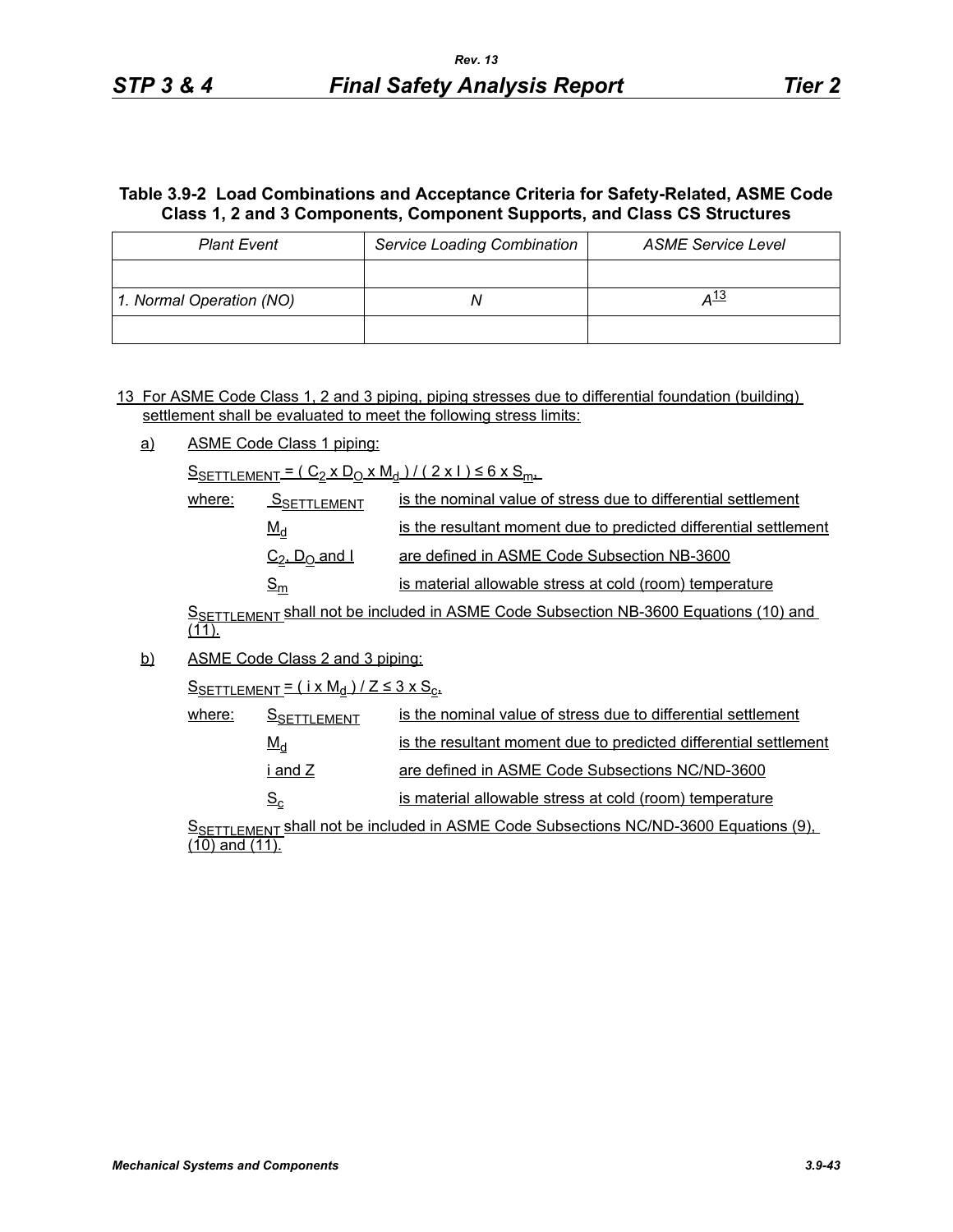**Table 3.9-8 Inservice Testing Safety-Related Pumps and Valves**

| <b>MPL</b> | <b>System</b>               | <b>Pump Page No.</b> | Valve Page No. |
|------------|-----------------------------|----------------------|----------------|
| <b>P81</b> | <b>Breathing Air System</b> |                      | 3.9-132        |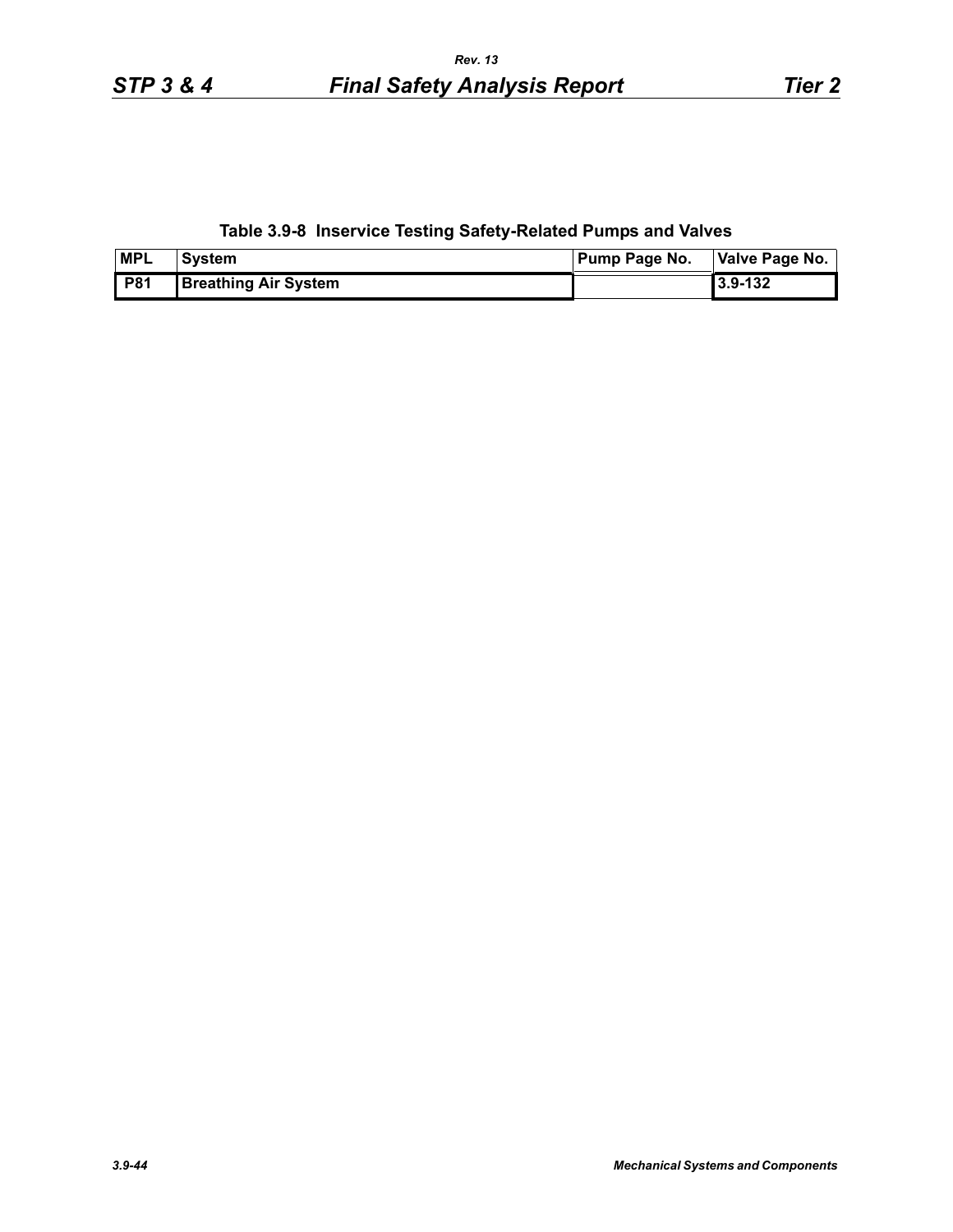|                  |                |                                                                                      | <b>Safety</b><br><b>Class</b> | Code             | Valve<br><b>Func</b> | <b>Test</b><br>Para   | <b>Test</b><br><b>Freq</b> | Tier <sub>2</sub>             |
|------------------|----------------|--------------------------------------------------------------------------------------|-------------------------------|------------------|----------------------|-----------------------|----------------------------|-------------------------------|
| No.              | Qty            | Description (h) (i)                                                                  | (a)                           | Cat. (c)         | (d)                  | (e)                   | (f)                        | Fig. $(g)$                    |
|                  |                | E11 Residual Heat Removal System Valves                                              |                               |                  |                      |                       |                            |                               |
| F014             | 23             | Fuel Pool Cooling supply line<br>inboard MOV                                         | $\overline{c}$                | $\boldsymbol{B}$ | A                    | $\boldsymbol{P}$<br>S | 2yr<br>3 <sub>mo</sub>     | $5.4 - 10$<br>sh.3, 5, 7      |
| F015             | 23             | Fuel Pool Cooling supply line<br>outboard MOV                                        | $\overline{2}$                | B                | A                    | P<br>S                | 2 yr, 3<br>mo              | $5.4 - 10$<br>sh. 3,5,7       |
| F016             | 23             | Gate valve-line from Fuel Pool<br>Cooling (FPC)                                      | $\overline{2}$                | B                | A                    | S                     | 3 mo                       | $5.4 - 10$<br>sh.2            |
|                  |                | <b>E51 Reactor Core Isolation Cooling System Valves</b>                              |                               |                  |                      |                       |                            |                               |
| F012             | $\overline{1}$ | <b>RCIC turbine accessories</b><br>cooling water line MOV                            | $\overline{2}$                | B                | А                    | P<br>$\mathbf{s}$     | 2yr<br>3 <sub>mo</sub>     | $5.4 - 8$<br>sh.3             |
| F <sub>013</sub> | $\overline{1}$ | <b>RGIG turbine accessories</b><br>cooling water line PCV                            | 2                             | B                | A                    |                       | E <sub>1</sub>             | $5.4 - 8$<br>sh.3             |
| F <sub>015</sub> | $\overline{1}$ | Barometric condenser<br>condensate pump discharge<br>line valve                      | $\overline{2}$                | B                | P                    |                       | E <sub>1</sub>             | $5.4 - 8$<br>sh.3             |
| F <sub>016</sub> | $\overline{1}$ | Barometric condenser<br>condensate pump discharge<br>line check valve                | $\overline{2}$                | $\epsilon$       | $\mathsf{P}$         | P<br>$\mathbf{s}$     | 2yr<br>3 <sub>mo</sub>     | $5.4 - 8$<br>sh.3             |
| F030             | $\overline{1}$ | Turbine accessories cooling<br>water line relief valve                               | $\overline{2}$                | $\epsilon$       | A                    | R                     | $5 - yr$                   | $5.4 - 8$<br>sh.3             |
| F031             | $\overline{1}$ | Barometric condenser<br>condensate discharge line<br>AOV to HCW                      | $\overline{2}$                | B                | ₽                    |                       | E <sub>1</sub>             | $5.4 - 8$<br>sh.3             |
| F <sub>032</sub> | $\overline{1}$ | <b>Barometric condenser</b><br>condensate discharge line<br>AOV to HCW               | $\overline{2}$                | B                | P                    |                       | E <sub>1</sub>             | $5.4 - 8$<br>sh.3             |
| F <sub>034</sub> | $\overline{1}$ | Barometric condenser<br><del>condensate pump discharge</del><br>line test line valve | $\overline{2}$                | B                | $\mathsf{P}$         |                       | E <sub>1</sub>             | $5.4 - 8$<br><del>sh. 3</del> |
| F <sub>044</sub> | $\overline{1}$ | Steam admission valve<br>bypass line maintenance<br>valve                            | $\overline{2}$                | B                | $\mathsf{P}$         |                       | E <sub>1</sub>             | $5.4 - 8$<br>sh.2             |
| F <sub>045</sub> | $\overline{1}$ | Steam admission valve<br>bypass line MOV                                             | $\overline{2}$                | В                | A                    | P<br>$\mathbf{s}$     | 2yr<br>3 <sub>mo</sub>     | $5.4 - 8$<br><del>sh. 2</del> |
| F046             | $\overline{1}$ | <b>Barometric condenser</b><br>vacuum pump discharge<br>line check valve (h3)        | $\overline{2}$                | A <del>, C</del> | H, A                 | L, S                  | R <sub>0</sub>             | $5.4 - 8$<br><del>sh. 1</del> |

## **Table 3.9-8 Inservice Testing Safety-Related Pumps and Valves (Continued)**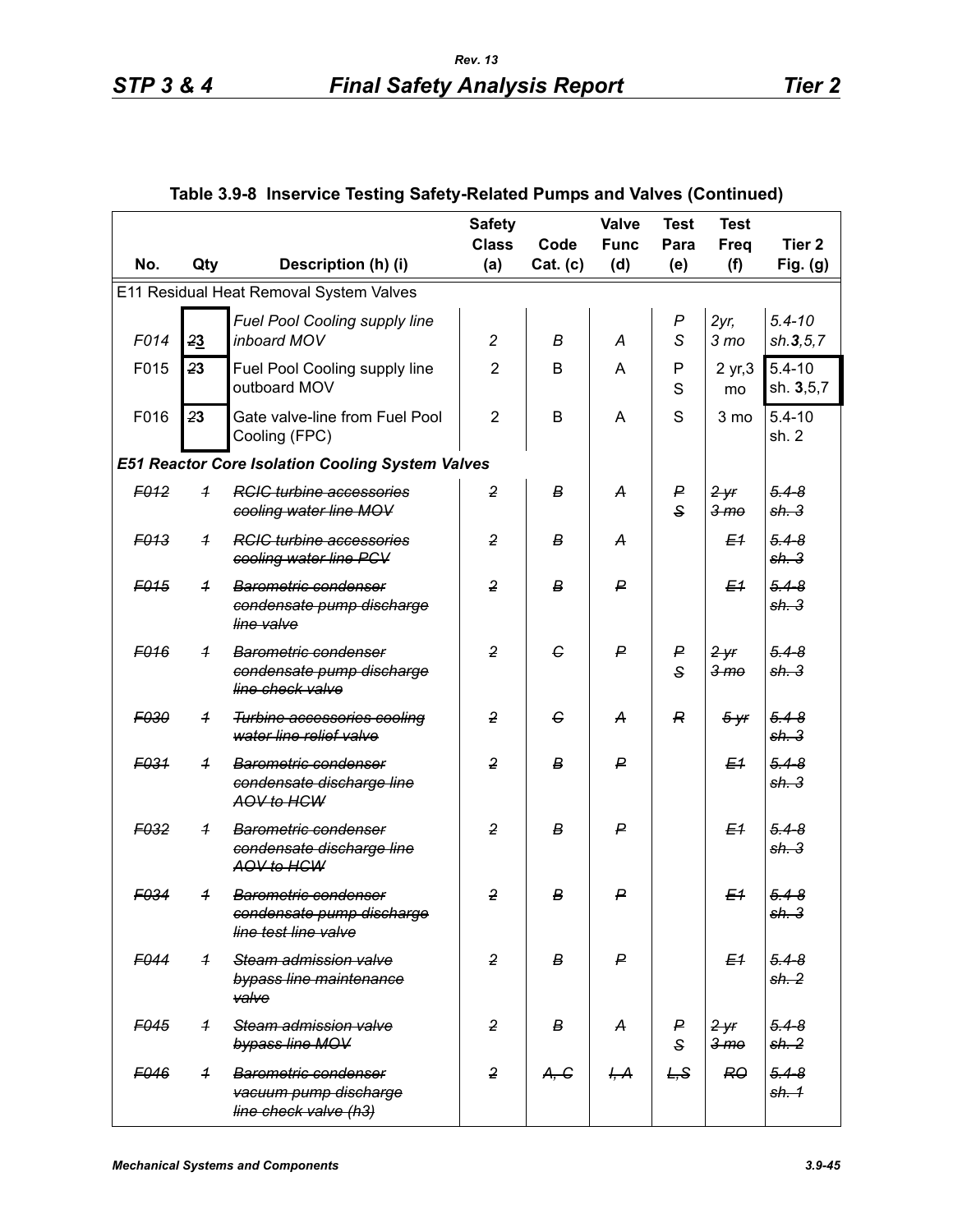*check valve (h9)*

*outboard isolation valve*

*F006 2 Discharge line to wetwell* 

|                  |                |                                                                           | <b>Class</b>               | Code             | <b>Func</b>    | Para                 | <b>Freq</b>                           | Tier <sub>2</sub>             |
|------------------|----------------|---------------------------------------------------------------------------|----------------------------|------------------|----------------|----------------------|---------------------------------------|-------------------------------|
| No.              | Qty            | Description (h) (i)                                                       | (a)                        | Cat. (c)         | (d)            | (e)                  | (f)                                   | Fig. $(g)$                    |
| F047             | $\overline{1}$ | Barometric condenser<br>vacuum pump discharge<br>line MOV                 | $\overline{2}$             | A                | H, A           | L, P<br>$\mathbf{s}$ | RO<br>3 <sub>me</sub>                 | $5.4 - 8$<br><del>sh. 1</del> |
| F051             | $\overline{1}$ | Turbine exhaust line drain<br>line valve                                  | $\overline{2}$             | B                | P              |                      | E <sub>1</sub>                        | $5.4 - 8$<br>sh.3             |
| F <sub>052</sub> | $\overline{1}$ | Turbine exhaust line drain<br>line valve                                  | $\overline{2}$             | B                | P              |                      | E <sub>1</sub>                        | $5.4 - 8$<br>sh.3             |
| <b>FO59</b>      | $\overline{1}$ | Barometric condenser<br>vacuum pump discharge<br>line test line valve     | $\overline{2}$             | B                | P              |                      | E <sub>1</sub>                        | $5.4 - 8$<br>sh.4             |
| F712             | $\overline{1}$ | Turbine accessories cooling<br>water line instrument root<br>valve        | $\overline{2}$             | $\boldsymbol{B}$ | $\mathsf{P}$   |                      | E <sub>1</sub>                        | $5.4 - 8$<br>sh.3             |
| F713             | $\overline{1}$ | Turbine accessories cooling<br>water line instrument root<br>valve        | $\overline{2}$             | $\boldsymbol{B}$ | $\mathsf{P}$   |                      | E <sub>1</sub>                        | $5.4 - 8$<br>sh.3             |
| F714             | $\overline{1}$ | Turbine accessories cooling<br>water line instrument root<br>valve        | $\overline{2}$             | $\boldsymbol{B}$ | $\mathsf{P}$   |                      | E <sub>1</sub>                        | $5.4 - 8$<br>sh.3             |
|                  |                | P21 Reactor Building Cooling Water System Valves                          |                            |                  |                |                      |                                       |                               |
| F037             | 2              | Cooling water supply line to<br><b>FCS room air conditioner</b>           | $\boldsymbol{\mathcal{S}}$ | $\boldsymbol{B}$ | $\mathsf{P}$   |                      | E <sub>1</sub>                        | $9.2 - 1$<br>sh. 2, 5         |
| F038             | 2              | <b>Cooling water return line from-</b><br><b>FCS room air conditioner</b> | $\mathsf{3}$               | $\boldsymbol{B}$ | $\mathsf{P}$   |                      | E <sub>1</sub>                        | $9.2 - 1$<br>sh. 2,5          |
|                  |                | <b>T49 Flammability Control System Valves</b>                             |                            |                  |                |                      |                                       |                               |
| F001             | $\overline{2}$ | Inlet line from drywell inboard<br><i>isolation</i> valve                 | $\overline{2}$             | A                | H, A           | L, P<br>$\mathbf{s}$ | 2yr<br>3 <sub>mo</sub>                | $6.2 - 40$                    |
| F <sub>002</sub> | 2              | Inlet line from drywell outboard<br>isolation valve                       | $\overline{2}$             | A                | <del>І,А</del> | L, P<br>S            | 2yr<br>3 <sub>mo</sub>                | $6.2 - 40$                    |
| F003             | 2              | Flow control valve for the FCS<br>inlet line from drywell                 | $\mathbf{3}$               | В                | А              | P<br>S               | 2 <sup>y</sup> r<br>$3 \,$ m $\theta$ | $6.2 - 40$                    |
| <b>F004</b>      | 2              | <b>Blower bypass line flow control</b><br>valve                           | $\mathbf{3}$               | В                | А              | P<br>S               | $2$ yr<br>$3 \,$ m $\sigma$           | $6.2 - 40$                    |
| F005             | 2              | Blower discharge line to wetwell                                          | $\mathbf{3}$               | $\epsilon$       | А              | S                    | R <sub>0</sub>                        | $6.2 - 40$                    |

### **Table 3.9-8 Inservice Testing Safety-Related Pumps and Valves (Continued)**

**Safety** 

**Valve** 

**Test** 

**Test** 

*2 yr 3 mo* *6.2-40*

*S*

*2 A I,A L, P*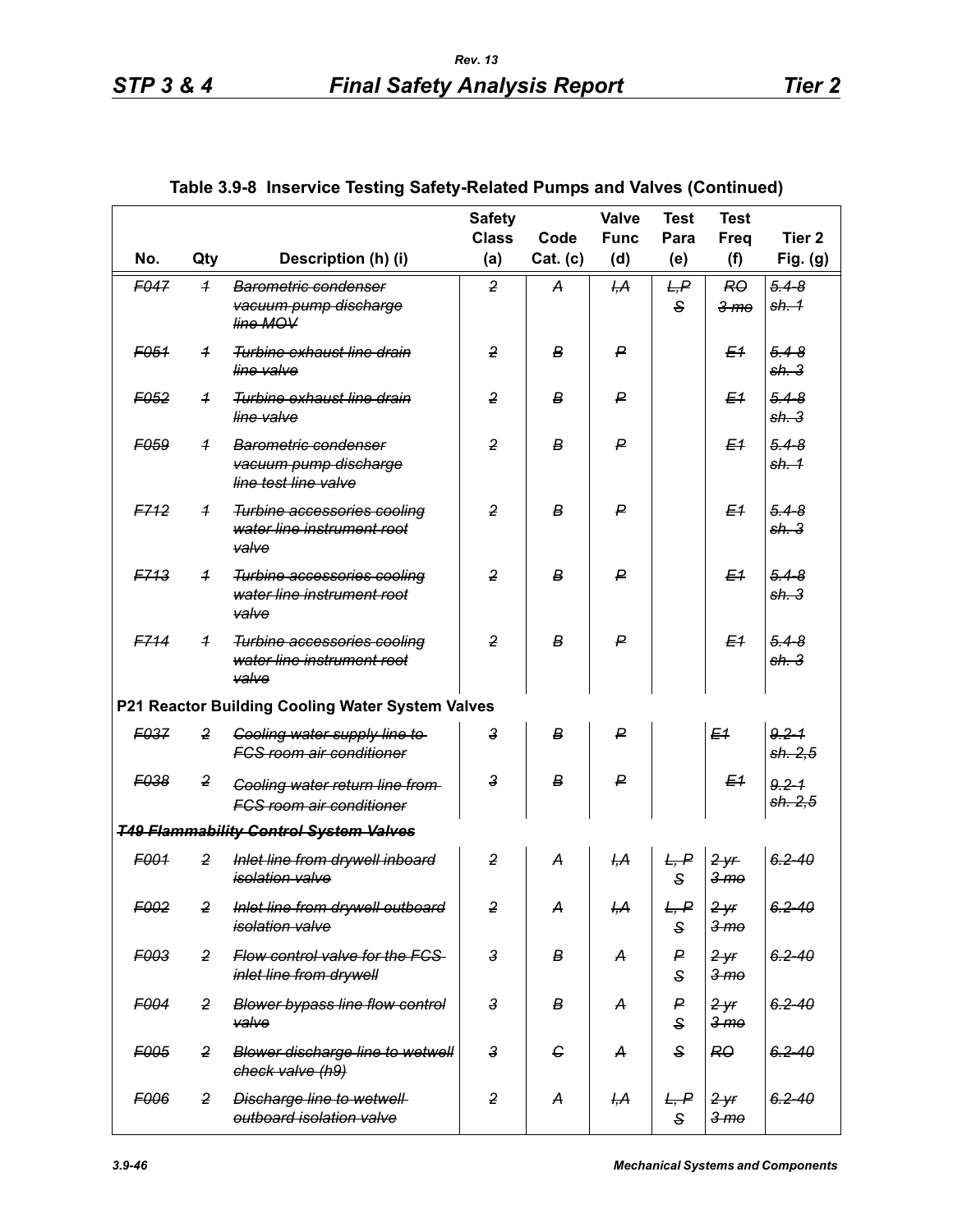$\mathbf{I}$ 

|                  |                |                                                                                     | <b>Safety</b><br><b>Class</b> | Code     | Valve<br><b>Func</b> | <b>Test</b><br>Para   | <b>Test</b><br><b>Freq</b> | Tier <sub>2</sub> |
|------------------|----------------|-------------------------------------------------------------------------------------|-------------------------------|----------|----------------------|-----------------------|----------------------------|-------------------|
| No.              | Qty            | Description (h) (i)                                                                 | (a)                           | Cat. (c) | (d)                  | (e)                   | (f)                        | Fig. (g)          |
| F007             | 2              | Discharge line to wetwell<br>inboard isolation valve                                | $\overline{2}$                | А        | ĻА                   | L, P<br>S             | 2yr<br>3 <sub>mo</sub>     | $6.2 - 40$        |
| F008             | $\overline{2}$ | <b>Cooling water supply line from-</b><br>the RHR System MOV                        | 3                             | В        | A                    | P<br>$\mathbf{s}$     | 2 yr<br>3 <sub>mo</sub>    | $6.2 - 40$        |
| F009             | 2              | <b>Gooling water supply line</b><br>maintenance valve                               | 3                             | В        | ₽                    |                       | E <sub>1</sub>             | $6.2 - 40$        |
| F <sub>010</sub> | $\overline{2}$ | <b>Gooling water supply line</b><br>admission MOV                                   | $\mathbf{3}$                  | В        | А                    | P<br>S                | 2yr<br>3 <sub>mo</sub>     | $6.2 - 40$        |
| F013             | 2              | Inlet line from drywell drain line<br>valve                                         | 3                             | B        | P                    |                       | E <sub>1</sub>             | $6.2 - 40$        |
| F <sub>014</sub> | 2              | Blower drain line valve                                                             | $\mathsf{3}$                  | B        | P                    |                       | E <sub>1</sub>             | $6.2 - 40$        |
| F <sub>015</sub> | $\overline{1}$ | Blower discharge line to wetwell<br>pressure relief valve                           | $\overline{2}$                | A,C      | <del>І,А</del>       | $\boldsymbol{R}$<br>F | $5 - yr$<br>RO             | $6.2 - 40$        |
| F <sub>016</sub> | $\overline{2}$ | <b>Blower discharge line to wetwell</b><br>pressure relief line check valve<br>(h3) | $\overline{2}$                | A,G      | H, A                 | L, S                  | R <sub>0</sub>             | $6.2 - 40$        |
| F501             | 2              | Inlet line from drywell test line<br>valve                                          | $\overline{2}$                | В        | P                    |                       | E <sub>1</sub>             | $6.2 - 40$        |
| F <sub>502</sub> | 2              | Discharge line to wetwell test-<br>line valve                                       | $\overline{3}$                | B        | ₽                    |                       | E <sub>1</sub>             | $6.2 - 40$        |
| F504             | 2              | <b>Blower suction line test line</b><br>valve                                       | $\mathbf{3}$                  | В        | P                    |                       | E <sub>1</sub>             | $6.2 - 40$        |
| F505             | 2              | <b>Blower discharge line test line</b><br>valve                                     | $\mathbf{3}$                  | В        | P                    |                       | E <sub>1</sub>             | $6.2 - 40$        |
| F506             | 2              | <b>Drain line to low conductivity</b><br>waste (LCW) valve                          | 3                             | B        | ₽                    |                       | E <sub>1</sub>             | $6.2 - 40$        |
| F507             | $\overline{2}$ | <b>Cooling water supply line test-</b><br>line valve                                | 3                             | в        | ۳                    |                       | E <sub>1</sub>             | $6.2 - 40$        |
| F701             | $\overline{2}$ | FE T49-FE002 upstream<br>instrument line root valve                                 | $\mathbf{3}$                  | В        | P                    |                       | E <sub>1</sub>             | $6.2 - 40$        |
| <b>F702</b>      | $\overline{2}$ | FE T49-FE002 downstream<br>instrument line root valve                               | $\mathbf{3}$                  | В        | P                    |                       | E <sub>1</sub>             | $6.2 - 40$        |
| <b>F703</b>      | $\overline{2}$ | <b>Blower suction line pressure</b><br>instrument line root valve                   | $\mathbf{3}$                  | B        | P                    |                       | E <sub>1</sub>             | $6.2 - 40$        |
| F704             | $\overline{2}$ | FE T49-FE004 upstream<br>instrument line root valve                                 | $\mathsf 3$                   | В        | P                    |                       | E <sub>1</sub>             | $6.2 - 40$        |

## **Table 3.9-8 Inservice Testing Safety-Related Pumps and Valves (Continued)**